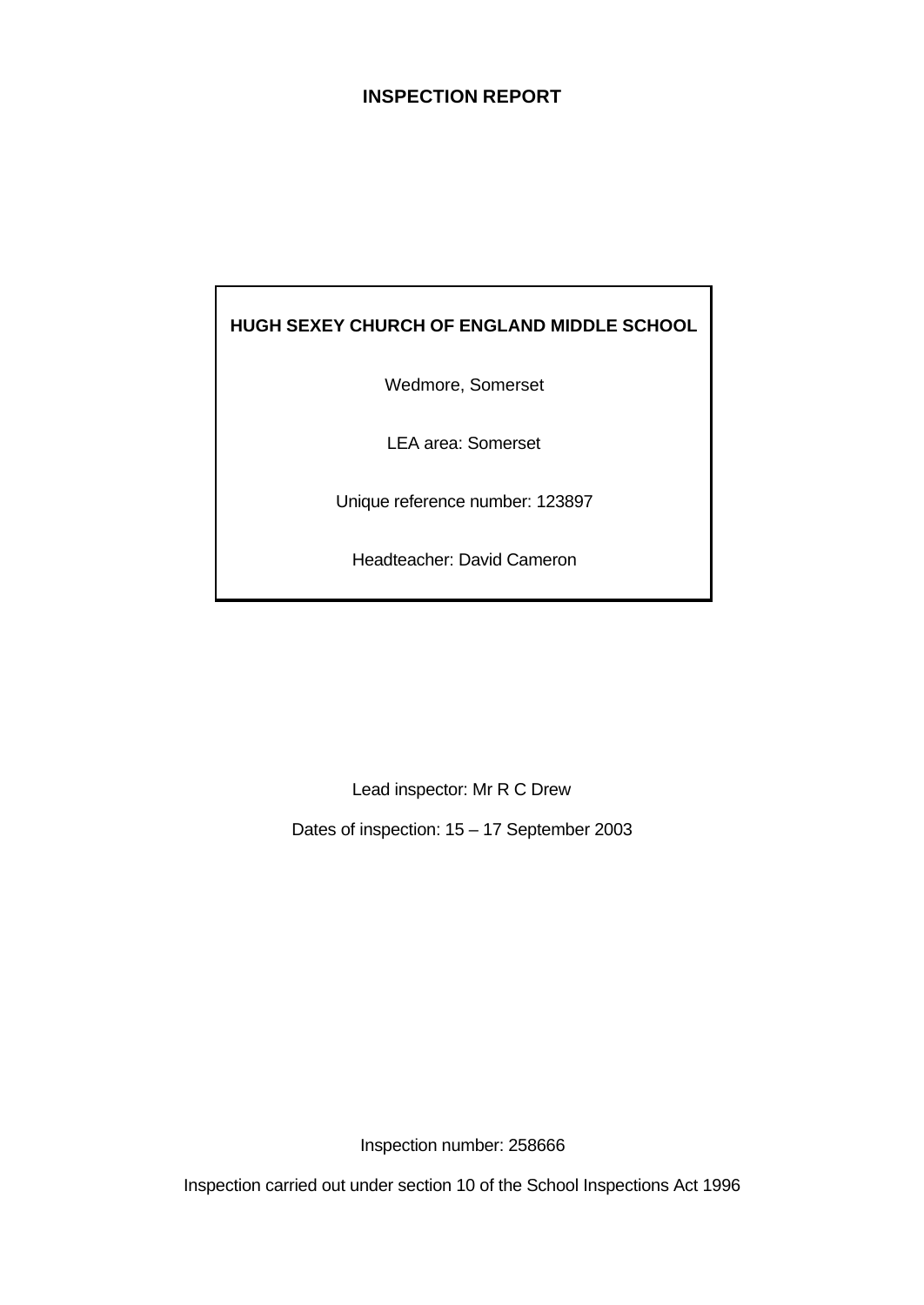# © Crown copyright 2003

This report may be reproduced in whole or in part for non-commercial educational purposes, provided that all extracts quoted are reproduced verbatim without adaptation and on condition that the source and date thereof are stated.

Further copies of this report are obtainable from the school. Under the School Inspections Act 1996, the school must provide a copy of this report and/or its summary free of charge to certain categories of people. A charge not exceeding the full cost of reproduction may be made for any other copies supplied.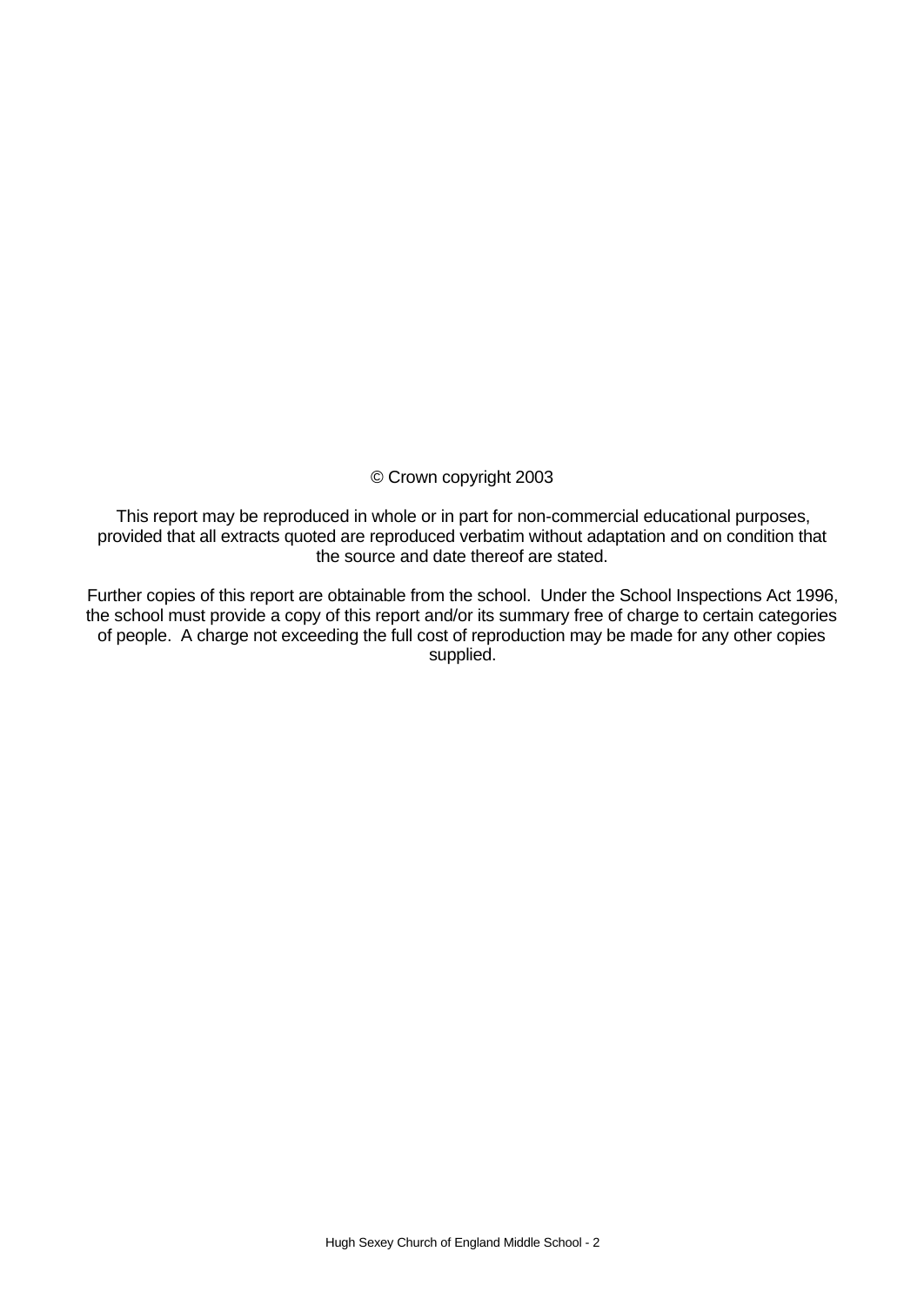# **INFORMATION ABOUT THE SCHOOL**

| Type of school:              | Middle deemed secondary |
|------------------------------|-------------------------|
| School category:             | Voluntary controlled    |
| Age range of pupils:         | 9 to 13 years           |
| Gender of pupils:            | Mixed                   |
| Number on roll:              | 638                     |
| School address:              | <b>Blackford</b>        |
|                              | Wedmore                 |
|                              | Somerset                |
| Postcode:                    | <b>BS28 4ND</b>         |
| Telephone number:            | 01934 712211            |
| Fax number:                  | 01934 712998            |
| Appropriate authority:       | The governing body      |
| Name of chair of governors:  | <b>Mrs M Tattersall</b> |
| Date of previous inspection: | 15 September 1997       |

# **CHARACTERISTICS OF THE SCHOOL**

Hugh Sexey is a larger than average Church of England Voluntary Controlled Middle School with 638 pupils aged 9 to 13 on roll. It has Beacon School status and holds numerous awards, including the School Achievement Award and the Education Business Partnership Award. It works in close association with the Cheddar Valley Group of schools and the Somerset Association of middle schools. It serves a wide rural area with most pupils requiring transport to attend school. The area as a whole enjoys considerable social and economic advantage by national standards and less than 3 per cent of pupils are entitled to free school meals. Overall pupils' standards on entry are above average, although there is a wide range. The proportion of pupils on the special educational needs (SEN) register is below average. The vast majority of pupils are of white (British) heritage with about 2.5 per cent coming from a range of ethnic minority backgrounds. All pupils pupil use English as their mother tongue.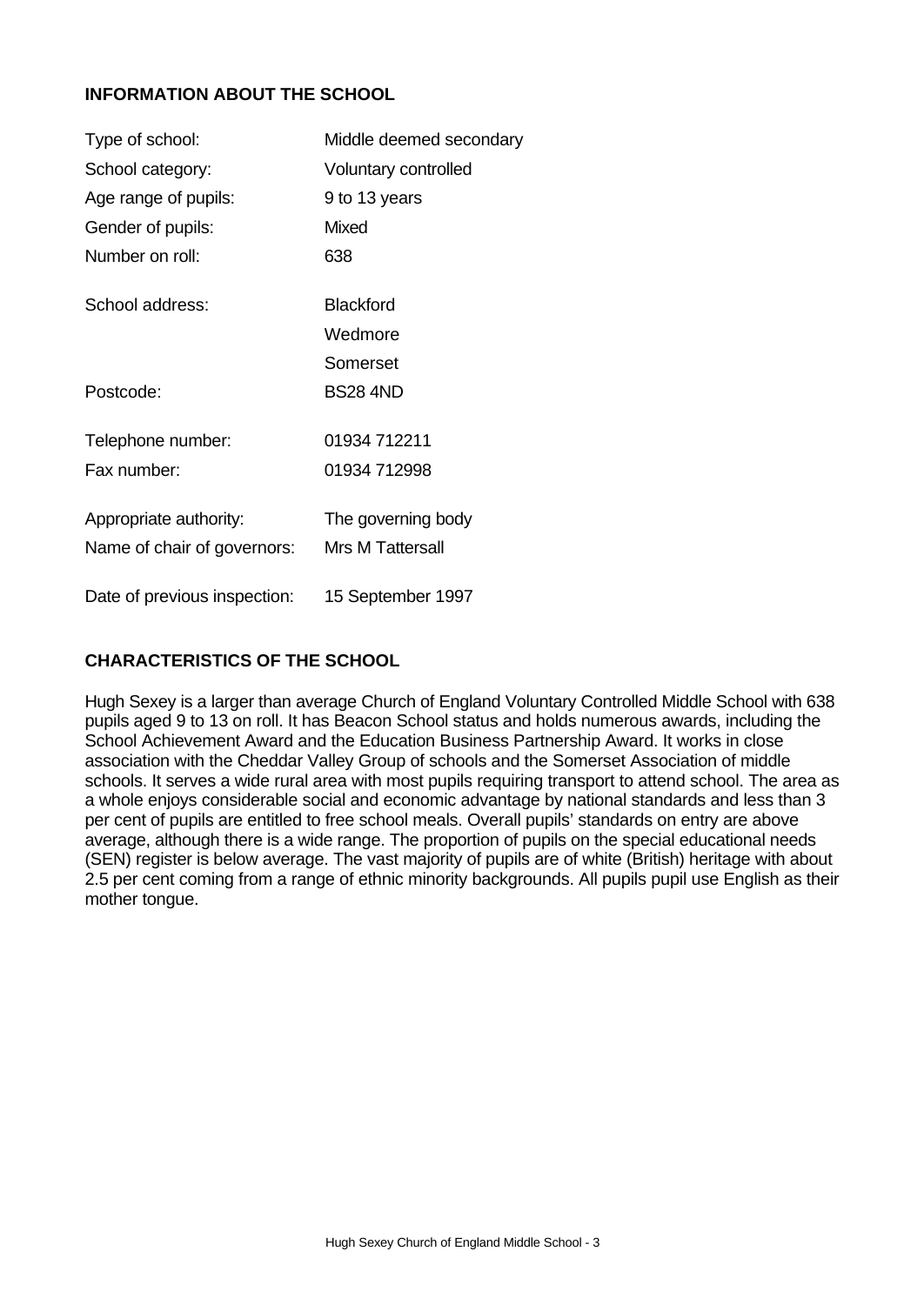# **INFORMATION ABOUT THE INSPECTION TEAM**

| Members of the inspection team |                          | <b>Subject responsibilities</b> |                                             |
|--------------------------------|--------------------------|---------------------------------|---------------------------------------------|
| 7281                           | <b>Robert Drew</b>       | Lead inspector                  |                                             |
| 9710                           | <b>Elizabeth Burgess</b> | Lay inspector                   |                                             |
| 30899                          | Kenneth Boden            | Team inspector                  | Art and design                              |
|                                |                          |                                 | Design and technology                       |
| 18447                          | <b>Ronald Cohen</b>      | Team inspector                  | History                                     |
|                                |                          |                                 | Religious education                         |
| 19586                          | <b>Wendy Easterby</b>    | Team inspector                  | English                                     |
| 31100                          | <b>Geoffrey Hunter</b>   | Team inspector                  | <b>Mathematics</b>                          |
| 21785                          | Veronica Kerr            | Team inspector                  | Special educational needs                   |
|                                |                          |                                 | Science                                     |
| 31705                          | John Mason               | Team inspector                  | <b>Music</b>                                |
| 31963                          | <b>Malcolm Padmore</b>   | Team inspector                  | Information and communication<br>technology |
| 19404                          | Les Schubeler            | Team inspector                  | Modern foreign languages                    |
| 10564                          | John Tomlinson           | Team inspector                  | Geography                                   |
| 12972                          | Anthony Weaden           | Team inspector                  | Citizenship                                 |
|                                |                          |                                 | Physical education                          |

The inspection contractor was:

Cambridge Education Associates

Demeter House Station Road **Cambridge** CB1 2RS

Any concerns or complaints about the inspection or the report should be made initially to the inspection contractor. The procedures are set out in the leaflet *'Complaining about Ofsted Inspections'*, which is available from Ofsted Publications Centre (telephone 07002 637833) or Ofsted's website (www.ofsted.gov.uk).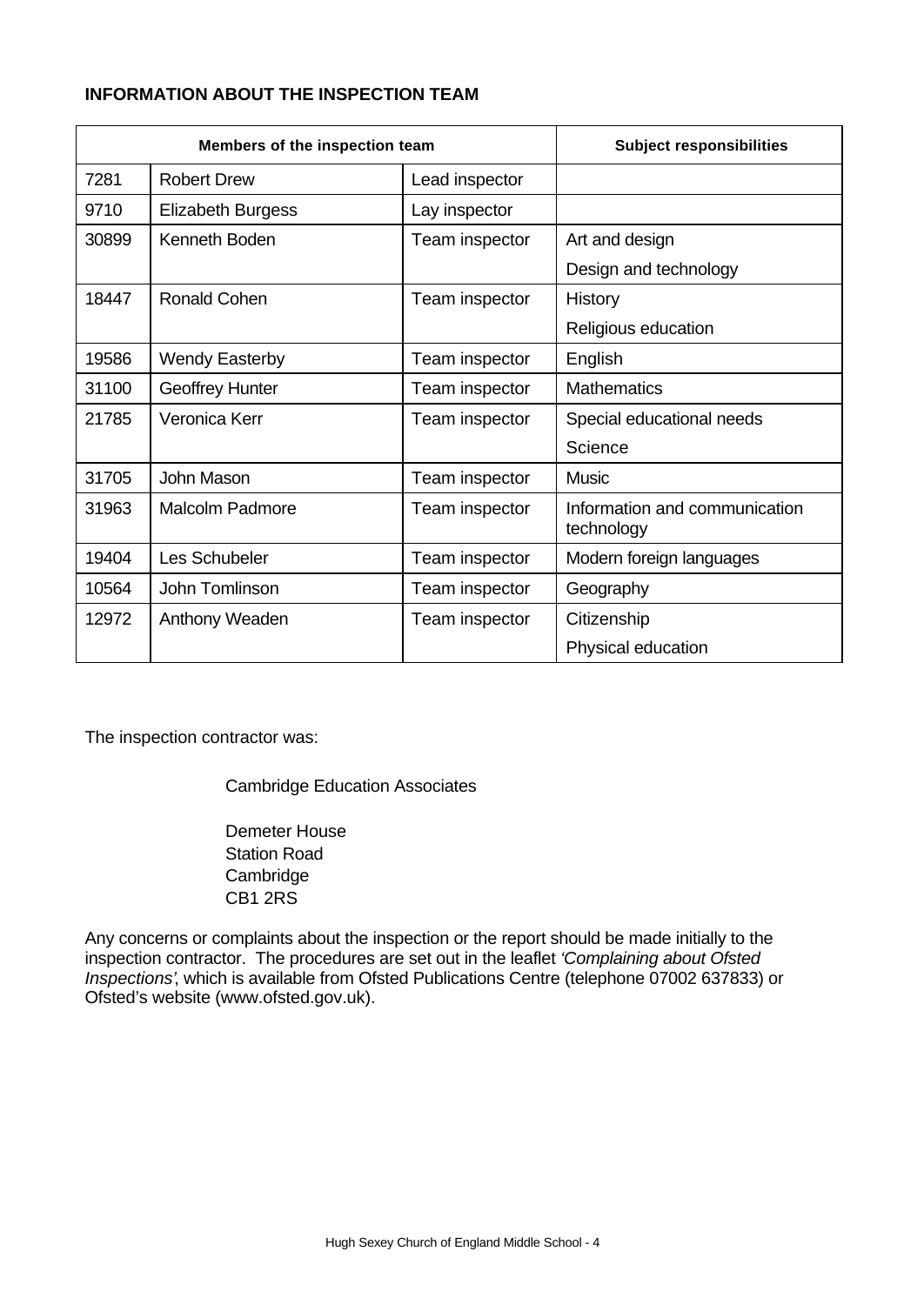# **REPORT CONTENTS**

|                                                                                       | Page |
|---------------------------------------------------------------------------------------|------|
| <b>PART A: SUMMARY OF THE REPORT</b>                                                  | 6    |
| <b>PART B: COMMENTARY ON THE MAIN INSPECTION FINDINGS</b>                             |      |
| <b>STANDARDS ACHIEVED BY PUPILS</b>                                                   | 9    |
| Standards achieved in areas of learning, subjects and courses                         |      |
| Pupils' attitudes, values and other personal qualities                                |      |
| <b>QUALITY OF EDUCATION PROVIDED BY THE SCHOOL</b>                                    | 12   |
| Teaching and learning                                                                 |      |
| The curriculum<br>Care, guidance and support                                          |      |
| Partnership with parents, other schools and the community                             |      |
| <b>LEADERSHIP AND MANAGEMENT</b>                                                      | 18   |
| PART C: THE QUALITY OF EDUCATION IN AREAS OF LEARNING,<br><b>SUBJECTS AND COURSES</b> | 21   |
| <b>SUBJECTS IN KEY STAGES 2 AND 3</b>                                                 |      |
| <b>PART D: SUMMARY OF THE MAIN INSPECTION JUDGEMENTS</b>                              | 38   |
|                                                                                       |      |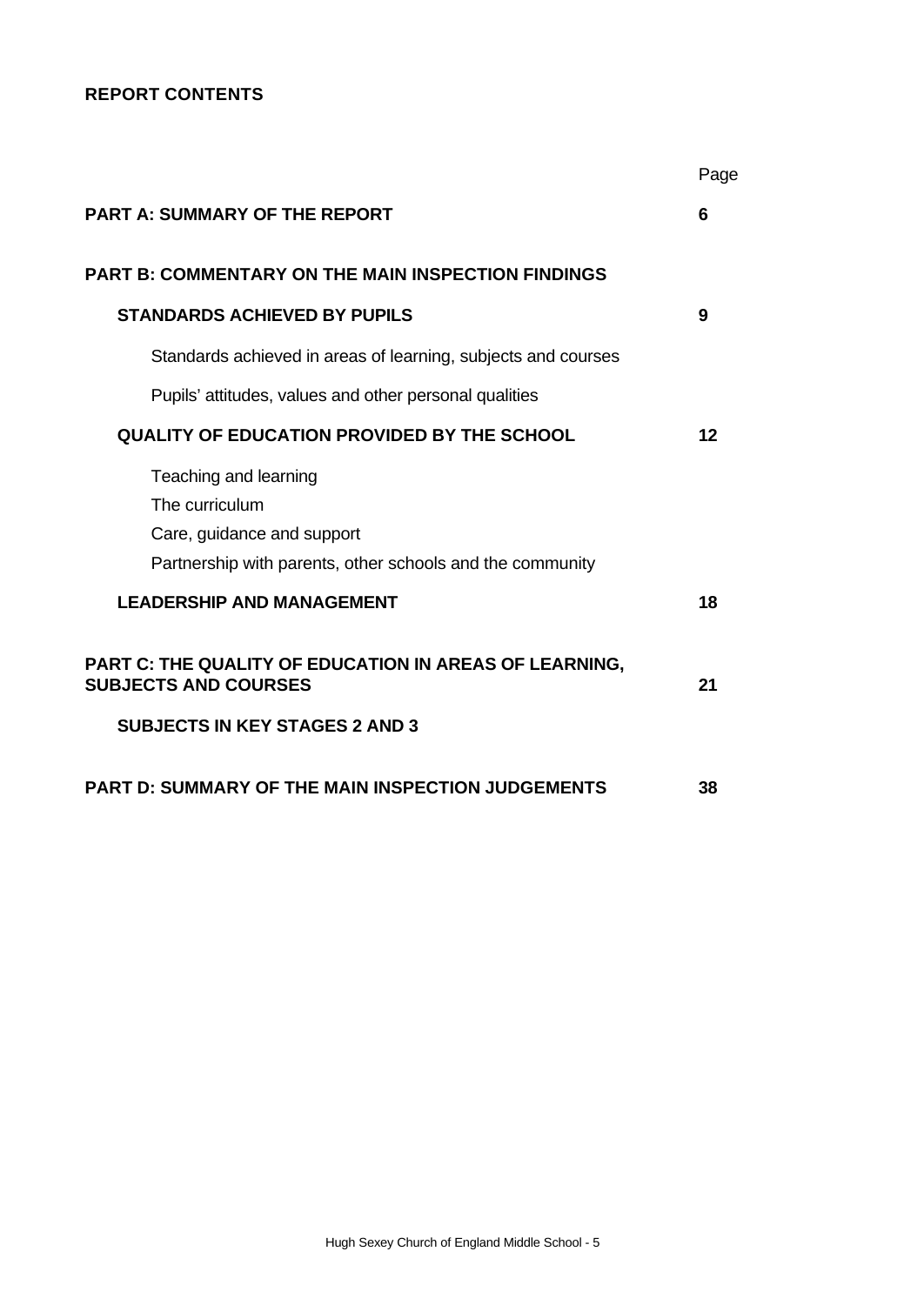# **PART A: SUMMARY OF THE REPORT**

# **OVERALL EVALUATION**

This is a good school with many very good and excellent features. Recent underachievement in important areas is being acted upon effectively. It offers good value for money.

The school's main strengths and weaknesses are:

- Standards of attainment, compared with the national ones for all schools, are well above average in ICT, music, science, physical education and history and above average in all other subjects.
- Pupils' achievement is very good in ICT, design and technology and science and it is good in music, art, history, citizenship and physical education.
- The leadership of the headteacher is very good.
- Leadership and management are excellent in science and very good in music, design and technology, ICT and physical education.
- Pupils' attendance is excellent and their attitudes and behaviour are very good.
- Teaching and learning are both good overall and in music and science and design and technology they are very good.
- The curriculum is very good and the moral guidance provided is excellent.
- The way pupils are cared for and involved in shaping the life of the school is excellent.
- Links with other schools are excellent and there are very good links with parents and the wider community.
- The governing body is very well informed and most effective.
- Recent standards in English have been much lower than previously and were below the average for similar schools in 2002. Achievement in English is currently unsatisfactory, reflecting unsatisfactory leadership and management of the subject.
- In mathematics, standards at the end of Year 6 are currently, counter to school trends, below the average for similar schools, though pupils are making satisfactory progress in lessons.
- Leadership and management are unsatisfactory in geography.

The school has improved its provision on many fronts since the last inspection, including all those features listed as 'key issues'. In nearly all respects, it has sustained or improved on its high level of effectiveness, with significantly better facilities, more effective teaching and learning styles, far better assessment arrangements and much improved support for pupils with special educational needs. However, at the time of this inspection, standards in two core subjects are lower than usual for the school and improvement since the last inspection reduced as a result. Nevertheless, the school has made sound overall gains since 1997.

# **STANDARDS ACHIEVED**

| <b>Results in National</b><br>Curriculum tests at the end |      | similar schools |      |      |
|-----------------------------------------------------------|------|-----------------|------|------|
| of Year 6, compared with:                                 | 2000 | 2001            | 2002 | 2002 |
| English                                                   |      | n               | В    |      |
| <b>Mathematics</b>                                        |      | ◠               |      |      |
| Science                                                   |      |                 |      |      |

*Key: A - well above average; B – above average; C – average; D – below average; E – well below average Similar schools are those whose pupils attained similarly at the end of Year 2.*

Currently, overall achievement in the school is satisfactory, though statistical data shows it has been good until very recently. This is true for both Years 5 and 6 and for Years 7 and 8.

Standards seen during the inspection at the end of Year 6 are above average in English and mathematics and well above average in science. In National Curriculum tests in 2002, science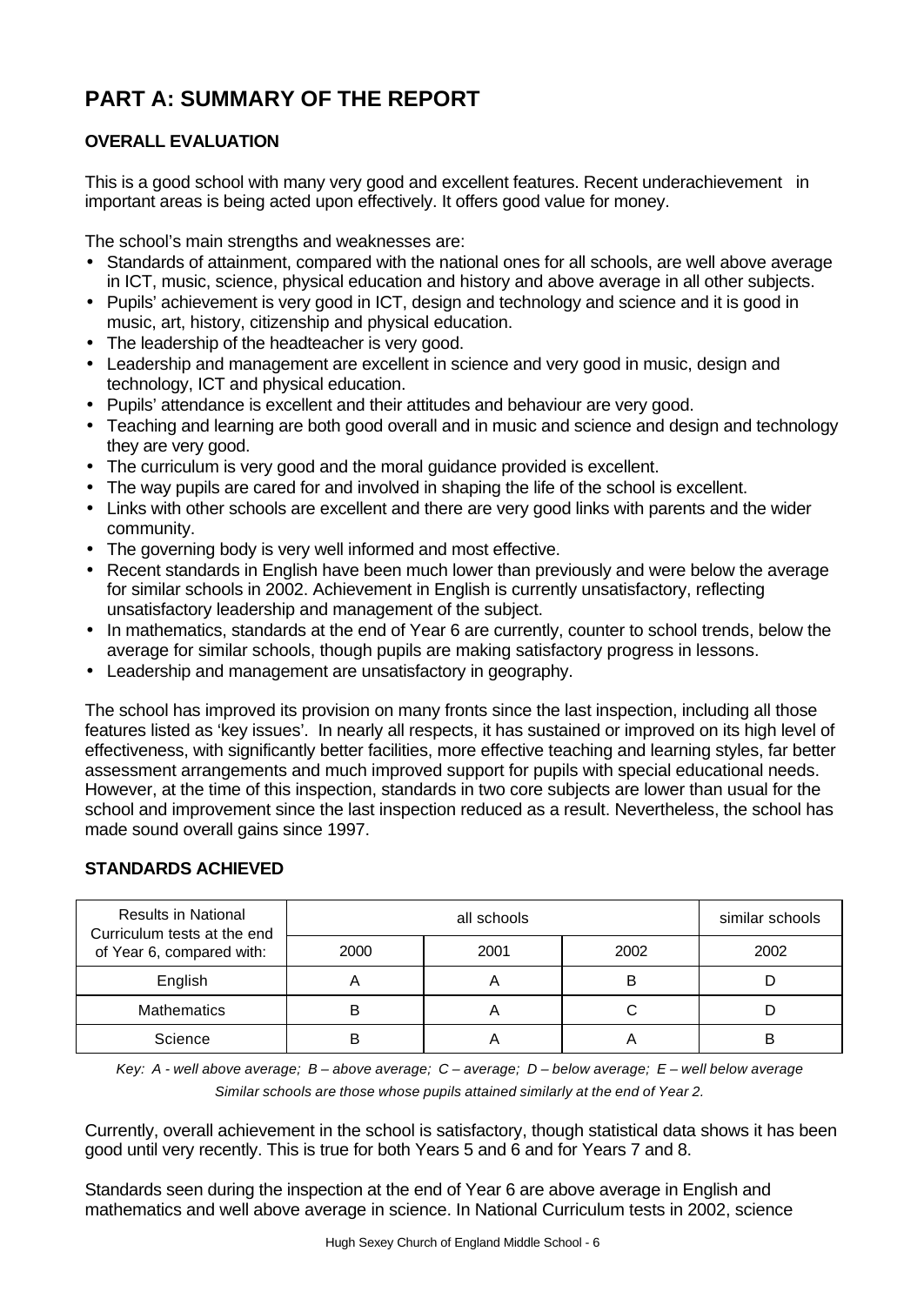results were well above the average for all schools and above the norm for schools in the same free school meals category. In English, the 2002 test results were above average for all schools, but below the standards for similar schools, while mathematics results were average compared with those for all schools and below average for results in similar schools. These results and the work seen during the inspection indicate that pupils are achieving well in science, satisfactorily in mathematics but unsatisfactorily in English. Pupils enter the school with above-average levels of attainment in English and, although they are making progress, the 2002 and (unvalidated) 2003 results show they are not achieving as well as they should. The senior managers of the school have taken a range of measures that have successfully identified the relevant weaknesses and led to action to remedy the problem. There are encouraging signs that the effects are already being felt especially in the latest Year 9 results in English for pupils from this school.

In the other subjects of the curriculum, standards in Year 6 are well above average in music, ICT, history and physical education and above average in all others, and pupils are achieving well in all these subjects and particularly successfully in ICT.

By Year 8, standards of work seen during the inspection are again above average overall. This is true for English and mathematics, while in science, standards are well above average. By the time the school's pupils have completed National Curriculum tests in Year 9 at their high school, results are well above the national average for all schools and show good achievement across Years 7 to 9 in science, and satisfactory achievement in English and mathematics. Achievement is also satisfactory in geography, modern languages and religious education, but it is good in most other subjects and very good in ICT and design and technology.

Pupils with special educational needs make very good progress because support is so well organised. Girls attain higher standards than boys across Years 7 and 8, especially in English.

# **Personal and social standards**

Pupils' spiritual, moral, social and cultural development is very good. They are a credit to the school, being unusually mature, polite and considerate. Attendance is excellent and fully indicative of the very positive attitudes and very good behaviour that characterise pupils both in lessons and beyond.

# **QUALITY OF EDUCATION**

The quality of education is very good. Teaching is good across the school. Teaching and learning are both very good in ICT, science and music and good in most other subjects. In English, mathematics, modern languages and geography, the quality is satisfactory. In all subjects, there is a particularly strong command of their subject amongst teachers, who are very good at ensuring high standards of behaviour and using support assistants effectively. They have no weaknesses by national standards but the range and effectiveness of teaching methods, while especially high in science and physical education, for example, is less varied and rich in mathematics and English.

The school has established a very good formal curriculum across Years 5 to 8 and links this particularly well with pupils' experiences in first schools and subsequent work in the local high school. This coherent progression is a major asset to pupils' learning. The excellent level of care and guidance pupils receive in school and the very strong parental support that prevails both serve to help pupils maximise the benefits of the learning opportunities provided by the school.

# **LEADERSHIP AND MANAGEMENT**

The school is very well led and managed. The headteacher has provided very clear yet collaborative leadership for a sustained period. This approach has enabled the school to establish very high aspirations for the quality of all that it does and for the way pupils develop personally, socially and academically. It has created very effective processes for building up the skills of senior and management colleagues, governors, parents and pupils in the development of the school. Support for staff and pupils is extremely strong. If problems emerge in any aspect of school performance,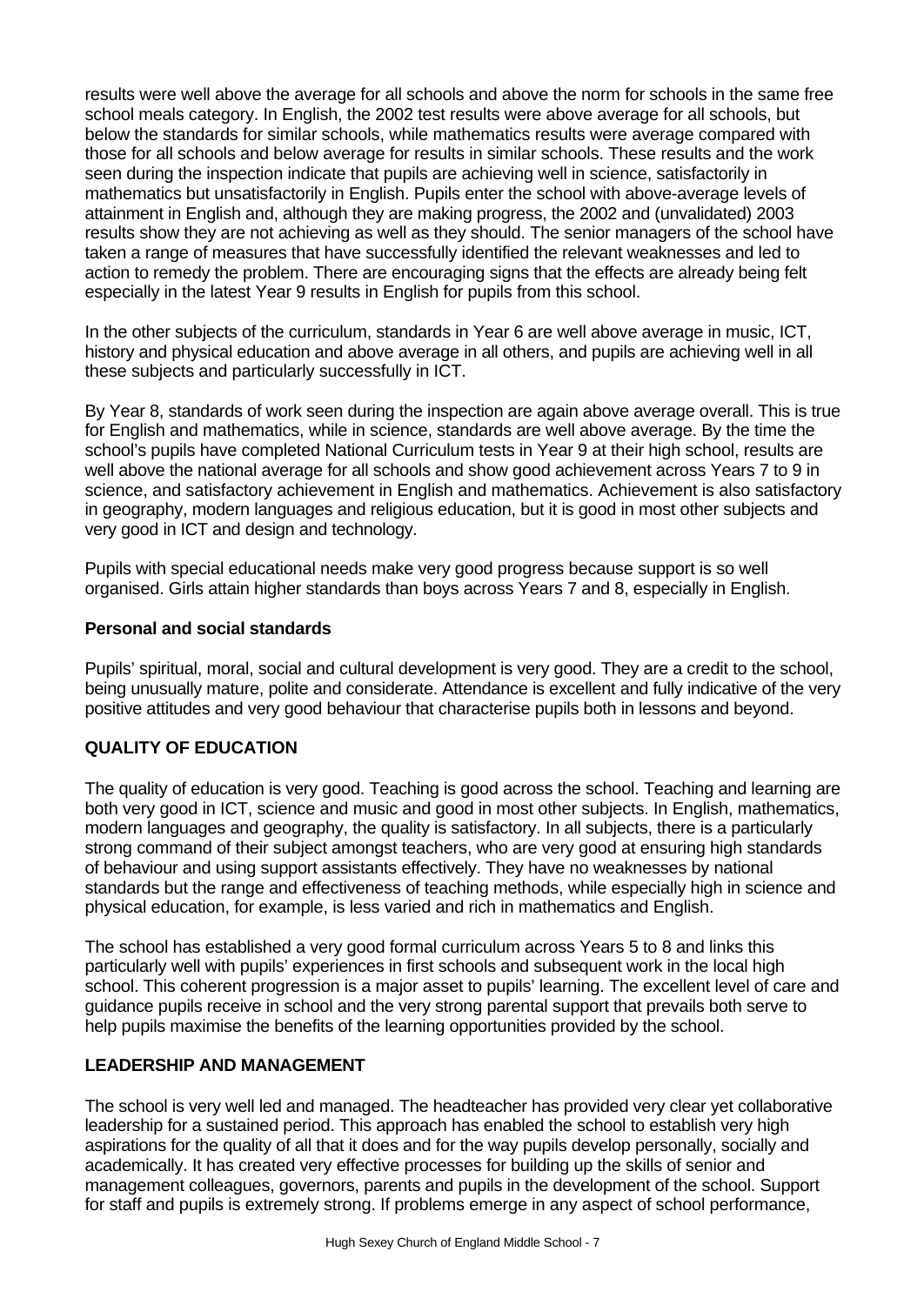there is analysis of possible causes and usually effective action is taken; occasionally, these corrective processes lack sufficiently decisive and rapid impact. The governing body is very effective in all aspects of its work.

# **PARENTS' AND PUPILS' VIEWS OF THE SCHOOL**

The parents' support for the school is very strong. It is oversubscribed because of its popularity in the area. A far greater proportion of parents than average responded to the Ofsted questionnaire and indicated unusually high levels of support for the school's activities. Pupils in their questionnaire and in interviews with inspectors were strongly supportive of the school: 95 per cent said they were pleased to be there.

# **IMPROVEMENTS NEEDED**

In order to sustain the high quality of much of the school's work and rectify current underachievement, the governors, headteacher and staff should:

- improve the leadership and management of English so that there is: a complete and effective scheme of work; consistency in the use of assessment to plan lessons and help pupils; and a consistent high quality in teaching;
- ensure that in mathematics, leadership and management monitors, evaluates and encourages staff and pupils with greater rigour, focus and prominence;
- improve the leadership and management in geography, especially by ensuring that: the strengths evident in Years 5 and 6 become whole-school strengths; and assessment is used to guide pupils and staff more effectively;
- modify the senior management team's current monitoring and evaluation processes so that they more consistently lead to: clear overall judgements about the quality of teaching and subject leadership and management; judgements on progress being made against measurable targets; early, decisive action when problems arise.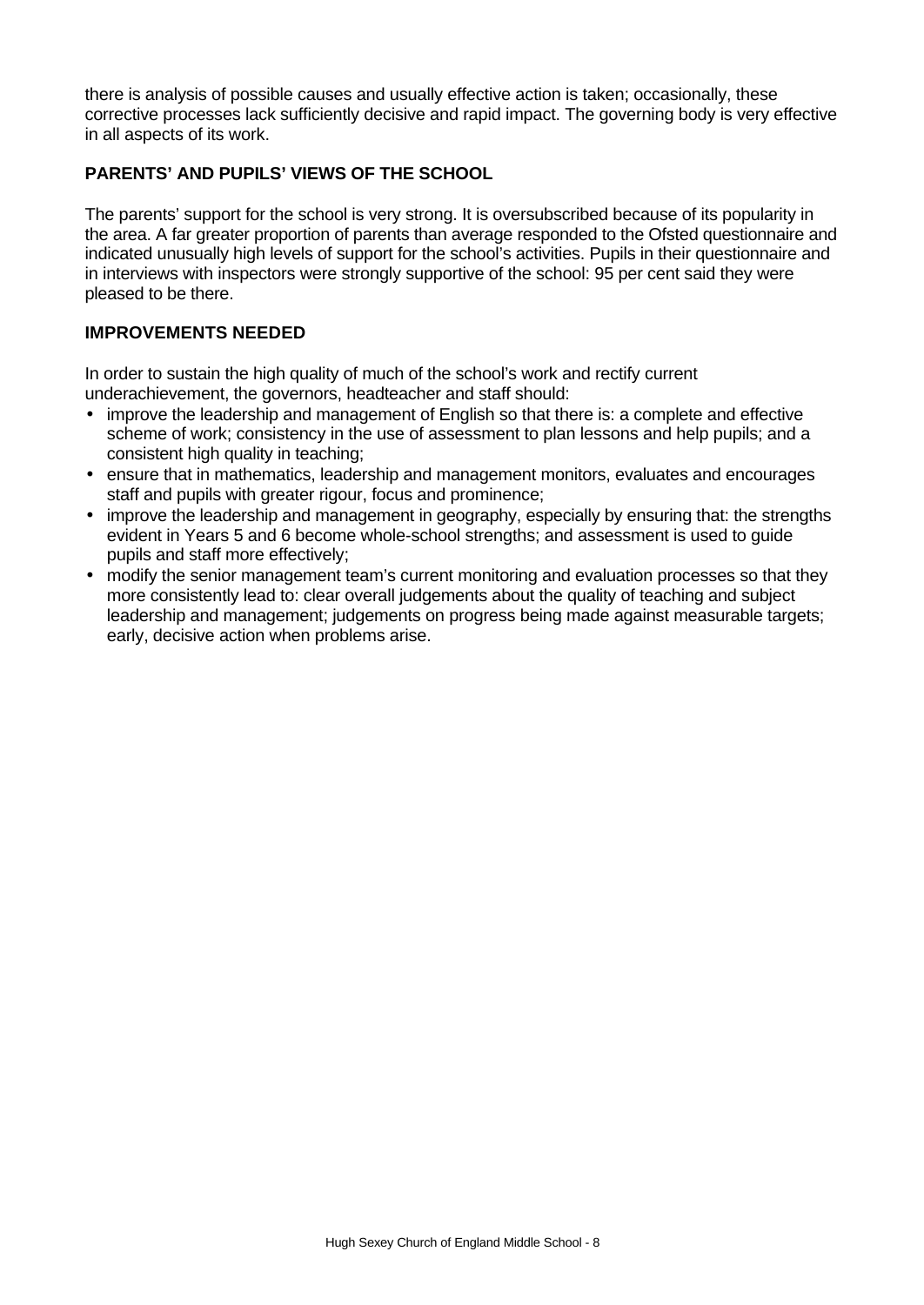# **PART B: COMMENTARY ON THE INSPECTION FINDINGS**

# **STANDARDS ACHIEVED BY PUPILS**

# **Standards achieved in areas of learning, subjects and courses**

1. Pupils' **achievement** in Years 5 and 6 and again in Years 7 and 8 is currently satisfactory overall, but good in many subjects. It is very good in science, satisfactory in mathematics, but unsatisfactory in English. It has been better than this until very recently. Achievement is good or very good in the foundation subjects. **Standards** in English, mathematics and some foundation subjects are above average, while in science and the remaining foundation subjects standards are well above average. Again, standards were higher in English and mathematics until 2002.

# **Main strengths and weaknesses**

- Pupils' achievement is very good in science, information and communication technology (ICT) and design and technology and good in most other subjects.
- Standards of attainment are well above average in ICT, music, science, physical education and history and above average in all other subjects.
- Trends in results since the previous inspection until 2002 have been positive in all core subjects.
- Pupils with special educational needs make very good overall progress.
- Boys do better than girls in mathematics and science.
- 2002 results in English were much lower than previously and were below the average for similar schools. Achievement in English is currently unsatisfactory.
- 2002 results in mathematics, while average for all schools, were lower than usual and below the average for similar schools.
- Boys do less well than girls at English, especially at writing.

# **Commentary**

#### *Standards in national tests at the end of Year 6 – average point scores in 2002*

| Standards in: | School results | National results |
|---------------|----------------|------------------|
| English       | 27.9 (29.4)    | 27.0 (27.0)      |
| mathematics   | 27.0 (28.6)    | 26.7 (26.6)      |
| science       | 30.0(31.0)     | 28.3 (28.3)      |

*There were 167 pupils in the year group. Figures in brackets are for the previous year*

2. The table refers to **standards of attainment** and shows that results in National Curriculum tests at the end of Year 6 in 2002 were above average for all three core subjects compared with those in all schools nationally, but had been higher the year before. It does not show that collectively, however, they were average compared with results from similar schools, and in the case of English and mathematics below the average for similar schools. Science results have been consistently impressive for many years, and unvalidated results for 2003 confirm this strong positive trend. In English, results in 2002 declined from a consistently strong position held for several years. Those for 2003 confirmed this negative trend. In mathematics, the generally well above average results from 1999 to 2001 gave way to average by the standards of all schools in 2002 and 2003. As a consequence, in 2002 the school fell short of its agreed English and mathematics targets for the first time in many years; it is actively seeking strategies to restore its previously very positive performance in this respect.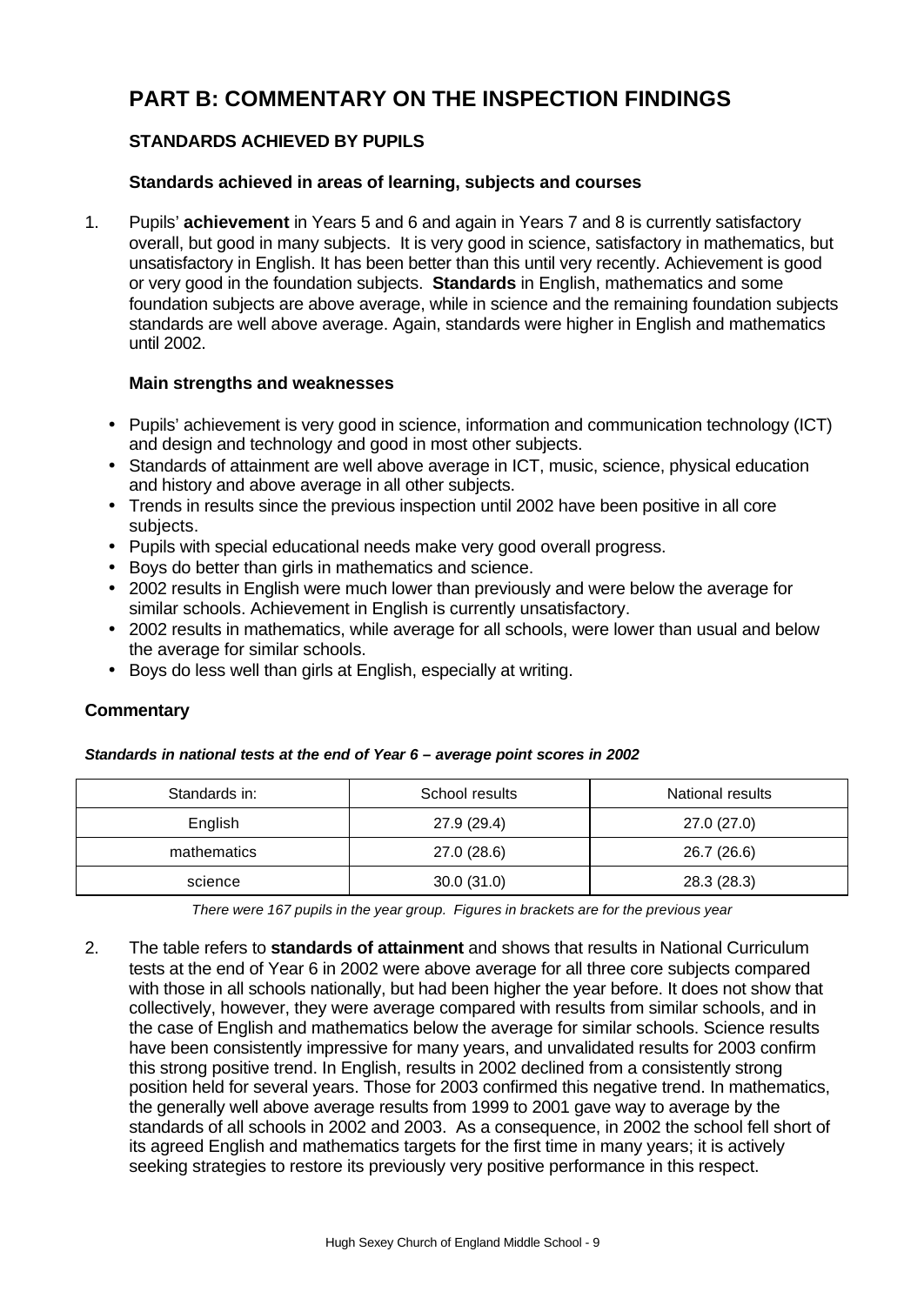- 3. Standards in the work seen during the inspection in English, mathematics and science largely confirm the picture given by test results. Pupils' work in science in current Year 6 is well above average and there is consistently very good **achievement** in lessons, reflecting the strength in teaching that prevails and the excellent quality of leadership and management of the subject. In mathematics, leadership and the guidance it gives to colleagues are sound and pupils achieve satisfactorily, while in English long-term progress or "achievement" is currently unsatisfactory, because the scheme of work and use of assessment do not enable pupils to make the substantial gains of which they are capable.
- 4. At the end of Year 6, in the other subjects of the curriculum, **standards** in the work seen during the inspection are generally above and sometimes well above national standards. They are particularly high in ICT, history, music and physical education, and pupils' **achievement is good or very good** in most of the Foundation subjects and satisfactory in geography and religious education. This success is because the teaching in the vast majority of subjects is authoritative, exciting and well planned and the leadership and management of the subjects clear. The work of successful departments is well supported by detailed schemes of work, regular marking and consistent assessment practice.
- 5. By the end of Year 8, as pupils leave the middle school, **standards** in English and mathematics are above average. Given the standards already reached at the end of Year 6, **achievement** is unsatisfactory in English and satisfactory in mathematics. In science, the standards of work seen during the inspection are well above average and indicate that pupils continue to achieve very well. In the other subjects of the curriculum, the standards of work seen amongst Year 8 pupils are above average, and are particularly good in ICT, design and technology, physical education and history, indicating that pupils continue to make good progress in these lessons; in ICT, design and technology they achieve very well during their last two years in the school.
- 6. The positive progress evident in Years 7 and 8 are confirmed by the pupils' results in tests and teachers' assessments when they reach the end of Year 9 after transferring to the high school. The standards reached are generally above or well above average and in most cases indicate good achievement or "added value". Given the standards with which pupils began Years 7 to 9 in English, the achievement in this subject was not as great as it should have been in 2002, though unvalidated results for 2003 indicate a very marked recovery.
- 7. Pupils with special educational needs are now far better identified and supported by staff than at the time of the previous inspections and these pupils achieve very well. Those who enter with poor literacy skills show rapid improvement in reading, which underpins success in the wider curriculum. Pupils with hearing impairment overcome their difficulties and reach standards that are commensurate with their capabilities. Gifted and talented pupils have only recently been formally and systematically identified, yet most lessons offer sufficient challenge for them to achieve well. Boys' overall standards at the end of Year 6 are very similar to those of girls, though this masks their stronger performances in mathematics and science and some relative under-performance in English. In Years 7 and 8, boys' work in English, especially writing, remains weaker than that of girls, but this concern is being actively pursued by the school and new approaches to teaching and subject management are being devised. The 3 per cent of pupils who come from a range of ethnic minority backgrounds achieve entirely in line with other pupils.

# **Pupils' attitudes, values and other personal qualities**

8. Pupils' attendance is **excellent**. Attitudes and behaviour, including the incidence of exclusions, are **very good**. Pupils' personal development, including their spiritual, moral, social and cultural development, is **very good**.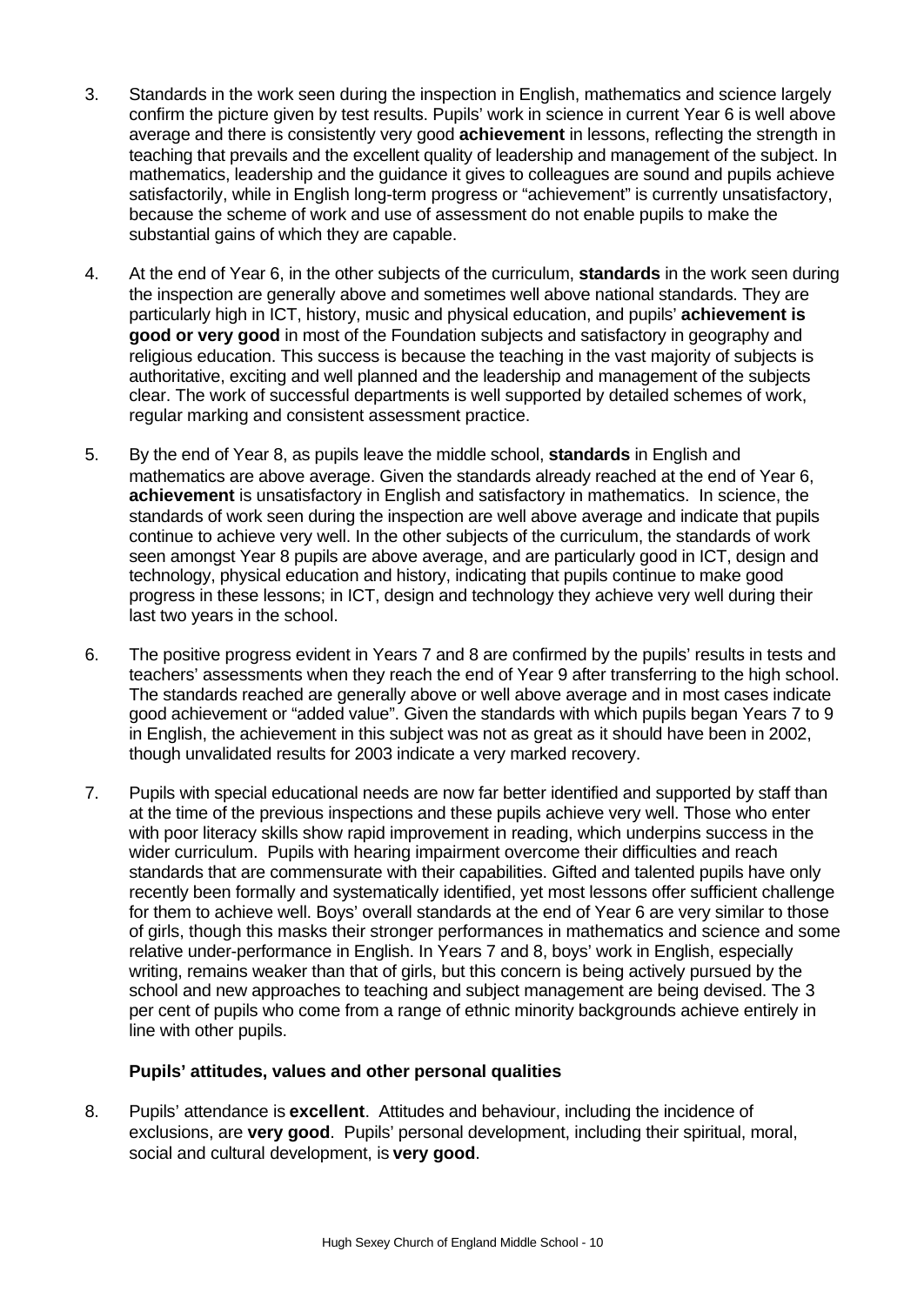#### **Main strengths and weaknesses**

- Attendance in the year 2002/2003 was exceptionally high compared to other schools nationally.
- Pupils consistently demonstrate very good attitudes to all aspects of school life and behave very well in line with the school's high expectations of them.
- Pupils with special educational needs, including those with hearing impairment, respond very well to the specialist support provided.
- Very good enthusiasm is shown for the clubs and trips that are provided.
- The vast majority of pupils report that they enjoy school.
- Not all subject areas plan sufficient opportunities for pupils' spiritual and cultural awareness.

#### **Commentary**

- 9. Attendance is carefully monitored and the school and parents work well to ensure that pupils do not miss school through absence or lateness. Attendance rates, which historically have been very good, have improved further.
- 10. Pupils in all year groups are very positive about the opportunities provided and enjoy their lessons and the clubs and trips outside school. Nearly all say this is a good school to be at. They are keen to learn and to do well. They understand the need for rules and the school community is free from bullying or other forms of harassment. Relationships throughout the school are very good.
- 11. The behaviour of all groups of pupils, regardless of age, ability or gender, is very good, although exceptionally, in a lesson where the teacher had low expectations of what pupils could achieve, some unruly behaviour was exhibited.
- 12. Pupils with special educational needs recognise their difficulties and welcome the help they receive without embarrassment. Hard work and determination to overcome problems are outstanding characteristics of these pupils.
- 13. The school's aims and values are reflected in assemblies and tutor periods for reflection and pupils are helped to develop as mature members of the school community. Pupils are attentive and reflective during assemblies and tutor periods and their achievements in all fields are valued. Moral development is excellent. Staff provide good role models and pupils have a very clear understanding of right and wrong. Pupils feel part of the community and contribute to its development through the school council and by exercising responsibility as monitors and in helping others through, for example, raising money for people less fortunate than themselves, or in acting as buddies when new pupils join the school.
- 14. Particular emphasis is given to the personal development of pupils with special educational needs and all make significant gains in social skills, self-confidence and the many other qualities necessary for independence in both school and the outside world.
- 15. Pupils' development of spiritual awareness is good, but is not planned into lessons as often as it could be. In citizenship, pupils learn about individuals' rights and responsibilities and recognise the need for laws in society; and in religious education pupils understood the value of looking after the earth, so that all peoples and species can survive. An awareness of their own and others' cultural traditions is fostered well, especially through music, with many pupils participating in choir and orchestra. In art, pupils apply their knowledge of other countries' artefacts, for example in creating masks on an African theme, and study the relationship between Pop Art and western 1950s culture. In design and technology, exploration of aspects of food and diet contribute well to cultural understanding.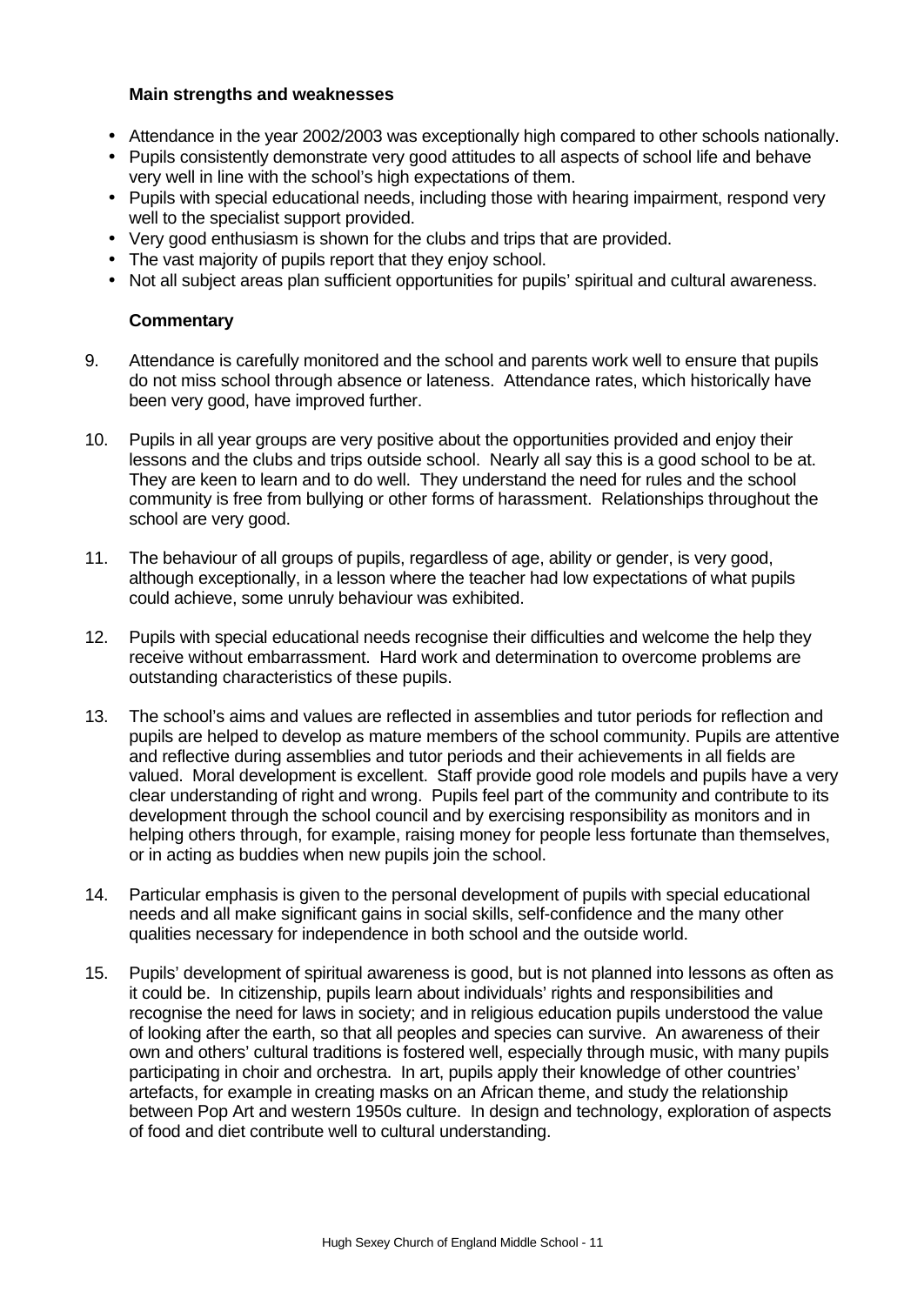16. Since the last inspection, pupils have sustained very high standards of behaviour and very positive attitudes to school. Pupils continue to contribute very well to all aspects of school life and are fully involved in its development through the school council. There have been some improvements in subject areas to foster greater spiritual awareness and to explore the cultural diversity of Britain, by continuing to offer an increasingly wide range of visits and trips to support class work, including the creation of links with a school in Coventry where children are less advantaged as well as exploring the different cultures of European and other countries.

| Attendance in the latest complete reporting year (%) |  |  |  |  |
|------------------------------------------------------|--|--|--|--|
|------------------------------------------------------|--|--|--|--|

| Authorised absence |     |  | Unauthorised absence |     |
|--------------------|-----|--|----------------------|-----|
| School data<br>1.5 |     |  | School data          |     |
| National data      | 7 R |  | National data        | ר ו |

| Unauthorised absence |    |  |  |  |
|----------------------|----|--|--|--|
| School data          |    |  |  |  |
| National data        | 12 |  |  |  |

*The table gives the percentage of half days (sessions) missed through absence for the latest complete reporting year.*

| Categories used in the Annual School Census | No of pupils<br>on roll | Number of<br>fixed period<br>exclusions | Number of<br>permanent<br>exclusions |
|---------------------------------------------|-------------------------|-----------------------------------------|--------------------------------------|
| White - British                             | 597                     | 3                                       | 0                                    |
| White - Irish                               |                         | 0                                       | 0                                    |
| White - any other White background          | 7                       | 0                                       | 0                                    |
| Mixed - White and Black Caribbean           |                         |                                         | 0                                    |
| Mixed - White and Black African             | 3                       | 0                                       | 0                                    |
| Mixed - White and Asian                     | 7                       | 0                                       | 0                                    |
| Mixed - any other mixed background          | $\mathfrak{p}$          | 0                                       | 0                                    |
| Asian or Asian British - Indian             | $\mathfrak{p}$          | 0                                       | 0                                    |
| Asian or Asian British - Pakistani          | $\overline{2}$          | 0                                       | 0                                    |
| Any other ethnic group                      | 2                       | 0                                       | 0                                    |
| No ethnic group recorded                    |                         | 0                                       | 0                                    |

*Ethnic background of pupils Exclusions in the last school year*

*The table gives the number of exclusions, which may be different from the number of pupils excluded.*

# **QUALITY OF EDUCATION PROVIDED BY THE SCHOOL**

17. The overall **quality of education** provided by the school is very good. Teaching and learning are good with areas of great strength and some satisfactory areas; the curriculum and provision for spiritual, moral, social and cultural development are both very good and the school provides excellent care for its pupils. These features are given strong support by very good or excellent links with parents and other schools.

# **Teaching and learning**

18. Teaching and learning in the school are good, and in nearly a quarter of the lessons observed, the quality of both was very good or better. Many subjects have consistently good teaching and learning, and in a few the quality is very good. In none is it unsatisfactory overall.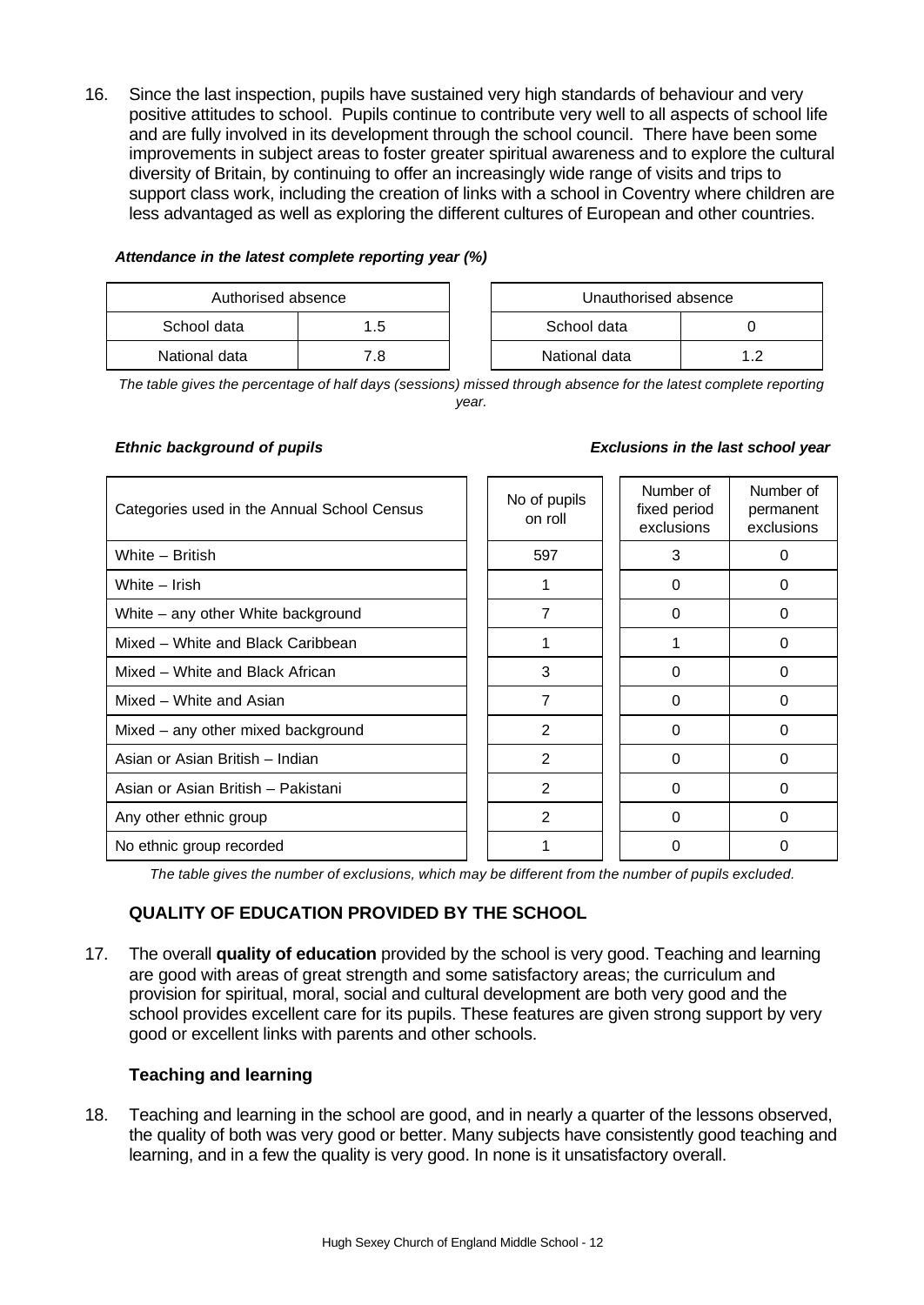# **Main strengths and weaknesses**

- Teaching and learning are very good in science, music and design and technology.
- The quality of both is good in history, religious education, citizenship, physical education, art and ICT.
- Teachers have a wider range of strong subject expertise than is common in middle schools.
- Teachers are very good at ensuring good behaviour in lessons.
- Pupils' very positive attitudes help their learning significantly.
- Pupils show better powers of concentration than average.
- Specialist teaching and in-class support for pupils with special educational needs, including those with hearing impairment, are very good and facilitate good learning across the entire curriculum.
- A minority of teaching lacks the pace and high level of challenge found in most lessons.
- English teaching, while satisfactory, is less well guided by its scheme of work than it needs to be.

# **Commentary**

#### *Summary of teaching observed during the inspection in 100 lessons*

| Excellent | Very good | Good     | Satisfactory | Unsatisfactor | Poor   | Very Poor |
|-----------|-----------|----------|--------------|---------------|--------|-----------|
| 3(3%)     | 20 (20%)  | 51 (51%) | 24 (24%)     | (1%)          | 1 (1%) | $0(0\%)$  |

*The table gives the number of lessons observed in each of the seven categories used to make judgements about lessons; figures in brackets show percentages where 30 or more lessons are seen.*

- 19. Year 5 and 6 lessons had broadly similar qualities to those in Years 7 and 8, but a higher proportion of good teaching and learning occurred in the latter. There is generally a very good level of subject expertise amongst teachers across more subjects than is usual in middle schools. This high quality reflects the imaginative use of several strategies promoted by the headteacher and colleagues, including very careful budgeting, to ensure that good appointments can be made irrespective of cost, and also the successful use of extensive team teaching, with staff broadening their expertise by working alongside established specialists. This strategy has been used to great effect in science, ICT and physical education. There is also greater consistency than usual in the success staff have at ensuring very good behaviour from pupils.
- 20. Teachers establish relationships of mutual respect with pupils of all backgrounds and are helped by the very positive ethos of commitment to work and respect for others which pervades the school.
- 21. There are no areas that are weak by national standards, but the range of teaching methods and the consistency with which homework is used are satisfactory rather than strengths. The great variety of teaching strategies, exciting pace and strong practical involvement that characterise some subjects are less evident in others. They are largely the norm in science, ICT, design and technology and music, and common in art and physical education lessons. They are found in some English, mathematics, modern language and geography lessons, but are not typical.
- 22. The impact of the overall **good teaching** on pupils' work is very marked and largely explains the well above average standards and considerable achievement over time made in science, ICT, design and technology, art, physical education and music. Teaching and learning are sound in nearly all other subjects, enabling pupils to progress satisfactorily and build securely on the above average standards they bring to the school. In turn, this beneficial impact owes much to the very clear and strongly motivational leadership that typifies science, design and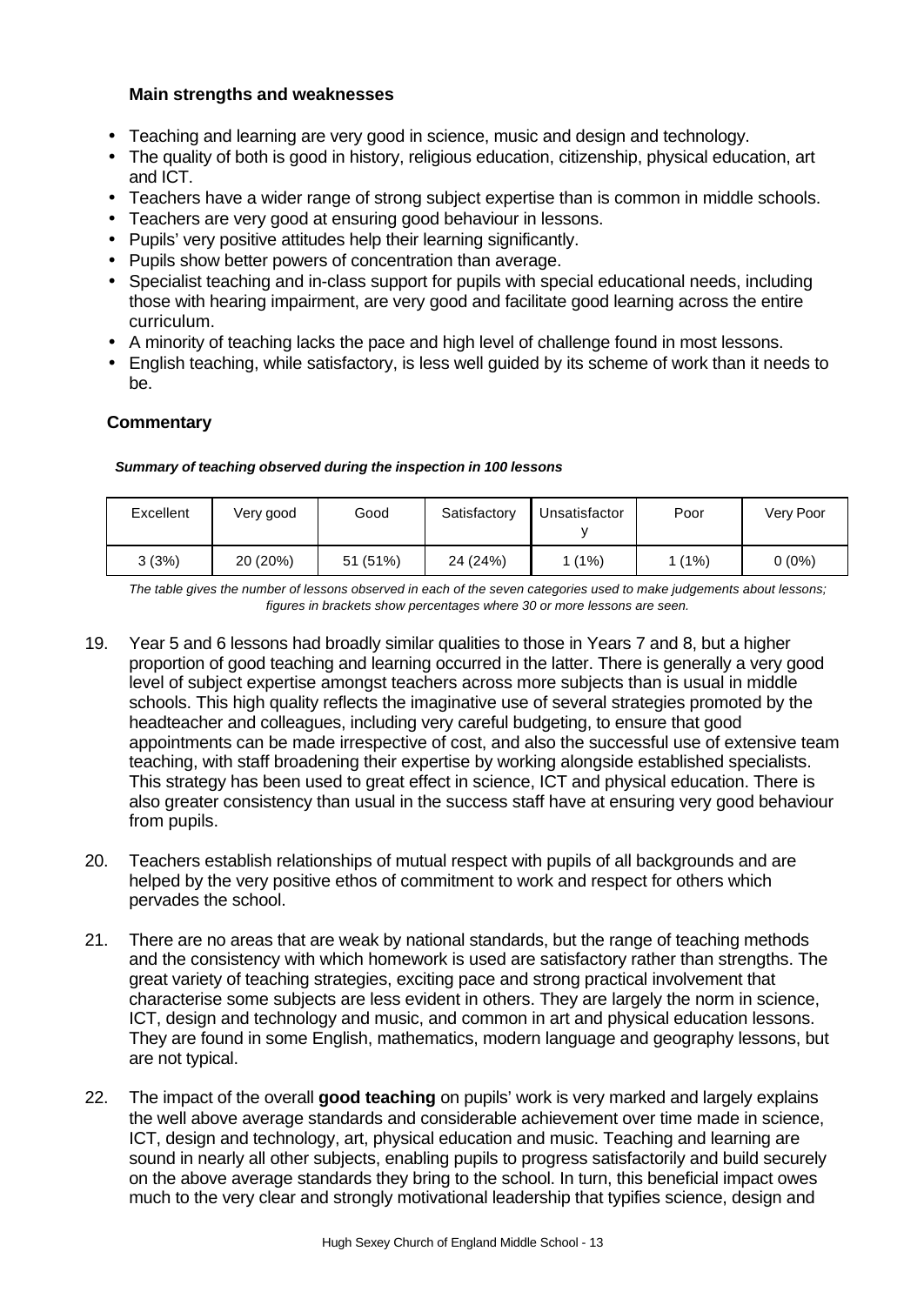technology, art, physical education and music. In addition, these and most other subjects have detailed schemes of work and agreed marking and assessment procedures which help staff consistently raise the level of challenge as they progress through lessons and topics and ensure pupils know how well they are doing and what more is required to reach higher standards.

- 23. A combination of withdrawal for individual tuition, highly skilled support and imaginative use of technology enables pupils with special educational needs to overcome barriers to learning. Teachers and teaching assistants work closely together and their very professional relationships result in lessons being effectively tailored to meet special needs. Progress of pupils with special educational needs is monitored almost lesson by lesson. The individual education plans form an excellent framework for setting targets. Teaching assistants take a major responsibility for monitoring the plans, modifying them as targets are met.
- 24. In English and mathematics, teaching is satisfactory overall. Much is good and occasionally excellent, but more is below this standard and a very small minority of lessons has unsatisfactory teaching. Pupils' learning matches this pattern. In mathematics the secure scheme of work and a range of assessment procedures ensure that pupils make satisfactory achievement over time; currently in English these factors are less effective and pupils do not learn as effectively as they should. Consequently, while the results in National Curriculum tests are above the average for all schools, they are not as high as they should be for pupils entering the middle school at above average levels.
- 25. Teaching in the most successful subjects consistently stretches pupils. For example, in a particularly successful science lesson in Year 6, the preparation had been so clear and stimulating that pupils arrived already excited and well briefed. The mixture of carefully structured and open-ended work allowed the full range of pupils to make very good progress. The structure of the lesson struck exactly the right balance between independent work by the pupils and well-timed instruction from the teacher. In a Year 8 music lesson with very good teaching, pupils identified as gifted and talented had opportunities to develop very high-level skills. The teacher was equally aware of the need to develop basic literacy confidence with other pupils. The lesson structure was so clear and the variety of tasks so great that the pace of the lesson was consistently strong and the level of pupils' involvement consistently high.
- 26. Where teaching is less successful, the pace of the lesson has several low points, the objectives for lessons are not immediately obvious to pupils and they are not sufficiently aware of the standards they have reached and precisely what is required to improve.

# **The curriculum**

The curriculum is very good.

# **Main strengths and weaknesses**

- The overall curriculum planning provides clear guidance for the development of the subject areas.
- Curricular links with neighbouring schools are very good.
- The school has a professional approach to new initiatives that makes life more interesting for pupils and improves their learning.
- The provision for pupils with special educational needs is very good.
- The class sizes in design and technology are larger than is ideal.

# **Commentary**

26. Overall the curriculum provides very good opportunities for all pupils. There is clear planning and reviewing and the school recently made appropriate changes to the timetable. All National Curriculum subjects are included, together with religious education, drama and a second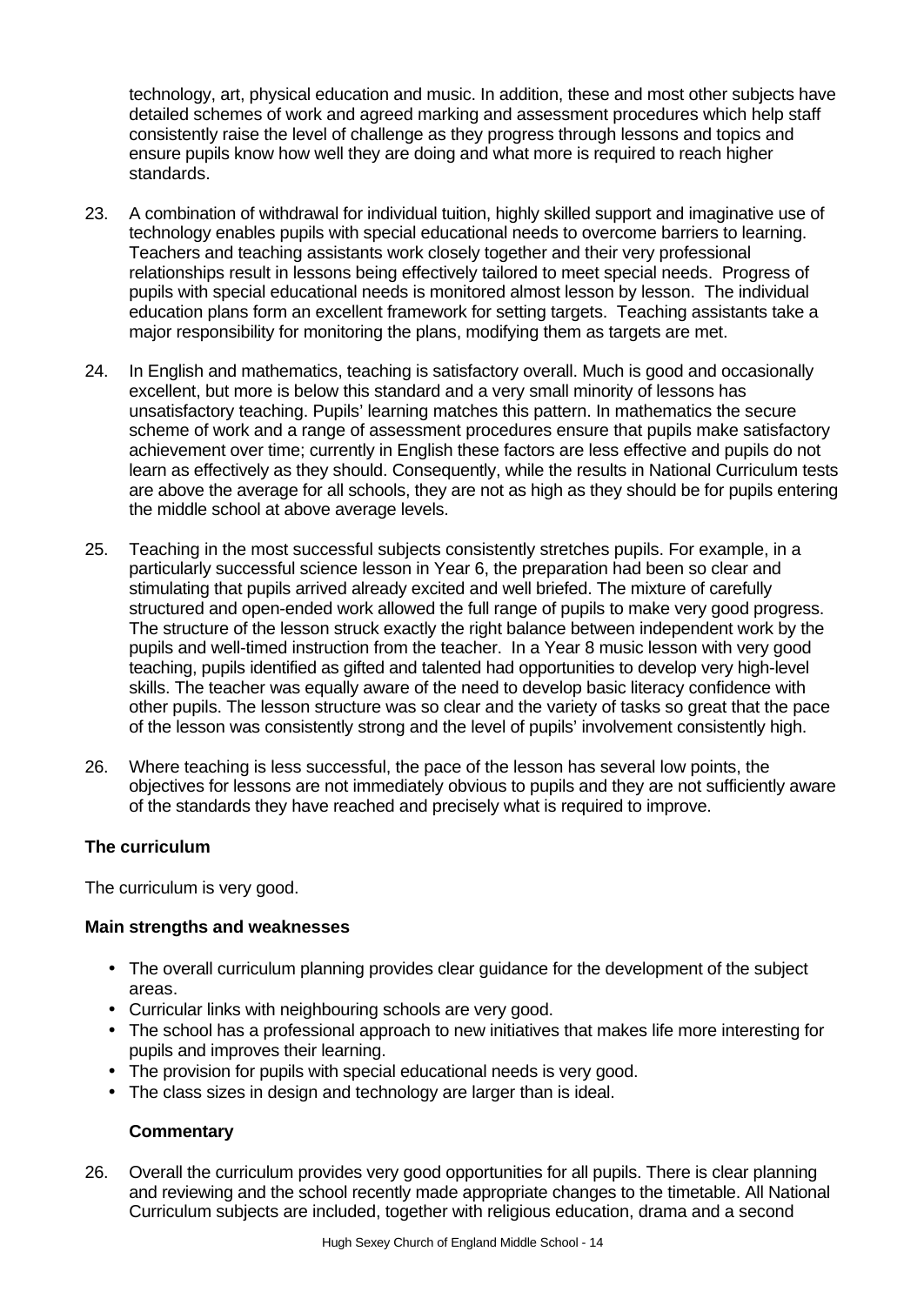modern language in Years 7 and 8. Therefore the curriculum meets statutory requirements. The time allocations to different subjects are appropriate.

- 27. The school liaises professionally with other local schools to ensure that the move from Year 8 to Year 9 is not a problem. This collaboration is of a high quality and has a very positive impact on the learning of pupils. This aspect deserves the support it receives from the Beacon School programme and from the local education authority. The school monitors and reviews its work and is innovative. Citizenship courses were introduced a year before the national requirement, a good example of the way that the school approaches curricular development to ensure highclass opportunities for pupils. The school assesses weaknesses and takes steps to overcome them. For instance, using the facilities at the Kings of Wessex School redresses the limited space for some design and technology activities. The use of more laptop computers is being actively investigated to overcome the heavy demands on existing computer rooms.
- 28. Pupils with special educational needs have complete access to the National Curriculum and take as full a part as is feasible in the enrichment programmes. Withdrawal for specialist tuition is kept to a minimum and organised to give the least possible disruption to mainstream work. Specialist staff work closely with departments to modify lesson plans and teaching methods so that pupils, for example with hearing impairment, can learn successfully. There is extensive provision for gifted and talented pupils in many subjects, especially music and physical education. Extension work in lessons is quite common and a specially designed enrichment programme is being created for implementation in the near future.
- 29. The provision of personal, social and health education is good. This work has recently been reviewed and modified with resulting clear plans for all years. The school is part of the Healthy Schools Programme and takes this seriously. Currently they are assessing the impact of drinking more water and are tackling this in their usual systematic way. Pupils are encouraged to develop their personal and social skills in a supportive and friendly atmosphere. This work includes sex education, substance abuse and a positive approach to relationships that emphasises personal responsibility and contributes significantly to the moral and social development of pupils. This, together with links with local businesses, contributes to the very good preparation of pupils for later stages of their education.
- 30. Despite the geography of the area, the school places high value on out-of-school activities and runs an extensive programme of clubs and visits. The participation of pupils in sports and the arts is very good.
- 31. The school is aware of the difficulties posed for isolated rural areas and endeavours to develop the opportunities for all pupils. Visits to London and Paris help to extend the experiences of the pupils beyond their everyday rural background. There is a valuable link with a multi-cultural school in Coventry and with schools in Bristol. All year groups have a residential experience and the majority of pupils participate. This is a valuable way of extending the curriculum and encouraging the social development of pupils.
- 32. The accommodation and resources of the school support the curriculum very effectively. The school is well resourced, particularly so with regard to ICT. There are interactive computer whiteboards in most curriculum areas including mathematics, science, English and ICT, which teachers use to enliven their lessons and improve the quality of their presentation. No subjects are unduly hampered by lack of textbooks although in some areas such as mathematics there are still not enough for every pupil to have their own to take home.
- 33. Accommodation is good and in many areas very good. Classrooms are light and airy. The walls and corridors are rich with the display of children's work. Specialist science laboratories provide much better for pupils in Years 5 and 6 than is normally the case and are a strong contributory factor to pupils' high achievement in science. A recent building programme has provided improved disabled access and new accommodation for pupils with special educational needs. On the other hand, several subjects such as English, French and mathematics do not have enough rooms to provide for all of their lessons so that some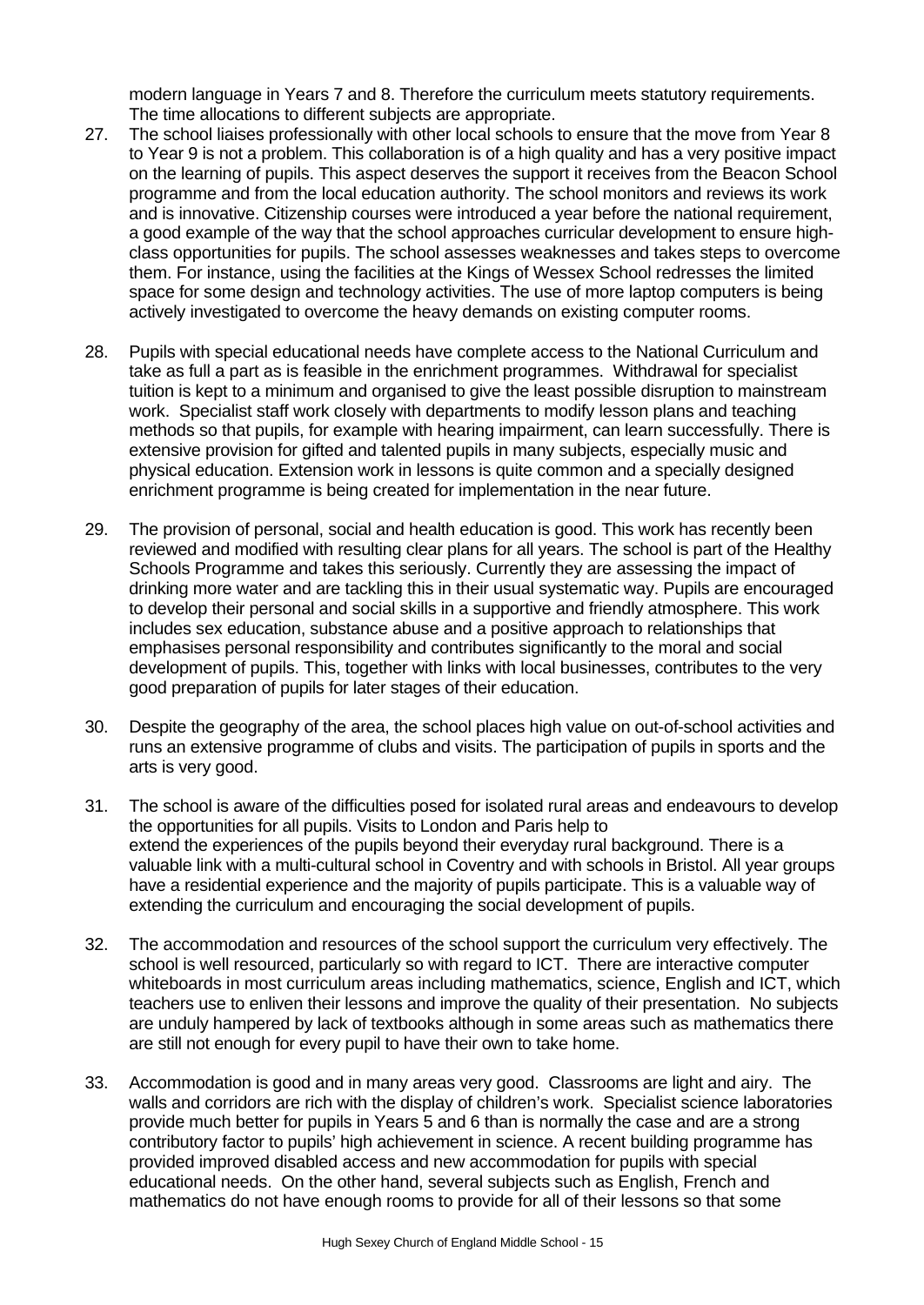teachers in Years 7 and 8 are itinerant and have to carry equipment and materials around from one classroom to another. This is especially irksome for single periods and makes lesson preparation more arduous. Space in design and technology is insufficient to house equipment for computer-aided manufacture and design so that pupils have to travel to the local high school site for these lessons. Lack of space also means that an area designed for teaching food technology has also to be used for lessons in textiles.

34. There is a good match of staff to the curriculum in most subjects. There are specialist teachers teaching in all subjects in Years 7 and 8, and many lessons are taught by specialists in Years 5 and 6. There are very effective support strategies, in science in particular, in most subject areas to ensure that non-specialist teachers gain in confidence and ability in teaching less familiar subject material. The support staff are very well matched to the curriculum, including good special educational needs support staff, a well-qualified teacher for the deaf, seven peripatetic music teachers and a very good and efficient range of administrative and ancillary staff, who do much to assist in the effectiveness of the teaching staff. The quality of science technicians is very good, but their current workload is excessive.

# **Care, guidance and support**

35. The procedures to ensure pupils' care, welfare, health and safety are **excellent**. The support, advice and guidance for pupils, based on the monitoring of their achievements and personal development are **very good**. The extent to which the school seeks to involve pupils in its work and development is **excellent**.

# **Main strengths and weaknesses**

- The school places a very good emphasis on safe working practices and safe conduct.
- Tutors and other staff provide very good network of support for all pupils.
- Pupils with special educational needs benefit from additional high quality and appropriate support provided by specialist staff.
- Pupils with physical needs are supported very well.
- Induction arrangements for pupils new to the school are very good.
- The involvement of pupils in the life and development of the school is excellent.

# **Commentary**

- 36. The school is fully aware of its responsibilities to ensure the health and safety of pupils at all times and has appropriate procedures to deal with child protection issues in line with current legislation. First aid arrangements are well established and appropriate safety checks are conducted.
- 37. Induction arrangements enable pupils to settle quickly into school life. Individual needs are recognised, supported and monitored well. The school builds on information received from previous schools. Tutors and heads of year fulfil their pastoral roles well and pupils feel that any problems would be sorted out quickly. The short periods with tutors at the start of each morning and afternoon session are used effectively. Pupils' achievements are recognised and celebrated, for example in the display of newspaper cuttings and certificates on the "Achievement Wall" near the entrance hall, and in assemblies.
- 38. The recently developed facilities to provide for the needs of pupils with severe physical impairment are of very high quality and are used very effectively. The efforts the school went to in planning and providing these facilities is another strong indication of its commitment to inclusion.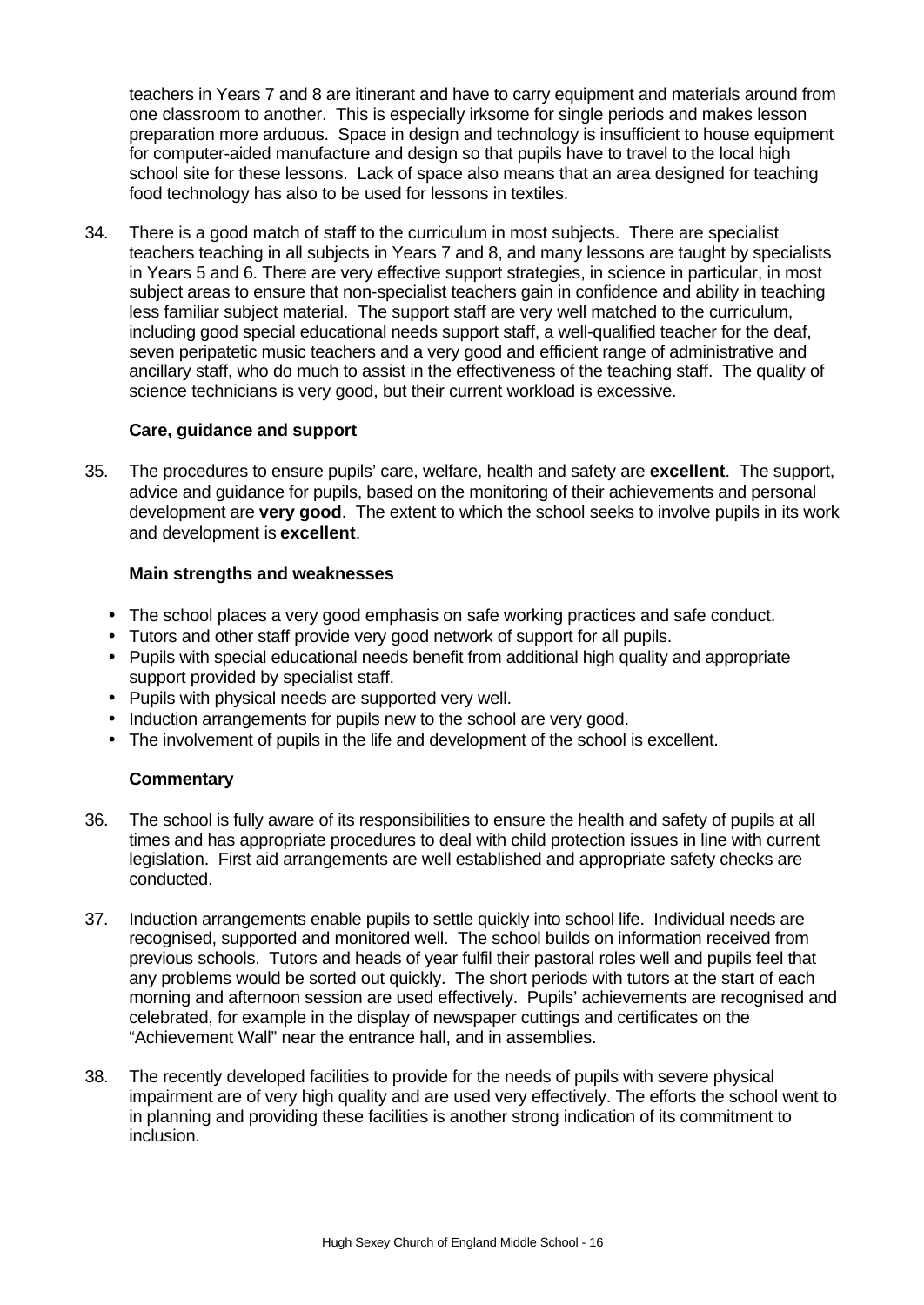- 39. Pupils interviewed during the inspection said that they are valued as members of the school community and that their views are regularly taken into account. Those not personally represented on the school council felt that its work is effective and that they can make their views known when they wish to. Year 6 pupils felt that staff are very interested in what they think about school, and in what they achieve outside school.
- 40. Pupils set individual targets, which are displayed in their tutor group bases and make comments about their progress on the annual reports that are sent to their parents. The school tracks pupils' progress well and analyses the progress and attainment of different pupil groups effectively.
- 41. No pupils are excluded from participation in the diverse opportunities offered through day and residential trips because of financial difficulties, and appropriate arrangements are made for the few pupils whose parents do not wish them, for whatever reason, to take advantage of these extra-curricular events.
- 42. The care provided by the school continues to be a strength of the school and further improvements have been made since the last inspection to involve pupils in decisions about school developments.

# **Partnership with parents, other schools and the community**

43. The effectiveness of the school's links with parents is **very good**. The quality of links with the local community is **very good**. The school's links with other schools and colleges are **excellent**.

# **Main strengths and weaknesses**

- There is very good exchange of information between parents and school.
- Parents are very involved in their children's learning and always made welcome by the school.
- Very close and effective relationships are maintained with the parents of pupils who have special educational needs.
- Excellent links with the Cheddar Valley "Family of Schools" contribute to pupils' welfare and a continuous curriculum.
- Facilities and resources are shared with the upper school and university.
- A range of companies and organisations have contributed to pupils' learning and broadened their experiences.

# **Commentary**

- 44. Good care is taken in providing parents with information about the school which informs and involves them, so that they understand school routines and procedures and know what their children are learning and what extra opportunities are provided for each year group. Annual reports on individual pupils' progress are good, explaining how they are getting on and what they could do to improve further. Regular contact is maintained through a home-school diary. Parents contribute to school life with direct help in class and on trips, by attending meetings and performances and through an active parent-teacher association that organises social and fund-raising events, as well as practical help with daily transport. As a result parents of all backgrounds have confidence in the school.
- 45. Additional meetings for the parents of pupils with special educational needs and very helpful printed information greatly enhance co-operation and have a very positive effect on achievement.
- 46. Links with the immediate and wider community are strong. Pupils have many opportunities to participate in national events, such as Year 6's successful entry in a competition for a Museum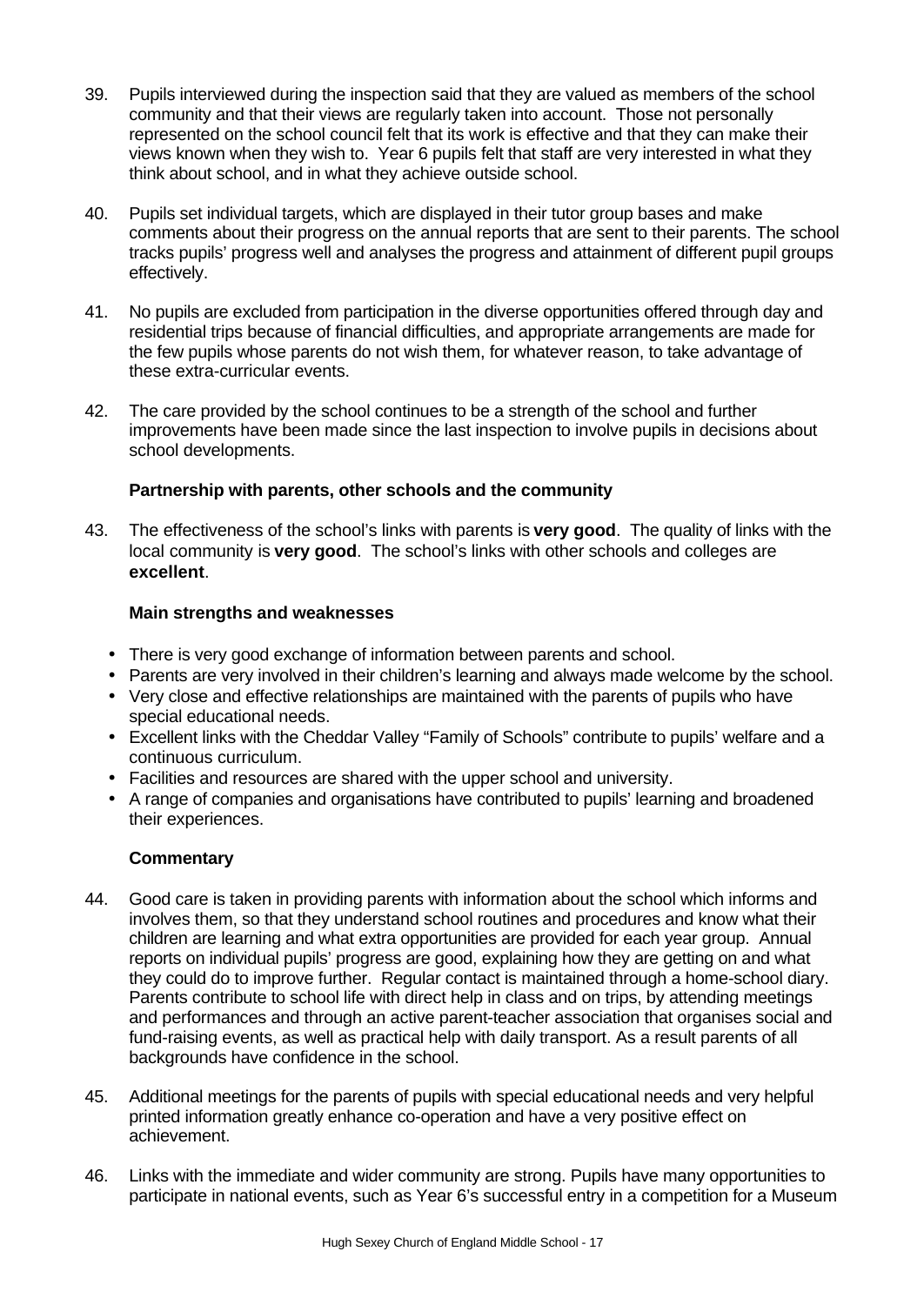in the Classroom, which contributed to their knowledge of Aztec culture. In music, pupils participate in local festivals. Local people attend school events. Several subjects, especially art, design and technology and citizenship, benefit from significant input from commerce and industry, such as a visit to Pizza Express to stimulate ideas for work in cooking and presenting pizzas and involvement in a children's parliament with other schools.

- 47. The quality of links with local schools at many levels is exceptional and creates a continuum of education from the first schools, through the middle school, to university entrance or joining the world of work. Joint planning of the curriculum, the sharing of resources and the exchange of data, along with well-established pastoral induction procedures, promote learning for all pupils.
- 48. Parental and community links were found to be a strength of the school at the last inspection. Staff are not complacent about their achievements in this field and continue to work closely with the school's partners, and seek new ones, to the benefit of all pupils.

# **LEADERSHIP AND MANAGEMENT**

49. Leadership and management in the school are good. The headteacher's leadership is very effective, most other key staff lead well and the quality of governance is very good. Management arrangements are generally good, with much that is very impressive and a few weaker areas.

# **Main strengths and weaknesses**

- The headteacher provides very clear vision and sense of purpose and sets high very aspirations for pupils and staff.
- Strategic planning is very good and has enabled the school to provide distinctively and effectively for pupils.
- The headteacher's support of staff and pupils and his commitment to inclusion are excellent.
- Financial management is excellent.
- Other senior staff work very well with the headteacher as a team.
- Leadership and management by heads of year is very good.
- Subject leadership is, overall, good and much is very good.
- Leadership and management of science are excellent.
- Leadership and management of the provision for pupils with special educational needs (including those with hearing impairment) are very good.
- The governing body plays a very effective role in school life.
- Leadership and management of English and geography are unsatisfactory.
- While usually successful, the monitoring of staff performance by the senior management team does not always lead to early, decisive change and improvement.

# **Commentary**

#### *Financial information for the year April 2000 to March 2003*

| Income and expenditure $(E)$   |           | Balances (£)                                   |
|--------------------------------|-----------|------------------------------------------------|
| Total income                   | 1,625,692 | Balance from previous year<br>185,971          |
| Total expenditure<br>1,622,108 |           | Balance carried forward to the next<br>178,626 |
| Expenditure per pupil<br>2585  |           |                                                |

50. The headteacher's leadership is very successful because he has established principles and procedures that set the tone for all the school does. He has used his significant time in post to ensure that colleagues, pupils and parents have been able to create a shared vision for the school and to see that the desired ethos of care, respect, co-operation and striving for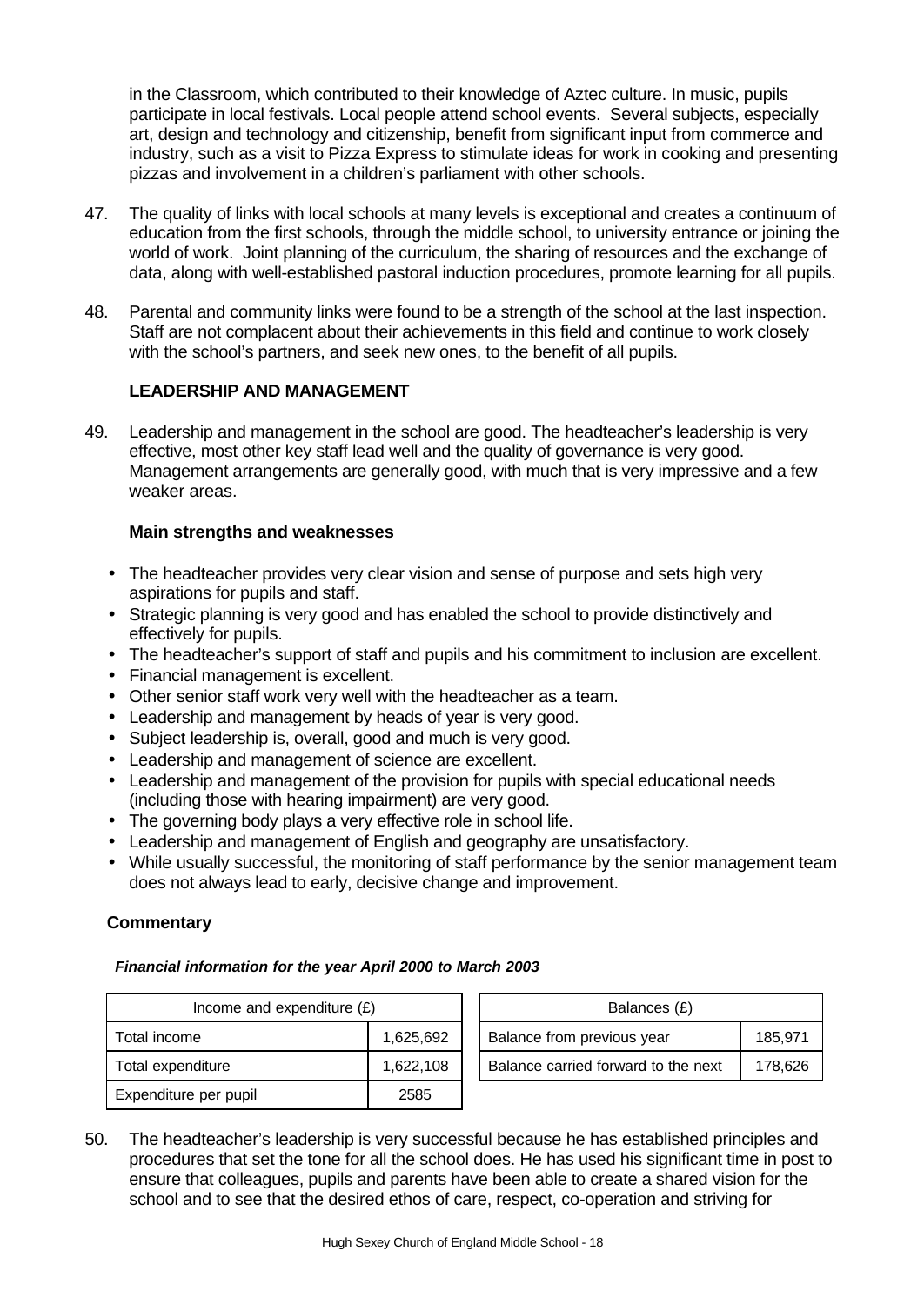improvement has been established. Its contribution to the positive attitudes and effective learning by pupils is evident on a daily basis and underpins their very good behaviour in lessons and around school, as well as their willingness to get involved in the wider life of the school. It also gives complete reassurance to staff that their management of pupils will proceed along consistent and agreed lines. The headteacher leads very well by example. He displays the concern for individual pupils that he requires of others, and exhibits determination in seeing plans through to completion, including demanding projects with long-term benefit, because they are right for the children. The reorganisation of special educational needs provision and the creation of facilities for pupils with physical disabilities illustrate the commitment to inclusion. The excellent collaboration between this school and its partners demonstrates his encouragement of teamwork within and beyond his school. Consequently, many members of senior and middle management have been able to develop their leadership and organisational potential: they have planned curricular continuity, joint activities, regular meetings and very detailed and helpful data transfer, all of which has helped pupils move smoothly from first to middle and then to high school, building on prior work far more effectively than is common.

- 51. Work involving pupils with special educational needs is very well organised. Pupils are carefully grouped in classes that are provided with as much in-class support as possible. All the pupils in these classes benefit from the presence of well-briefed and skilful teaching assistants. The recent review of the deployment of assistants is now resulting in very effective partnerships between teachers and support staff. The school is quick to use innovative technological approaches to meeting problems; this has led, for example, to rapid improvements in the learning of pupils with dyslexia.
- 52. The willingness to delegate significantly has allowed deputy heads, year heads and heads of department to operate independently within agreed guidelines. The work of one deputy head in devising a citizenship programme and the other in developing new assessment arrangements has greatly expanded their own expertise, promoted their training skills and greatly improved the confidence of colleagues. The headteacher has not needed to hold the initiative in these areas, but has retained adequate oversight. Most heads of departments have learnt to use the assessment data well but there is scope for better implementation in several subjects including geography and English.
- 53. Induction arrangements for staff are very good. They are supported between appointment and starting by a visit to the school, formal and informal mentoring and by a programme of regular meetings with key staff. There is a strong sense of teamwork, with much sharing of expertise within departments and, for example in information and communications technology, across specialist areas. Senior managers place a strong emphasis on the well-being of their staff. Staff have a generous allocation of professional development opportunities, linked to their own targets for further training and to the school improvement plan. There is also a strong emphasis in many areas on team teaching to help teachers hone their classroom skills. Opportunities for continued professional development are very good. The school also makes a good contribution to the training of new teachers by taking up to five student teachers each year from one of three linked universities. Enhanced by the allure of Beacon status, but also through careful selection, the school manages its recruitment of staff very well and has no difficulties retaining staff. Staff are very well deployed, with a good balance of experienced and younger staff and a high proportion of specialist teachers. Assistants and ancillary staff contribute integrally to the smooth functioning of the school, helping to relieve teachers of work overload, a real concern with such a committed and professional team.
- 54. The governing body is more fully involved in the work of the school than is common and key governors are extremely well informed about its strengths and weaknesses. The quality of their support is very good and all statutory duties are fulfilled. This gives the staff, especially senior staff, strong reassurances on a day to day basis that their efforts are appreciated and approved of; it also leads to many situations in which governors can directly help the school, for example, in dealings with the local education authority, contractors or parents. The school's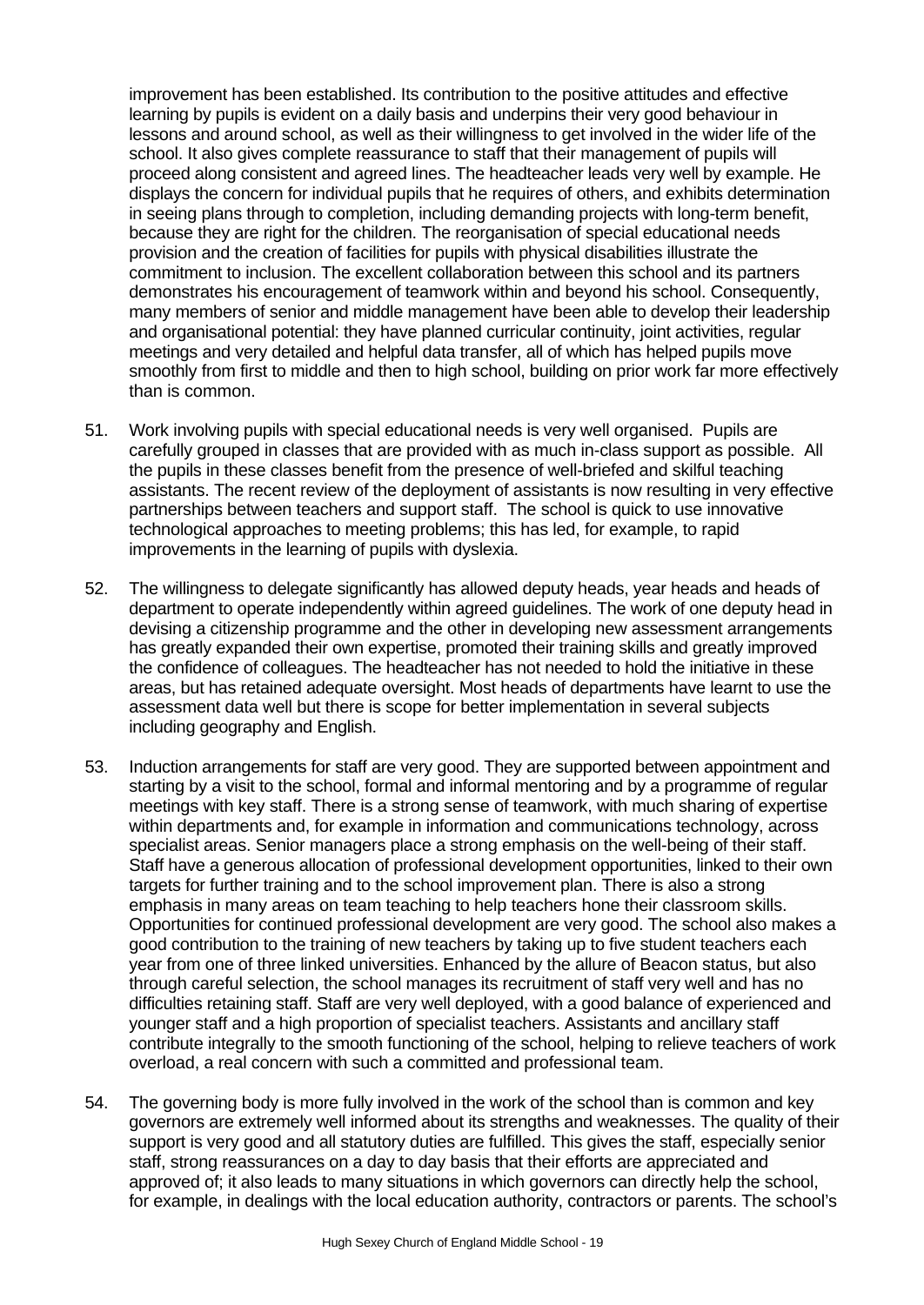consultative approach means that many governors are regularly on site and can acquire their own first hand impressions of school life; they also receive excellent reports on a regular basis. Their involvement in development planning allows the school to draw on their invaluable experience and strong commitment. As a result, the giving of strategic advice and role of "critical friend" are both carried out very effectively.

- 55. Strong leadership and clear monitoring and good planning procedures have enabled the school to make very good improvements on many issues since the previous inspection. These have been especially strong in special educational needs, assessment, pupils' spiritual, moral, social and cultural development, and the range of teaching skills used by most teachers. Senior managers have been aware of recent shortcomings in the achievement of pupils in English and have used several strategies, including external advice to try and restore the previous high standards. The current unsatisfactory leadership and management of this department and of geography reflect the fact that more rigorous evaluation and action is sometimes required to ensure no potential problems escape attention or early corrective action. However, there are signs that some strategies in English are beginning to bear fruit, especially for the older pupils, and the school has a very clear understanding of what is required to restore matters and is fully committed to urgent action.
- 56. The headteacher, finance officer and governors have established excellent financial management arrangements. This benefits the school considerably, especially through the security it brings. All educational priorities are very efficiently costed and the school is very good at directing income to support key development and seeking additions funds when necessary. Best value principles are evident here in the way a larger than average carry forward sum is retained, partly to ensure that the best candidate is appointed for every post even when they may be medium or high cost on the salary scale. The school is also very adept at ensuring best value from catering and cleaning services and in comparing its performance against all relevant benchmarks.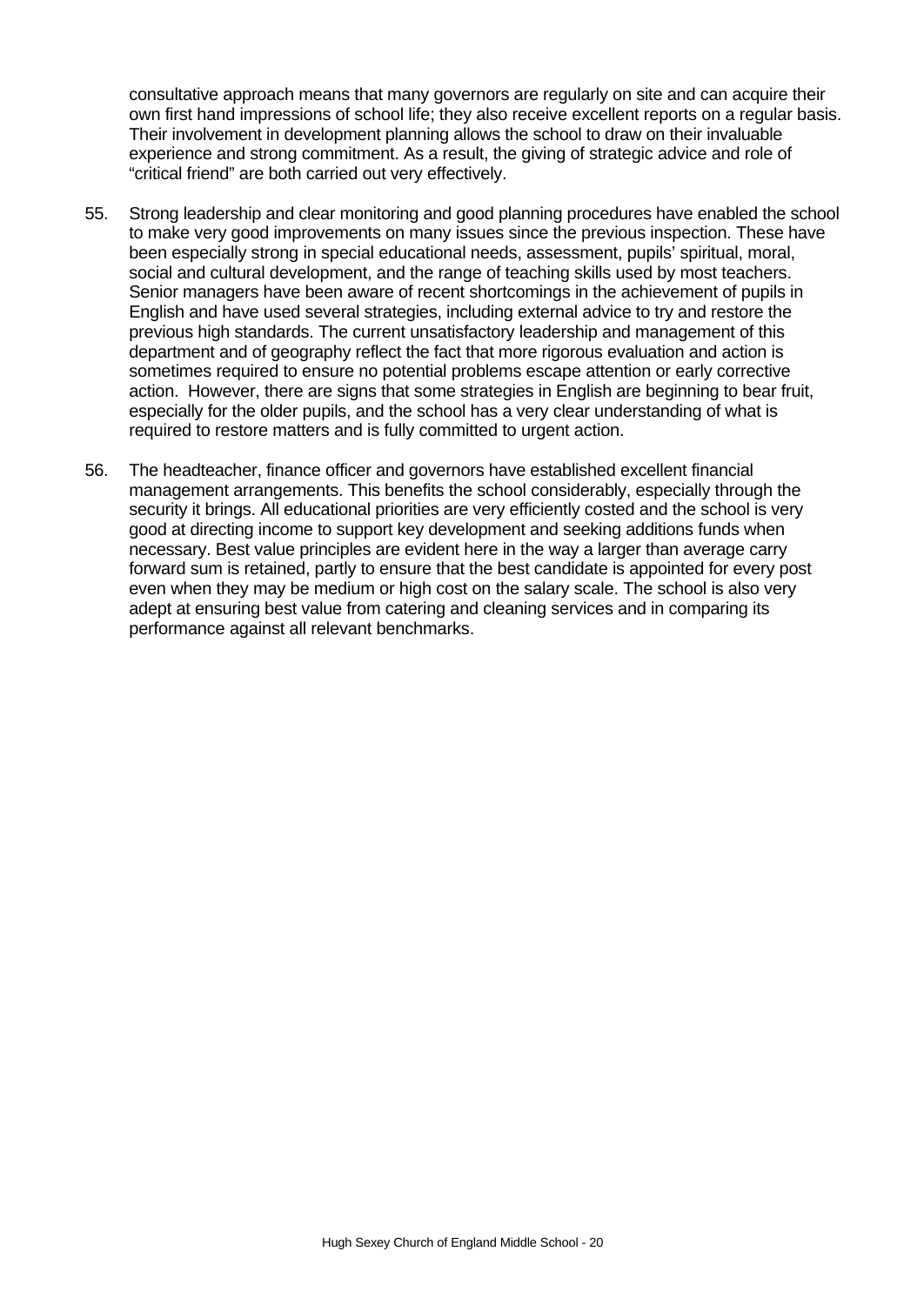# **PART C: THE QUALITY OF EDUCATION IN SUBJECTS AND COURSES**

# **SUBJECTS IN KEY STAGES 2 AND 3**

# **ENGLISH AND MODERN FOREIGN LANGUAGE**

Provision in English is **unsatisfactory.**

- Standards are above average in Years 6 and 8. They are best in reading and speaking and listening.
- Pupils behave well and their good attitudes to work help them to improve.
- Pupils with special educational needs achieve well and receive good support.
- Achievement is unsatisfactory. Though many pupils achieve well, too many underachieve.
- Standards of writing, especially those of boys, are substantially below those of speaking and listening and reading.
- Assessment is not used effectively to help raise standards.
- Leadership and management in the department are unsatisfactory.
- 57. Results of the national tests in Year 6 are above average. In 2002, they were above average compared to pupils' prior attainment, but below average compared to pupils from schools with a similar intake. Pupils did less well than in previous years, and this downward trend continued in 2003. They performed better in science. The school has recognised this and has begun to take steps to raise standards to their former heights. They have appointed a dynamic coordinator for Years 5 and 6, and have begun to extend and re-develop their schemes of work, focusing more on improving writing and providing more challenging work.
- 58. Standards of Year 6 work seen during the inspection are above average. Though many pupils make good progress from entry, too many do not achieve as well as they should, therefore achievement is unsatisfactory. Standards are higher in reading and speaking and listening than they are in writing, and girls perform better than boys. Both boys and girls are well-read and enjoy reading, both in class and independently. They can discuss Roald Dahl's books, for example, with delight. They have a wide vocabulary and answer questions thoughtfully and in detail. Though some write detailed, lengthy pieces, many write only simple sentences and their spelling and punctuation are flawed. Too much written work of lower attainers relies on filling in worksheets, with too little opportunity to develop writing at length.
- 59. Standards of Year 8 work seen during the inspection are above average. Many pupils achieve well and go on to perform very well in their national tests in Year 9, but too many do not achieve as well as they should, given their prior attainment, so achievement is unsatisfactory overall. Writing is the weakest area. Pupils are articulate, with an extensive, apt vocabulary, and readily proffer extended ideas, working well in co-operation with each other. They read fluently, with understanding of character, and are beginning to understand how an author creates effects. Though many pupils produce well–structured effective pieces of writing, too many still struggle with weaknesses such as spelling, and use no effective strategies to improve. Pupils with special educational needs are given sensitive and well-focused help and make good progress. They often have work directed to their specific needs, but also take a full part in the lessons.
- 60. The quality of teaching and learning is satisfactory. Some teaching is good, occasionally very good, especially in Year 5, but much is satisfactory and some unsatisfactory. Teachers' good classroom management and good relationships with pupils leads to ordered classrooms where pupils can learn effectively. Discrete drama is a beneficial extension to the curriculum in Years 7 and 8. Where teaching is inspiring and interesting, pupils show excellent attitudes and learn quickly, showing creativity and the ability to concentrate on independent study or co-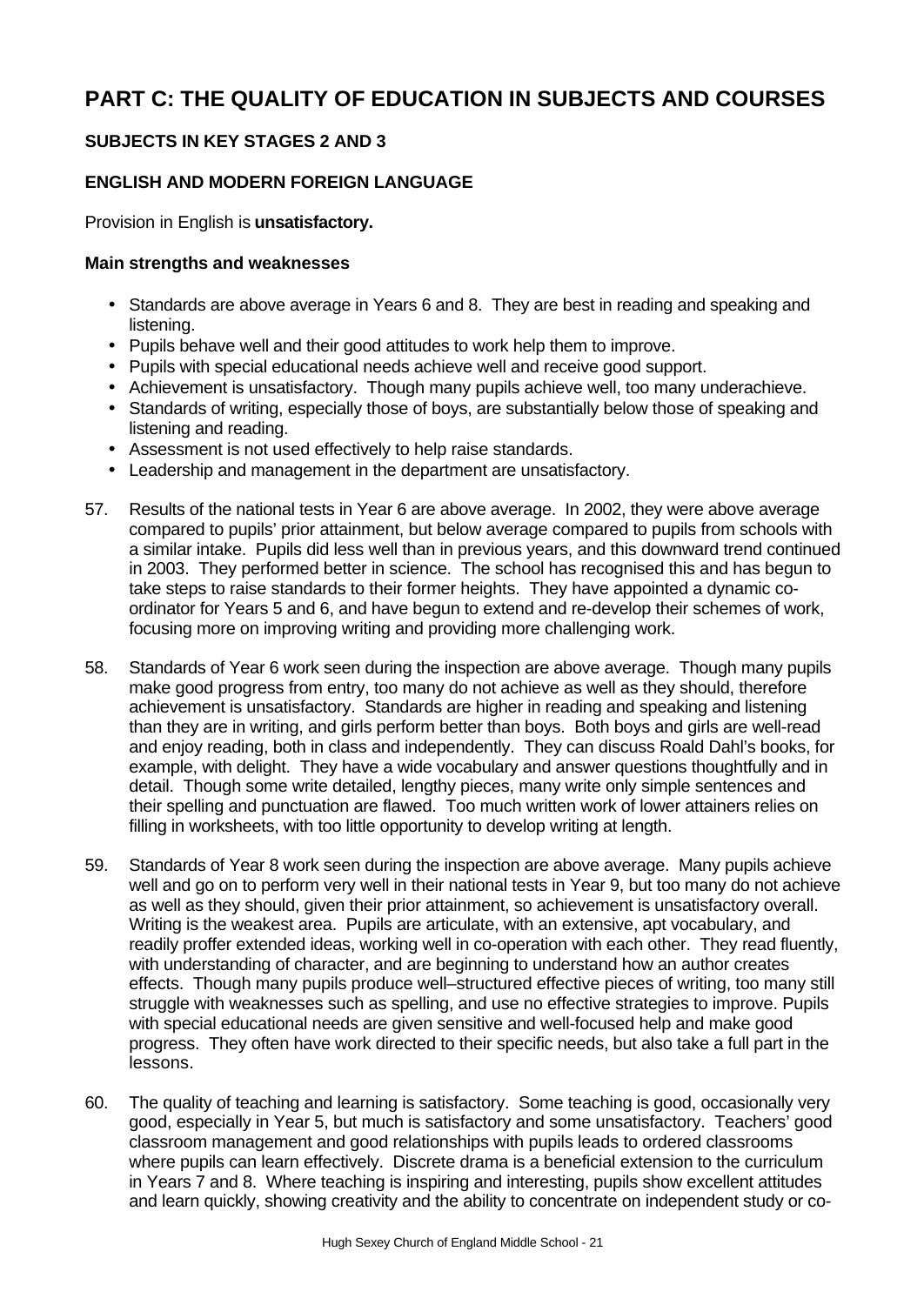operate well in their groups. In a Year 5 lesson, for example, pupils produced original and lively metaphors about themselves because the teacher had high expectations that they could extend their ideas beyond simple comparisons, and made the lesson varied and absorbing. Where lessons move at too slow a pace, or are pitched at too easy a level, pupils become restless, and learn little. Work is not always matched to pupils' attainment level. For example, in a lesson on how to punctuate direct speech, pupils learnt little because they all did the same work, regardless of their own ability in this area. Systems of assessment are unsatisfactory. Assessment is not used sufficiently to encourage pupils to improve and pupils do not know their strengths and weaknesses. Assessment systems used across Years 5 to 8 are complex, confusing and inconsistent.

- 61. Leadership and management are unsatisfactory. Problems are beginning to be addressed, but the department lacks cohesion and consistency of approach. There is insufficient monitoring, either of teaching or the curriculum, to pinpoint precisely areas of weakness so that they can be rectified. However, the school has identified writing as a broad area of concern and made a new appointment to speed up improvements in Years 5 and 6.
- 62. Improvement since the last inspection has been unsatisfactory. Standards and the quality of teaching have declined and assessment is still an area of weakness. Some of the National Literacy strategies, such as the four-part lesson, have been successfully introduced, but there is work to be done on developing the schemes of work.

# **Language and Literacy across the Curriculum**

63. Standards of literacy are above average on entry to the school and remain so through to Year 8. Pupils read a wide range of material with understanding and enjoyment. In music, for example, Year 8 pupils read aloud parodies of familiar rhymes in order to aid understanding of what constitutes parody in music. Pupils speak confidently, both in front of the whole class and in smaller groups, using an extensive vocabulary and employing specialist words accurately. They are given lots of opportunities to discuss ideas together. Most subject areas introduce new vocabulary carefully and effectively. Pupils in a Year 8 design and technology lesson developed good awareness of the difference between chilled and frozen food because of the emphasis on individual words. However, not all teachers point out spelling patterns or reinforce correct spelling in written work. Writing is the least successful aspect of pupils' work, though standards are, nevertheless, above average. Many opportunities are missed to develop the range and accuracy of written work, with too much concentration on worksheets and short responses.

# **MODERN FOREIGN LANGUAGES**

The principal language inspected was French, but provision in German was also sampled.

Provision in modern foreign languages is **satisfactory.**

# **French**

- Teachers plan lessons well and use effective methods that enable pupils to take an active role in their lessons.
- Good collaboration between the teachers in the department ensures that the teaching methods used in all classes are consistent.
- Pupils in Years 5 and 6 make good progress in the limited time allocated to the subject.
- The achievement of pupils at the end of Year 8 is not as good as it should be.
- Formal procedures to follow up classroom observations and set targets for improvement in the subject's performance are inadequate.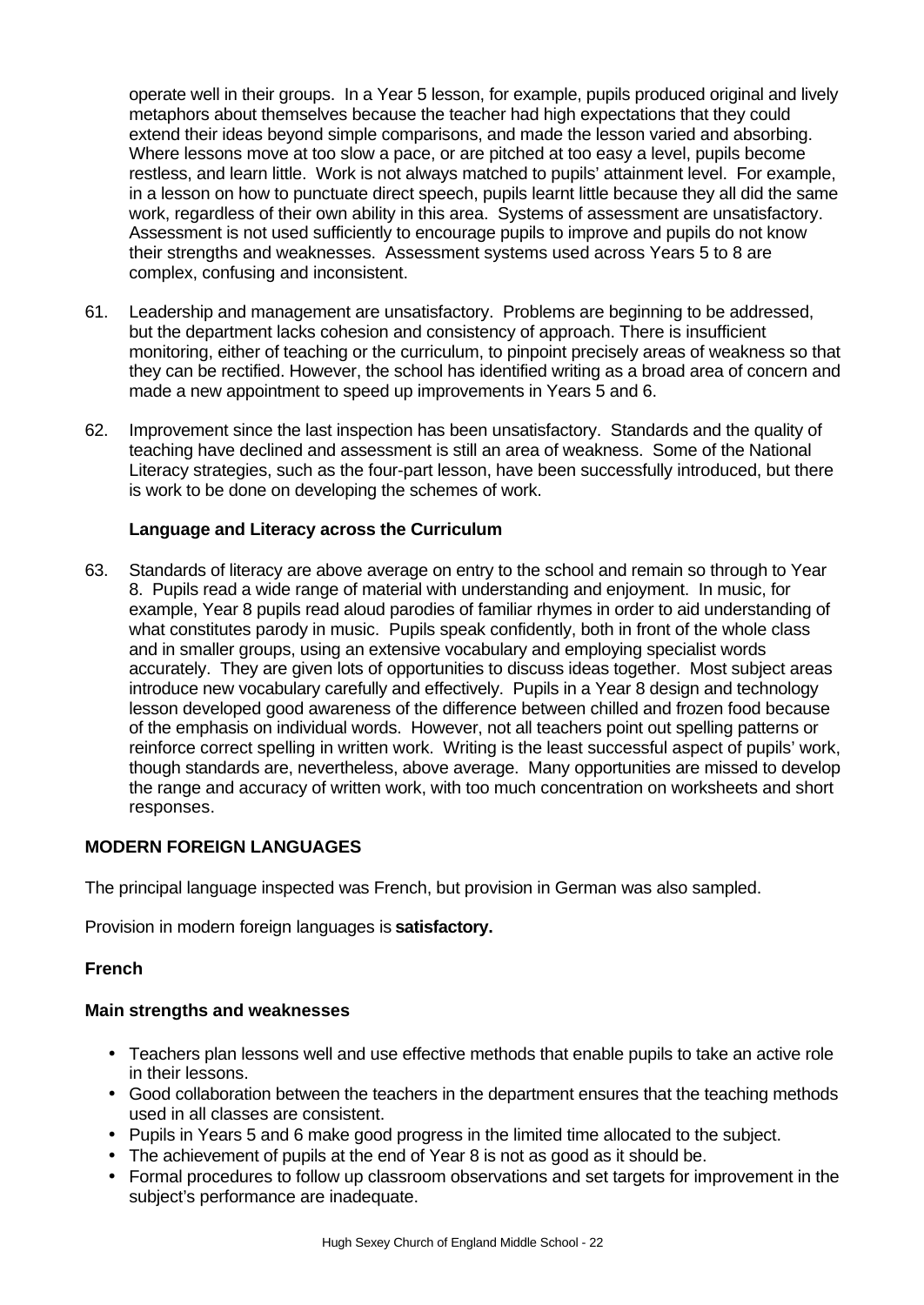- Pupils are not aware of specific steps they need to take in order to improve their standards.
- 64. During Years 5 and 6, pupils make good progress in French. During their thirty minutes per week they succeed well in acquiring a good range of basic vocabulary and expressions, in addition to learning something of the everyday life and culture of France.
- 65. At the end of Year 8, standards in French and German are good, as they were at the time of the previous inspection. Reflecting the national picture, girls perform better than boys. All pupils, including those with special educational needs and the gifted and talented, make satisfactory progress. Pupils have a good knowledge of vocabulary and a good understanding of both the spoken and written language. They display good speaking skills when practising language structures with one another or with their teacher. When they are required to speak spontaneously outside situations controlled by the teacher, they lack confidence. Although they make good progress in most of their individual lessons in terms of acquiring new vocabulary or learning new structures, their learning over the longer term is less secure.
- 66. Overall, teaching and learning are satisfactory. Lessons are well planned. They enable pupils to take part in a variety of appropriate activities that develop their language skills. Pupils respond well to the tasks and show interest. A brisk pace ensures that pupils' interest is sustained. Extensive use of the foreign language by the teacher sets an appropriate challenge to the pupils. However, there is not enough insistence on making pupils use the foreign language in routine classroom exchanges. Pupils' work is regularly marked and constructive comments are recorded in their books. Specific learning targets relating to National Curriculum levels are not set. Consequently, pupils are not aware of what they need to do in order to improve their performance, although they do have a general awareness of their individual strengths and weaknesses. The lack of a second specialist classroom militates against effective delivery of the subject.
- 67. The leadership and management of the department are satisfactory. The head of department and her colleague collaborate well in their planning of the curriculum for both foreign languages. Schemes of work are thorough. However, the monitoring of the work of the department is insufficiently rigorous. Formal procedures for setting targets designed to raise standards further are inadequate.

# **MATHEMATICS**

Provision in mathematics is **satisfactory.**

# **Main strengths and weaknesses**

- Standards are above the national average.
- Support for pupils with special educational needs is good.
- Positive relationships encourage the pupils' good attitudes to their work.
- Good provision of ICT is often used well to enhance lessons and learning.
- Results in National Curriculum tests in 2002 were below those for similar schools.
- Assessment is not yet used sufficiently well either to identify areas for improvement in the mathematics curriculum or to inform the pupils how they might improve.

#### **Commentary**

68. Pupils' results in 2002 in the National Curriculum tests taken at the end of Year 6 were in line both with the national average and below those for similar schools. These results showed a marked decline from those in 2001 and previous years. The 2003 test scores are higher than those for 2002, reflecting steps taken by the mathematics co-ordinator and the teachers to improve. Some outstanding staffing problems have also now been resolved and standards are again rising.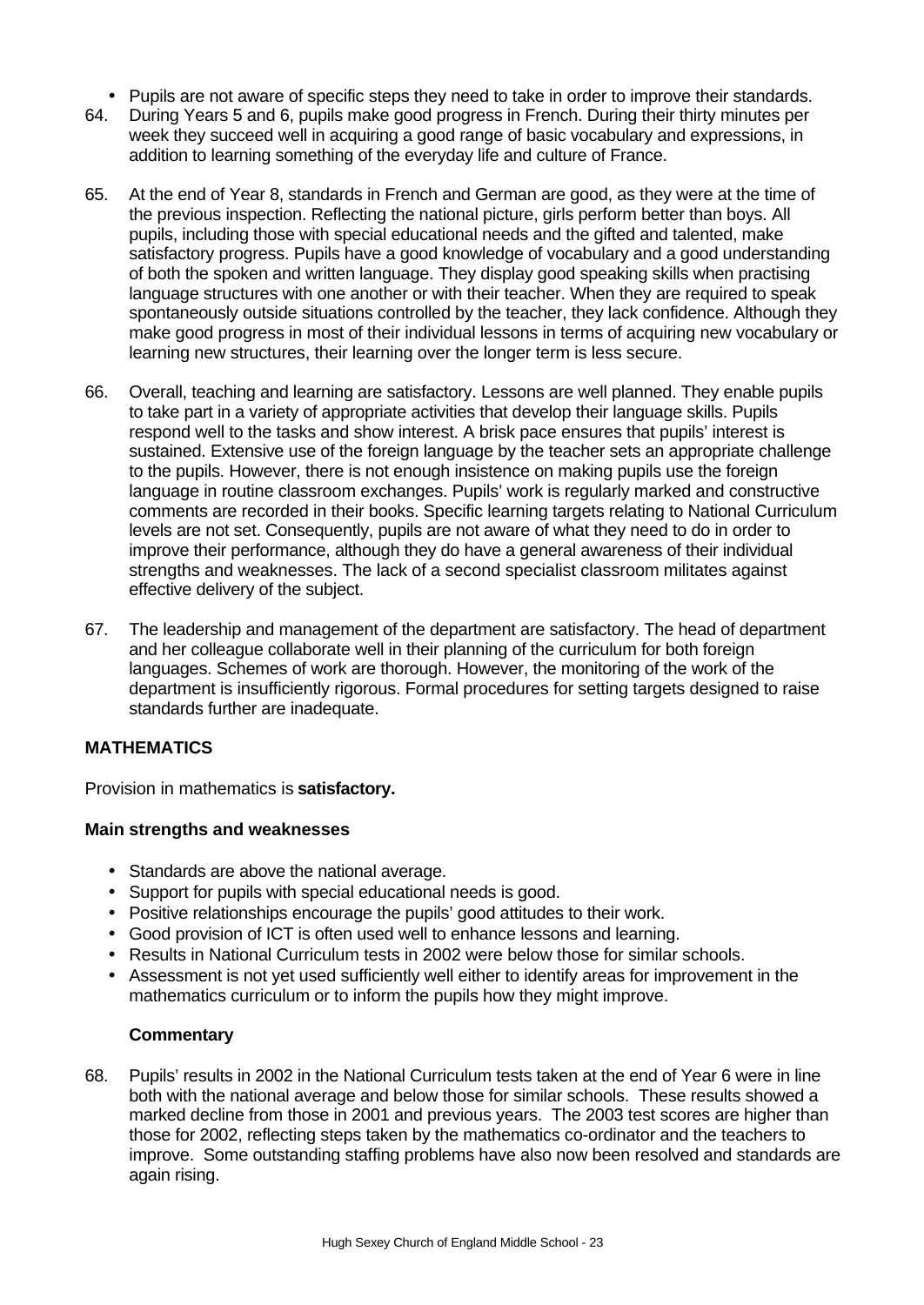- 69. Pupils' work seen in lessons was above average, reflecting satisfactory achievement in mathematics throughout their time at Hugh Sexey. Arithmetic, both mental and written, is a relative strength. By the age of 11, all can recognise when two simple fractions are equivalent and higher attainers can add and subtract using negative numbers. Almost all pupils are at National Curriculum Level 4 or above by the end of Year 8. The highest attainers can solve linear algebraic equations and draw and interpret pie charts. All areas of the National Curriculum for mathematics are covered and the pupils display no notable weaknesses in any of them.
- 70. Progress over time is satisfactory. Pupils learn to produce neater, more accurate drawing in geometry and improve at handling data. Higher-attaining pupils argue more effectively in mathematical terms, using letters substituted for numbers and variables to generalise statements. Pupils with special educational needs make satisfactory progress. Help from well-qualified learning support assistants is a strong feature contributing to this progress, both for those who have learning difficulties and for those with hearing impairment.
- 71. Teaching is satisfactory overall. Just under half of the lessons seen were good or better with one that was excellent; in one, teaching was poor. All teachers, including those for whom mathematics is not their first discipline, have sound or better knowledge of the subject and a good understanding of how to apply the National Numeracy Strategy in their lessons. Books are all marked up to date, many with encouraging remarks and with the pupils rewarded for good work with stickers and smiley faces. Relationships in the classroom are positive. All teachers clearly like and respect their pupils, displaying the school's emphasis on working as a friendly and happy family. As a result, pupils are confident and happy in their work. They apply themselves well in homework and in class and there is very little unsatisfactory behaviour. In the best lessons, the quality of preparation is excellent, as was the case with a Year 8 lesson on place value. Here, the teacher aroused the pupils' interest by giving them real money (one million and five million Turkish dollar notes) to hold. She used these and a number of other techniques to build on what they had learned in homework and thus improve their understanding of large numbers with a clear but rigorous explanation of using zero as a placeholder. By contrast, weaker lessons were less well prepared so that the pupils' interest was not as intense and learning much less effective.
- 72. Resources are good. The two main teaching rooms are equipped with computer interactive whiteboards, which the teaching staff are beginning to use more effectively. There are enough textbooks for work in class, though as yet insufficient for every pupil to have their own copy. There is a small but well-used computer laboratory for small group work, in addition to the two school workshops, which are booked for use by whole classes at a time. Classrooms are of a good size, light and enhanced by good displays of pupils' work on the walls. There are not enough, however, to allow each teacher to remain in their own room, contributing to some of the difficulties with lesson preparation.
- 73. The main reason why the pupils' learning and achievement is no better than satisfactory is that that the department is making insufficient use of some good pupil data provided by tests and examinations. Setting of specific, measurable targets for improvement for either pupils as individuals or in groups is not done well enough. Staff targets are lacking in rigour and not used to ensure "added value" to pupils' progress. As a result, departmental leadership and management are graded only as satisfactory, in spite of good leadership. The mathematics co-ordinator is an experienced teacher who enjoys the respect of both pupils and colleagues. He works hard and has a desire to raise standards and gives high-quality support and advice, especially in the use of ICT in the classroom.
- 74. Improvement since the last inspection has been satisfactory, despite the drop in results referred to above. Overall results have risen in line with those seen nationally and the support for teachers in the form of schemes of work and teaching and computer resources are much improved.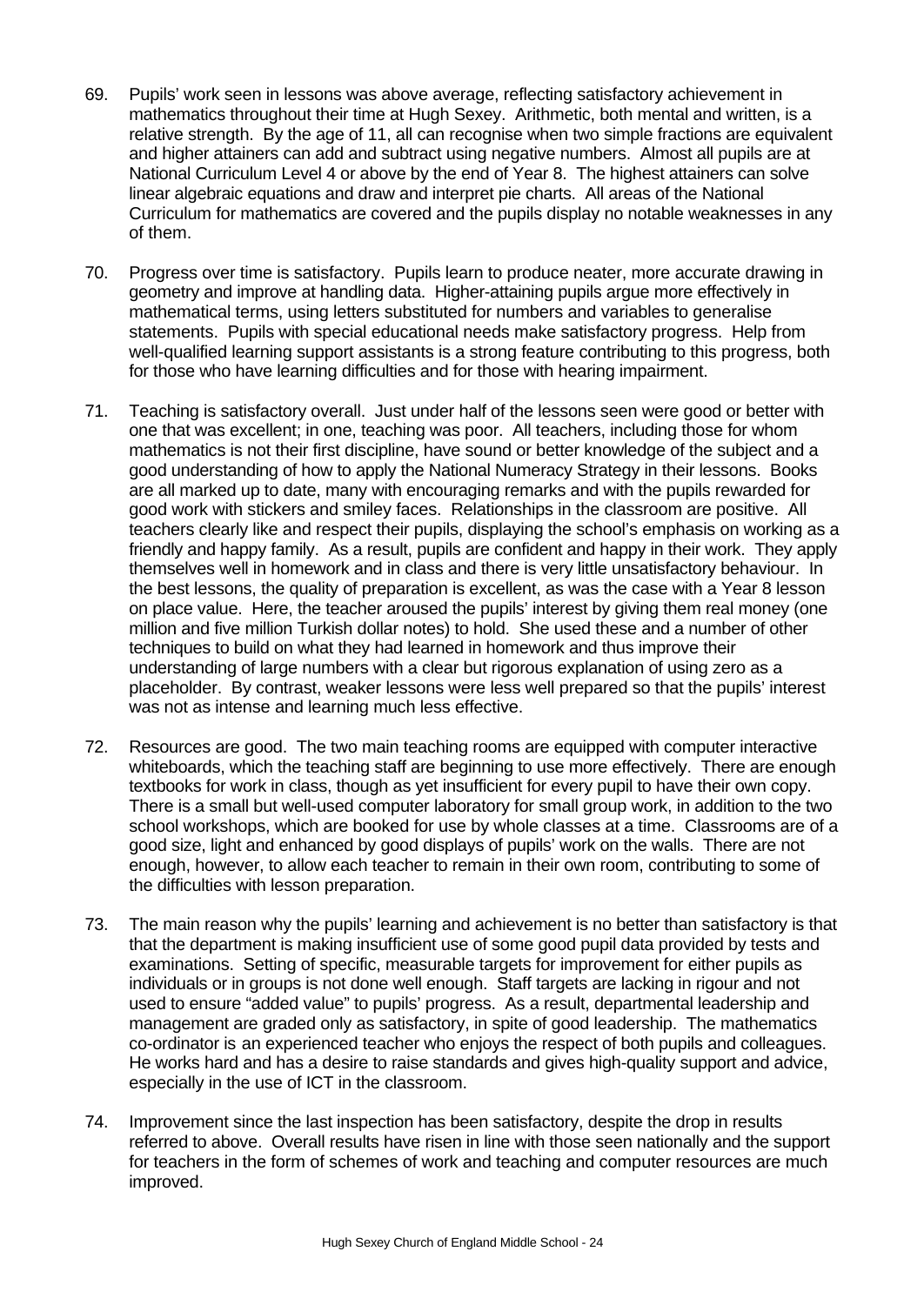#### **Mathematics across the curriculum**

- 75. Pupils demonstrate mathematical and numerical skills that are above the national norm across the range of subjects they study and none is denied access to understanding through lack of number skill. In science, in particular, very good use of measurement and graph work contributes to very high standards.
- 76. However, the work of other teaching departments does less to promote the pupils' skills and understanding in mathematics than it might. There are examples where teachers independently produce good work. In physical education, for example, pupils were helped to improve their understanding of averages in the context of scoring at basketball. In design and technology, pupils consider risk factors and quantify them in a consideration of how to make their work safer. Overall, however, the fact that the school policy and documentation for mathematics across the curriculum has not yet been published means that there are subjects, such as art, where opportunities for teaching number have not been identified, and less emphasis is placed on enhancing number skills than should be the case.

# **SCIENCE**

Provision in science is **very good.**

- Very good, imaginative teaching is resulting in lessons that pupils enjoy and in which their learning is very good.
- Excellent leadership and management results in all aspects of work being efficiently and effectively organised, very high staff morale and excellent team work.
- Pupils' experience of science is greatly enhanced by the innovative use of ICT.
- The amount of technical support is insufficient.
- The quantities of some resources are insufficient.

# **Commentary**

- 77. Results in the national tests taken at the end of Year 6 are consistently well above the national averages and well above the standards achieved by pupils who were at a similar level at the end of Year 4. Results are above those of pupils who attend similar schools. Observation of lessons and analysis of pupils' work fully confirm the maintenance of these high standards. By the end of Year 8, pupils are already working at levels that are above those expected at the end of Year 9. In 2003, almost 70 per cent of pupils from this school gained the higher levels in the national tests taken at the end of Year 9 in the upper school. Experimental work is a great strength; some of the investigations produced by Year 8 pupils would achieve a grade for course work in GCSE.
- 78. Pupils enter the school with standards that are above the national average. The rise in standards and the maintenance of high levels throughout their time at this school represents very good achievement. Boys, girls, higher attainers, lower attainers and pupils with special educational needs all significantly improve the quality of their work. At all times, pupils are succeeding in lessons that test their capabilities to the full.
- 79. Very good learning is the natural outcome of exciting, imaginative teaching in which the degree of difficulty is well judged. The schemes of work generate lesson plans that always include relevant and interesting practical work. The resources, provided by the excellent technicians, are of high quality and very well organised. The very good relationships between pupils and teachers, evident in every lesson observed, together with the excellent planning produces consistently very good learning. A Year 5 lesson on senses typified the quality of teaching. Each group of pupils was given five, colour-coded little bottles containing different smells, followed by each child being given small, brightly coloured sweets. The colours were intentionally designed to confuse ("lemon" flavour was bright blue). The last section used overhead projection of optical illusions. Throughout, the excitement and joy of the pupils was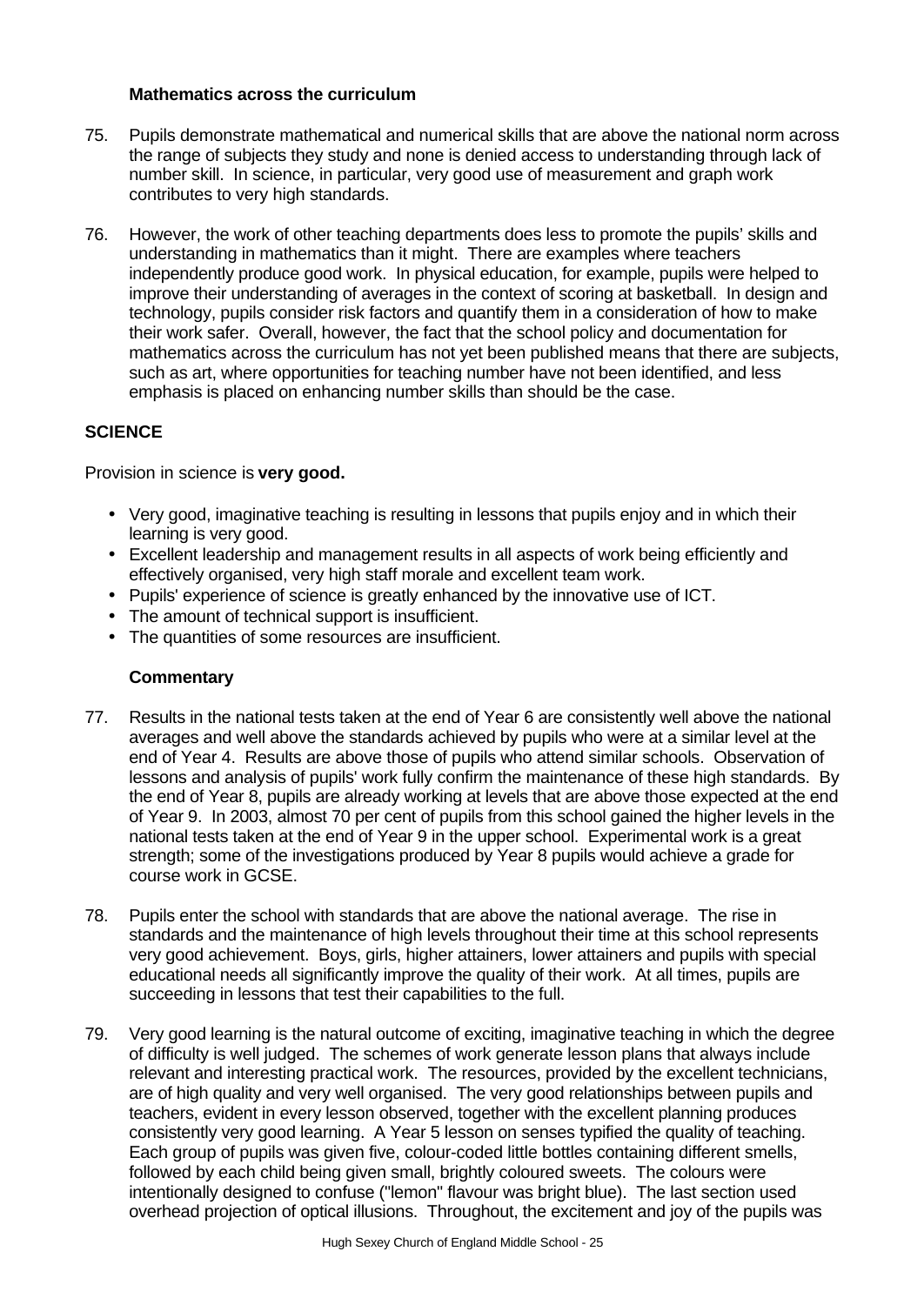palpable. By the end, all pupils (including some with special educational needs, who were supported by a teaching assistant) had accurately recorded their observations on an appropriate work sheet. All had learned a great deal about human senses in a way that they will not easily forget!

#### **Example of outstanding practice**

#### **AN ILLUSTRATION OF EXCELLENT TEACHING**

#### **(Last few minutes of a year 6 science lesson. Pupils have been testing a variety of materials to see if they will or will not conduct electricity. Mrs "Smith" is a support assistant.)**

Teacher:

"Stop for a minute, we've got a real problem. Mrs Smith is starting to wonder if her husband really loves her!"

Puzzled pupils, all startled into riveted attention.

"What's the matter etc.?"

"Well he's given her a diamond ring and now she's worrying that it might not be real."

Mrs Smith, clutching diamond ring, mimes devastation.

"I just don't know what to do, he says it cost a fortune but it might just be cheap glass…." Teacher:

"Now isn't diamond a form of carbon?"

Explosion from entire class:

"We can test it, we can test it, carbon is a conductor!"

Whole class literally jumping up and down with excitement. Teacher quickly picks a suitable group who come forward clutching batteries, circuit, bulb etc. Whole class waits with bated breath while pupils get the electrodes in contact with Mrs Smith's diamond. A bright light flashes from the bulb.

Pupils clap and cheer, Mrs Smith looks overwhelmed with relief. Teacher (and inspector) smile. Pupils will undoubtedly tell Mum and Dad what they did in science today.

- 80. Each pupil's progress is closely monitored and targets for improvement are very well used. Weaker areas are discussed with individuals and strategies to effect improvement mutually agreed.
- 81. Excellent leadership and management are evident in many ways. The centrally organised planning and the technical support for all teachers underpin the high quality of all lessons. Support and professional development provided for non-specialist and new colleagues are exemplary. The department is constantly seeking new ways of improving the quality of lessons and the speed and effectiveness with which the National Strategy for science education has been introduced is most impressive. The enthusiasm and confidence that teachers, who are not science specialists, bring to their work is perhaps the most outstanding feature of the department.
- 82. The innovative use of ICT to make lessons more effective and stimulating is of an unusually high standard. Interactive white boards and lap top computers, linked to the Internet or datalogging equipment, are constantly in use to enrich the opportunities for learning. Using electronic sensors to take temperatures and watching a graph of the results come up on a computer screen, or researching through the Internet as part of an ordinary lesson are regular activities for all pupils in this school. This standard of provision exceeds that of most secondary schools.
- 83. The numbers of classes timetabled simultaneously for science, combined with the extensive and high quality provision for experimental work is placing undue strain on the technician time available and the stock of some resources. Standards are being maintained, but only because of the dedication of the technicians. These factors will limit further development.
- 84. Since the last inspection, there has been very good improvement in the quality of provision. Standards are higher, teaching is better and the curriculum is much improved.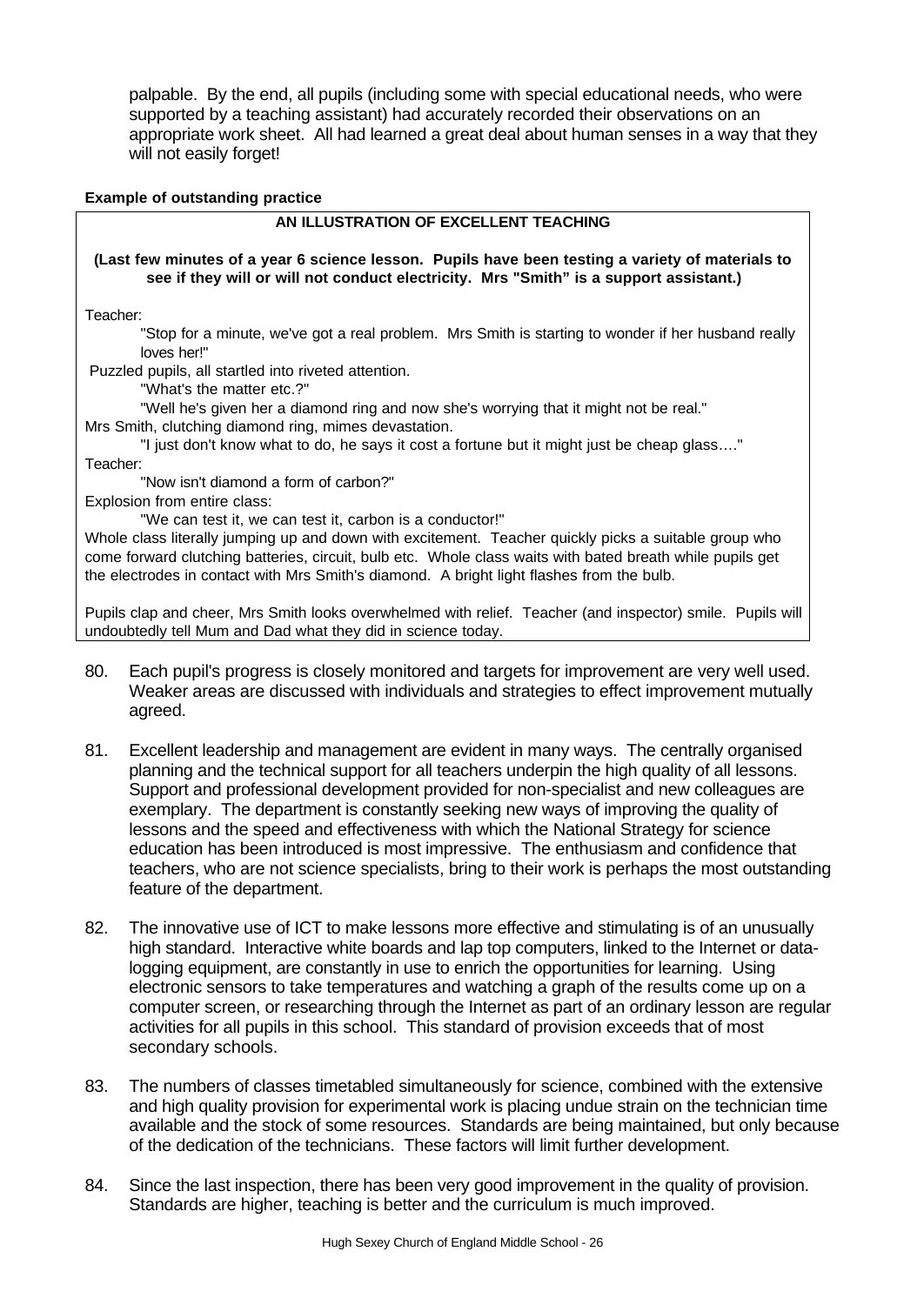# **INFORMATION AND COMMUNICATION TECHNOLOGY**

Provision in information and communication technology (ICT) is **very good.**

#### **Main strengths and weaknesses**

- Standards in ICT are well above national expectations.
- Pupils have very good attitudes and behaviour in ICT lessons.
- Resources for learning in ICT are very good.
- There is very good challenge in the schemes of work.
- Technical assistance in ICT is very good.
- Leadership and management are very good.
- Teaching is good.
- Assessment procedures are good.
- Some teachers do not allow their pupils to experiment enough and so inhibit progress.

#### **Commentary**

- 85. In the year after pupils leave the school, they are formally assessed by their high school ICT teachers. In the past few years, Hugh Sexey pupils have consistently been assessed as performing well above average in ICT. This can in large part be ascribed to the strength of their ICT education at Hugh Sexey. The school's own assessment procedures are good. They clearly show that pupils in Year 6 and in Year 8 are well above average in all areas of National Curriculum ICT, which was verified during the inspection by an analysis of a sample of work from all years. These high standards are an improvement on the situation reported in the last inspection, when some areas were deficient. The achievement of pupils over the four years at the school is very good as they arrive in Year 5 with ICT levels that are above average and leave with well above average levels. There are no significant differences in the performance of boys and girls or those pupils with special educational needs.
- 86. Teaching is good overall. There is very good teaching by a number of teachers. When it is very good, there is clear structure to lessons. Introductions are short and punchy, establishing what has already been learned, giving pupils a clear picture of what they are going to do and exciting imaginations. Activities are challenging and varied and lessons end with clear understanding of how well they have done and what progress has been made. This leaves them wanting more. Some teachers are less confident than others and slow down the pace of pupils' progress by moving through demonstrations one step at a time, not allowing the young minds to learn through experimentation. All teachers manage their pupils very well. The inspection took place during the first weeks of term and teachers were still getting to know their groups. Nevertheless relationships are generally very good and no learning time is wasted by teachers having to deal with incidents of misbehaviour or inattention.
- 87. The leadership of the subject is very good. The co-ordinator has a very clear view of how to progress the subject in the school and works tirelessly to achieve it. She supports other teachers very well and has developed strong and demanding schemes of work. Assessment procedures are well developed and provide a clear view to pupils telling them in accessible language what they are capable of and what they must do to improve.
- 88. There has been very good improvement overall since the last inspection. Teachers are now better equipped to teach ICT because of a very good training programme delivered by the ICT co-ordinator, though more still has to be done to allow teachers who are less confident in their own ICT skills to concentrate on developing more relaxed styles of teaching and learning. The resources that support teaching are greatly improved and are now very good. Technical support is very good and is often available to offer valuable assistance to teachers in the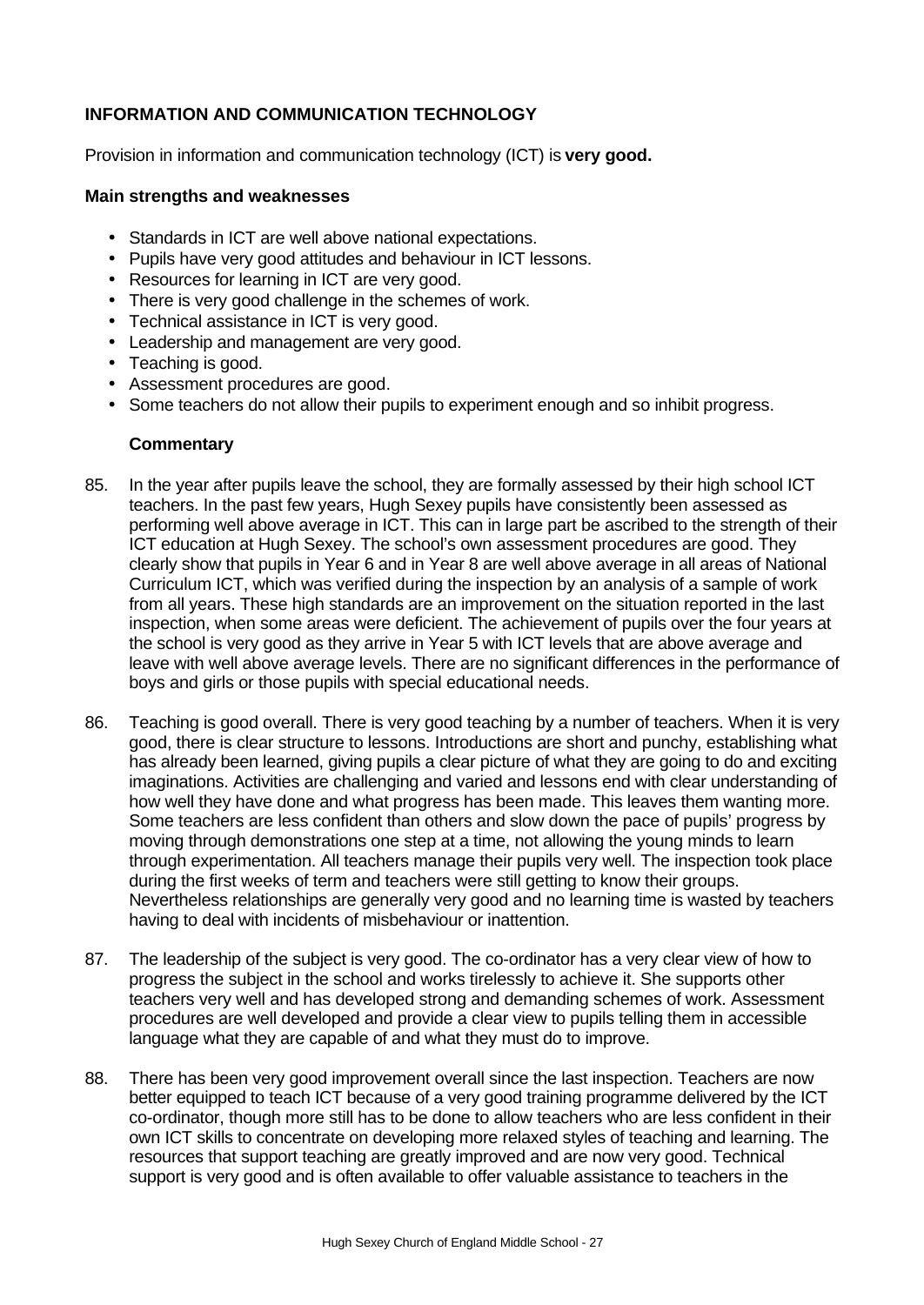computer rooms. Display systems and interactive whiteboards are used very well to stimulate and communicate.

#### **Information and communication technology across the curriculum**

89. The promotion of ICT through all the other subjects of the curriculum is very good. ICT resources have been made accessible to all subject areas and the confidence amongst nonspecialists is now high because of very supportive and helpful training. ICT is particularly well used in science, design and technology, art and music and well used by most other subjects. There is scope for greater use in geography and English.

#### **HUMANITIES**

#### **Geography**

The overall provision for geography is **satisfactory**.

- The results of pupils are well above national average.
- There are good relationships between staff and pupils.
- Pupils are well behaved and sensible and their concentration in lessons is good.
- The assessment system is not used to set pupils targets, track their progress and identify underachievement.
- There are insufficient planned opportunities for the development of literacy, numeracy and ICT skills.
- The overall management of geography does not ensure clear curricular planning or the monitoring of the quality of teaching and learning.
- 90. The results of teachers' assessments at the end of Year 6 are well above the national average. At the end of Year 9, pupils from this school attain well above the national average in the high school. The standards of work seen during the inspection were above average. The difference is partly a result of the date of the inspection so early in the year and partly the fact that the pupils are very well motivated and respond well to testing. In Year 5, pupils carried out a useful survey of settlement in Wedmore. Their analysis made good use of graphs and sketches. Year 6 pupils are aware of natural processes and use appropriate vocabulary to explain the water cycle. By the end of Year 8, most pupils have a good understanding of locations. They make clear comparisons between their local area and other locations. Most can describe physical processes but their understanding of some processes is not strong.
- 91. The achievement of pupils is satisfactory. In all lessons, they gain new knowledge and develop their skills. A Year 6 lesson on water made good use of the local Ordnance Survey map and most pupils were able to recognise features and locate them accurately using 4-figure grid references. Achievement in this lesson was good. The pupils' exercise books show that they make steady progress through the material, but in lessons many, and certainly the higher attainers, could make more progress.
- 92. Teaching and learning are satisfactory. In Years 5 and 6, teaching and learning are often good. In these years, teachers are more aware of the need to develop the pupils' literacy skills. The subject knowledge of teachers is good, which helps them to interest the pupils. Teachers develop good relationships and encourage pupils with appropriate use of praise. Lesson planning is satisfactory, but in Years 7 and 8 relies too much on schemes produced by the Qualifications and Curriculum Authority (QCA), without adapting them to suit the needs of these pupils. Classroom activities do not include sufficient attention to the planned development of literacy, numeracy and ICT. In some lessons, pupils rely too much on the teacher and are not being challenged enough. This tendency is especially true of the higher-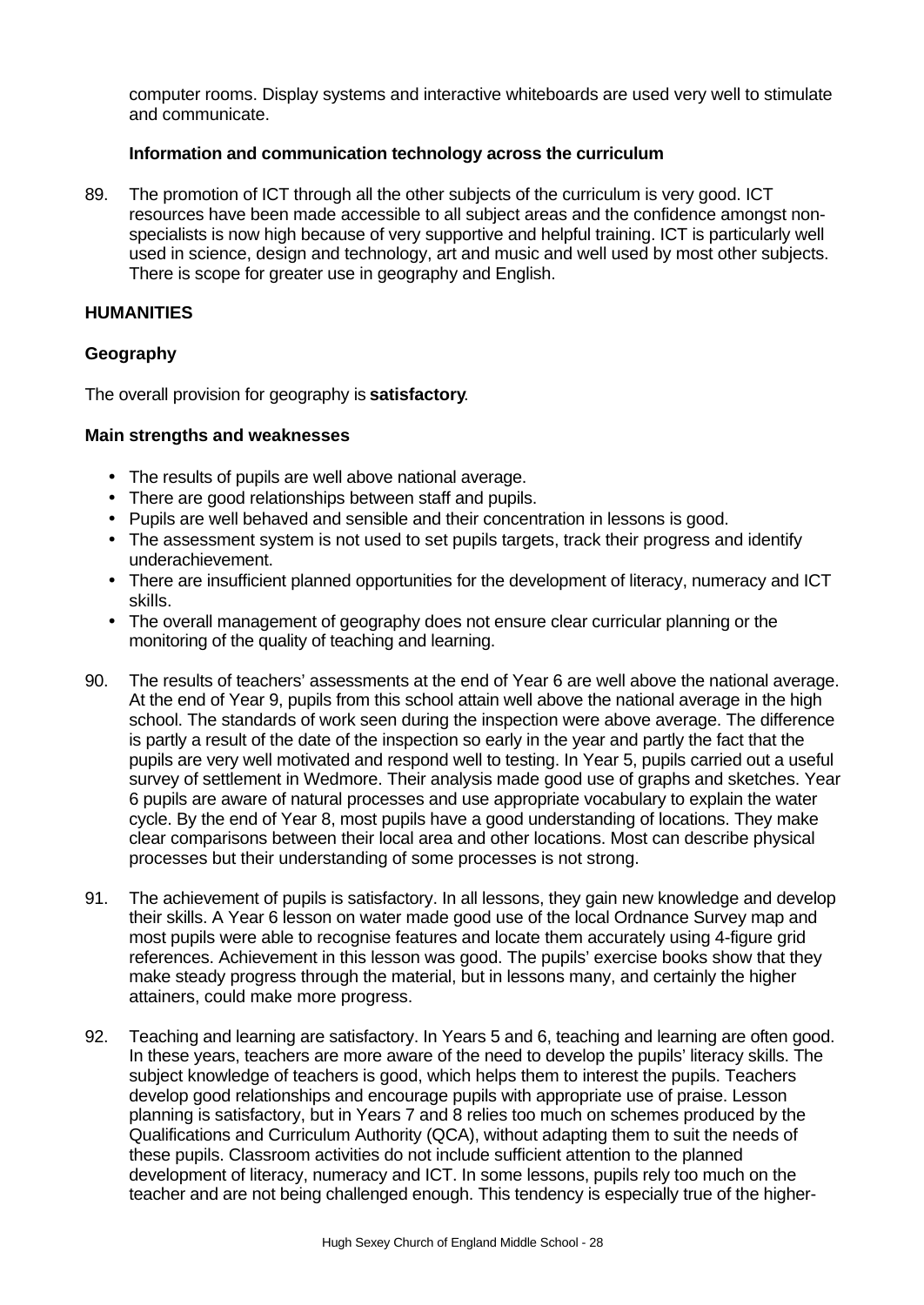attaining pupils. The teaching methods include some variety, with practical work in Year 5, but overall, there are not enough opportunities for fieldwork. The individual studies in Year 8 are commendable in terms of the efforts of pupils, but are not sufficiently focused on the geographical aspects of the settlements, nor do they provide opportunities for the development of geographical skills. There is insufficient attempt to modify work to meet the needs of individual pupils, although where there is in-class support, it is effective. Marking is conscientious, but does not provide pupils with enough information on how they might improve. The comments of teachers refer more to presentation than to the standard of attainment. Assessment is not used to identify underachievement or to help pupils understand their strengths and weaknesses.

93. Leadership and management are unsatisfactory. There is insufficient co-ordination across all years. The quality of teaching and learning is inadequately monitored. The assessment system is poorly developed and still does not make effective use of National Curriculum levels. There is no target setting or tracking of pupils and the records that are passed on from year to year are unsatisfactory in that they do not make clear the strengths and weaknesses of the pupils.

# **History**

Provision in history is **good**.

- Standards across all years are well above national expectations and pupils make good progress.
- The teaching of history is good, with some very good features.
- History is well planned and well managed by the new head of department.
- Teachers are enthusiastic and knowledgeable.
- Very positive relationships exist that encourage and support learning.
- Pupils' free writing skills are underdeveloped.
- Assessment for Year 6 pupils is not formalised around history skills.
- Gifted and talented pupils are not sufficiently challenged or extended.
- 94. Standards of attainment of pupils on entry to the school are above average. However, observation of lessons and analysis of pupils' work confirm that by the end of Year 6, attainment in class work is well above national expectations. All pupils are able to use a wide range of materials, including thematic worksheets, pictorial evidence, timelines, card-packs and a range of primary and secondary evidence. The average-attaining pupils develop an understanding of chronology, whilst higher-attaining pupils acquire a wide range of subject skills, including prioritising of historical issues and interpretation of evidence. For example, in their studies of life in Victorian times, Year 6 pupils examine and evaluate artefacts from the period, such as irons and parasols, and correctly ascribe their origins to the homes of rich or poor people. Pupils in Years 7 and 8 also attain well above national expectations. They build upon the skills of their first two years in school and augment them with higher-order skills of analysis of historical data. For example, Year 8 pupils, studying poverty in Tudor times, effectively analyse case histories in order to distinguish between the deserving poor and the various categories of undeserving poor. These high standards and good achievement are underlined by the results the pupils attain in the year after leaving school, which continue to be well above national averages.
- 95. Pupils across all ability levels make good progress in all years in the school. Pupils with special educational needs make good progress in line with other pupils, because their teachers know them well, use good materials, adapted to the varied needs of pupils, and provide effective guidance in lessons. There is particularly good use of in-class learning support.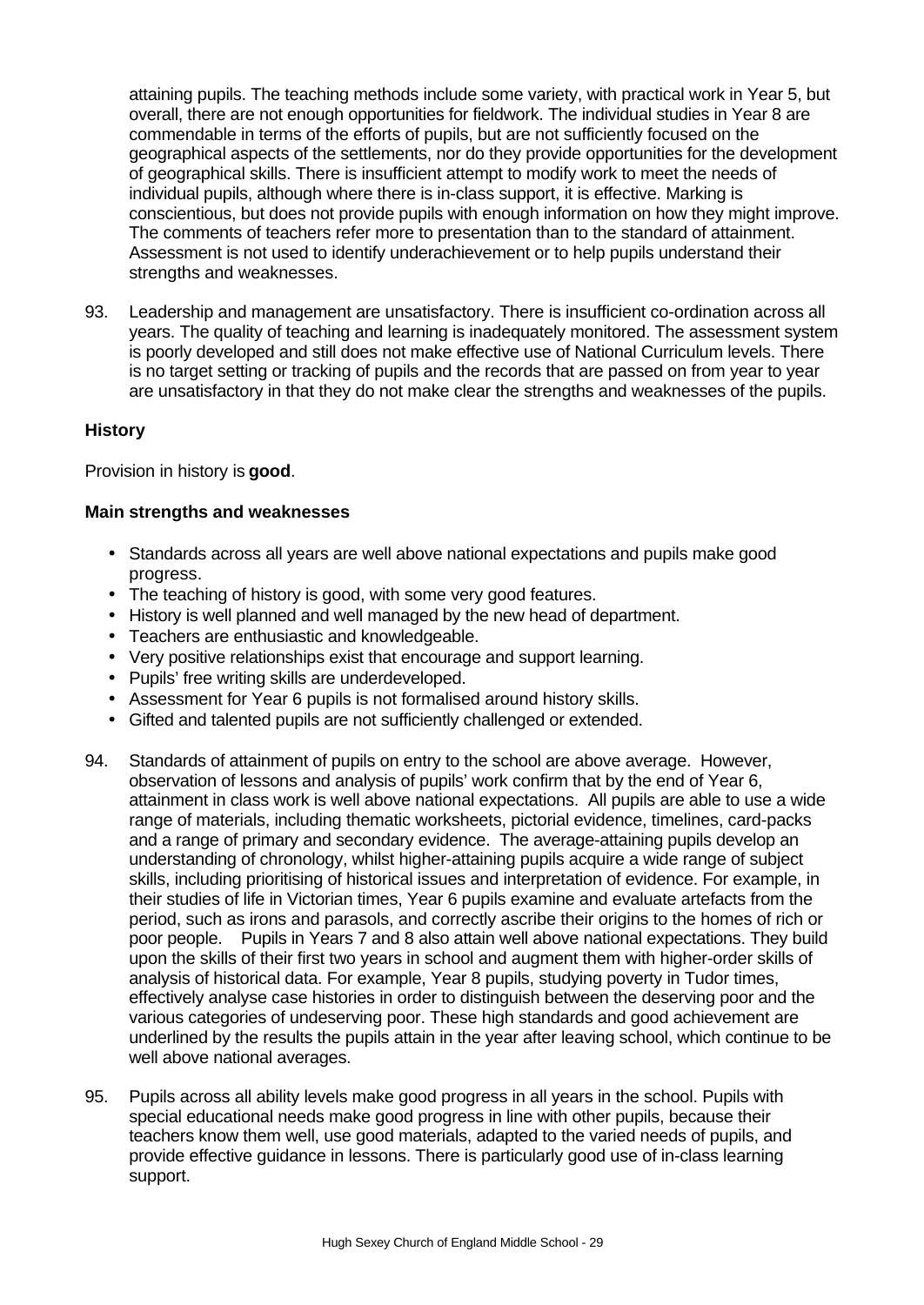- 96. Learning is good. Pupils behave very well, with high concentration and focus. Very good relationships underpin learning and pupils listen intently to each other and work well together in all years. In several lessons, pupils worked very effectively in mixed pairs, a method of organisation thoughtfully employed by the department, mindful of supporting the attainment of both girls and boys.
- 97. Teaching is good overall, and it is very good in some lessons. A similarly strong profile of teaching applies to all years. Teachers know their subject very well. They have an obvious love for it and this commitment is strongly communicated to pupils, providing a firm basis for learning. Lessons are well planned and teachers use a range of methods that support learning well. There is appropriate emphasis on some aspects of literacy, such as the use of correct technical language. However, pupils' own independent learning and writing are still not developed sufficiently. Moreover, their overall attainment is hampered by the need to share textbooks, the lack of in-class IT facilities, such as an interactive white board to encourage independent learning skills, and by the accommodation, which does not allow for the development of more creative, less traditional use of space. This lack impedes the desire of the head of department to promote less didactic teaching and more independent learning.
- 98. The subject is well led and managed. The recently appointed head of department has already produced documents that are informed and informative and which underpin much of the good work of the department, particularly, but not exclusively, in the areas of new schemes of work and in formal assessment of work in Years 7 and 8. She is aware of the lack of formalised assessment at the end of Year 6 and of the lack of extended and challenging work for the gifted and talented pupils. She has a clear vision for the future of the subject, but does not have the time to monitor and evaluate classroom teaching of the subject. She is a good role model of commitment to continually improving standards.
- 99. There has been good improvement in several areas since the previous inspection report, particularly in the deployment of staff with subject expertise across all years.

# **Religious education**

Provision in religious education is **satisfactory**.

- Standards across all years are above both national expectations and the expectations of the local agreed syllabus.
- The teaching of religious education is good.
- The newly appointed head of department has a clear vision for the development of the subject.
- There is strong support for the subject from the senior management team.
- Pupils' free writing skills are underdeveloped.
- Assessment for all pupils lacks rigour.
- Gifted and talented pupils are not sufficiently challenged or extended.
- Monitoring and evaluation of religious education are not yet firmly embedded.
- 100. Standards of attainment of pupils on entry to the school are above average. Observation of lessons and analysis of pupils' work confirm that by the end of Year 6, attainment in class work is also above national expectations and those of the local agreed syllabus. All pupils can describe the key beliefs of the religions studied and they show understanding of what belonging to a religion and a community involves. The higher-attaining pupils explain how selected features of religious life and practice make a difference to the lives of individuals. For example, in their studies of initiation ceremonies, pupils describe the feelings of Jewish boys and girls at the time of Bar or Bat Mitzvah. Pupils in Years 7 and 8 also attain above the expectations of the local agreed syllabus. They successfully use the knowledge of religion to respond to religious perspectives on a range of contemporary moral issues by relating them to their own lives. For example, in their studies of the environment, Year 8 pupils used, with good effect,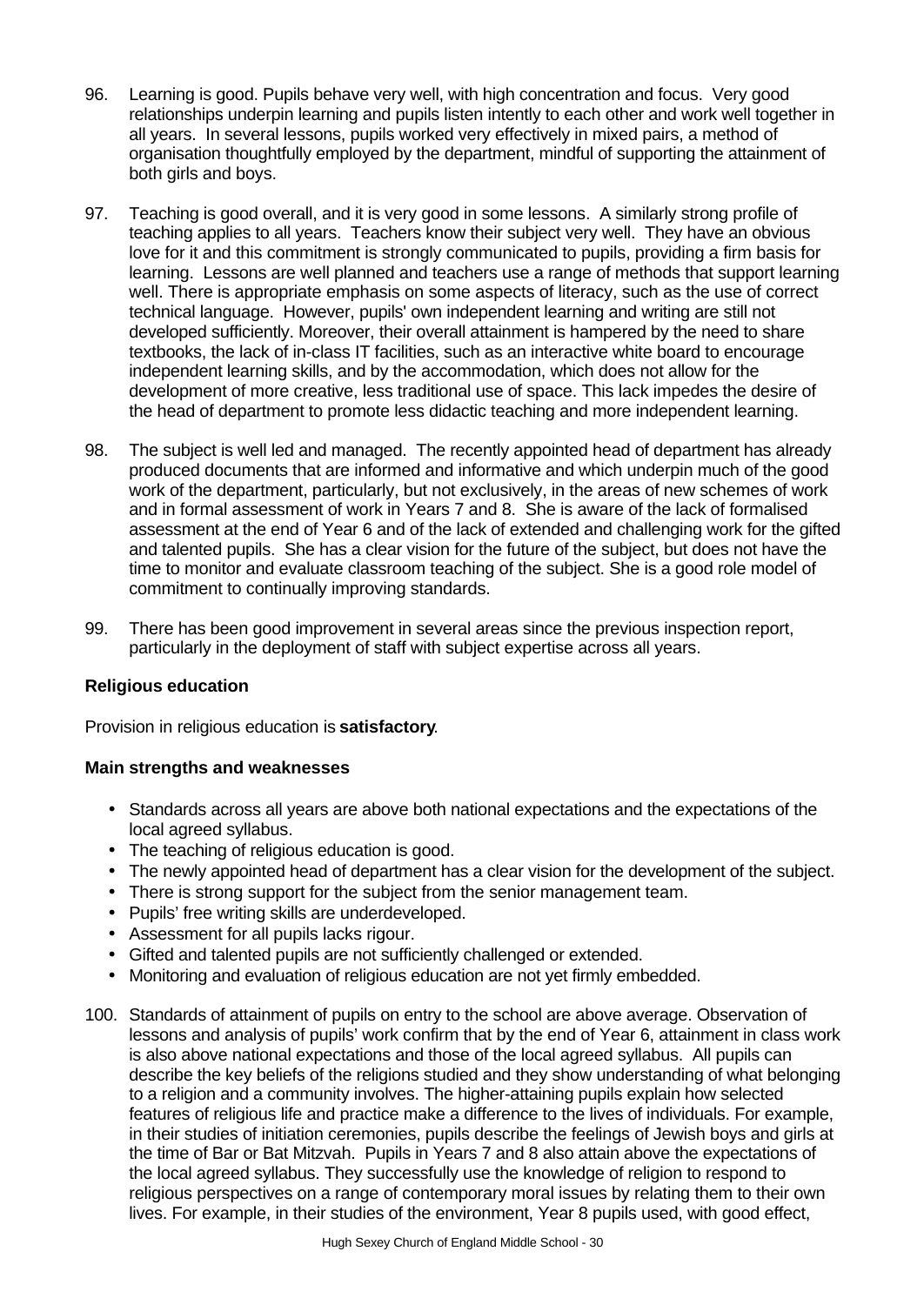biblical exhortations concerning the stewardship of the world as a basis for discussion about the moral imperatives concerning pollution of the earth.

- 101. Pupils across all ability levels make satisfactory progress in all years in the school. Pupils with special educational needs make good progress because their teachers know them well, use good materials suitable for the whole range of pupils, and provide effective guidance in lessons. There is particularly good use of in-class learning support, especially for pupils with hearing disabilities. However, there is a lack of appropriate foundation level textbooks, which inhibits these pupils' advancement. Plans to offer appropriately challenging work to gifted and talented pupils are in the very early stages of development
- 102. Learning is good and pupils learn successfully. They behave very well, with high concentration and focus. Pupils work well both collaboratively and individually. There are very good relationships and pupils collaborate well.
- 103. Teaching is good overall. Teaching benefits from the recent appointment, as head of department, of a religious education specialist whose work is already beginning to have a positive impact. Non-specialist teachers display a strong commitment that is effectively communicated to pupils, providing a firm basis for learning. Lessons are well planned and teachers use a range of methods that support learning well. There is appropriate emphasis on some aspects of literacy, such as the use of correct technical language. However, pupils' own independent learning and writing are still not developed sufficiently. Moreover, their overall attainment is hampered by the lack of in-class ICT facilities, such as an interactive white board, which would encourage independent learning skills, and by the lack of detailed assessment to enable pupils to focus more accurately on their individual strengths and weaknesses.
- 104. The subject is led and managed satisfactorily. The very recently appointed head of department has only been in the school for two weeks. She has inherited much good documentation from the previous head of department, who was acting in a caretaker role. However, she has already a very clear appraisal of the strengths and areas for development and has a clear vision for the development of the subject, to include the important areas of assessment and monitoring and evaluation. She is strongly supported by the senior management of the school. A good example of their support is the establishment of very good accommodation as the teaching base room for the subject.
- 105. The department has made satisfactory improvement since the time of the previous report. Many of the good features outlined in that report currently obtain. However, some key areas, such as assessment and the encouragement of independent writing, are not yet sufficiently improved. The recent appointment has now given the department the capacity to move forward on these challenges.

# **CREATIVE, AESTHETIC, PRACTICAL AND PHYSICAL SUBJECTS**

# **Art**

Provision in art is **good**.

- Good teaching and a well-organised course lead to above-average standards for pupils at the end of Year 8.
- Good management of pupils, resources and time enables standards to be maintained despite limitations of accommodation and ICT resources.
- Sketchbooks are used effectively as a record of pupils' work, but assessment procedures are not strong enough to provide an overall picture of how well pupils are progressing.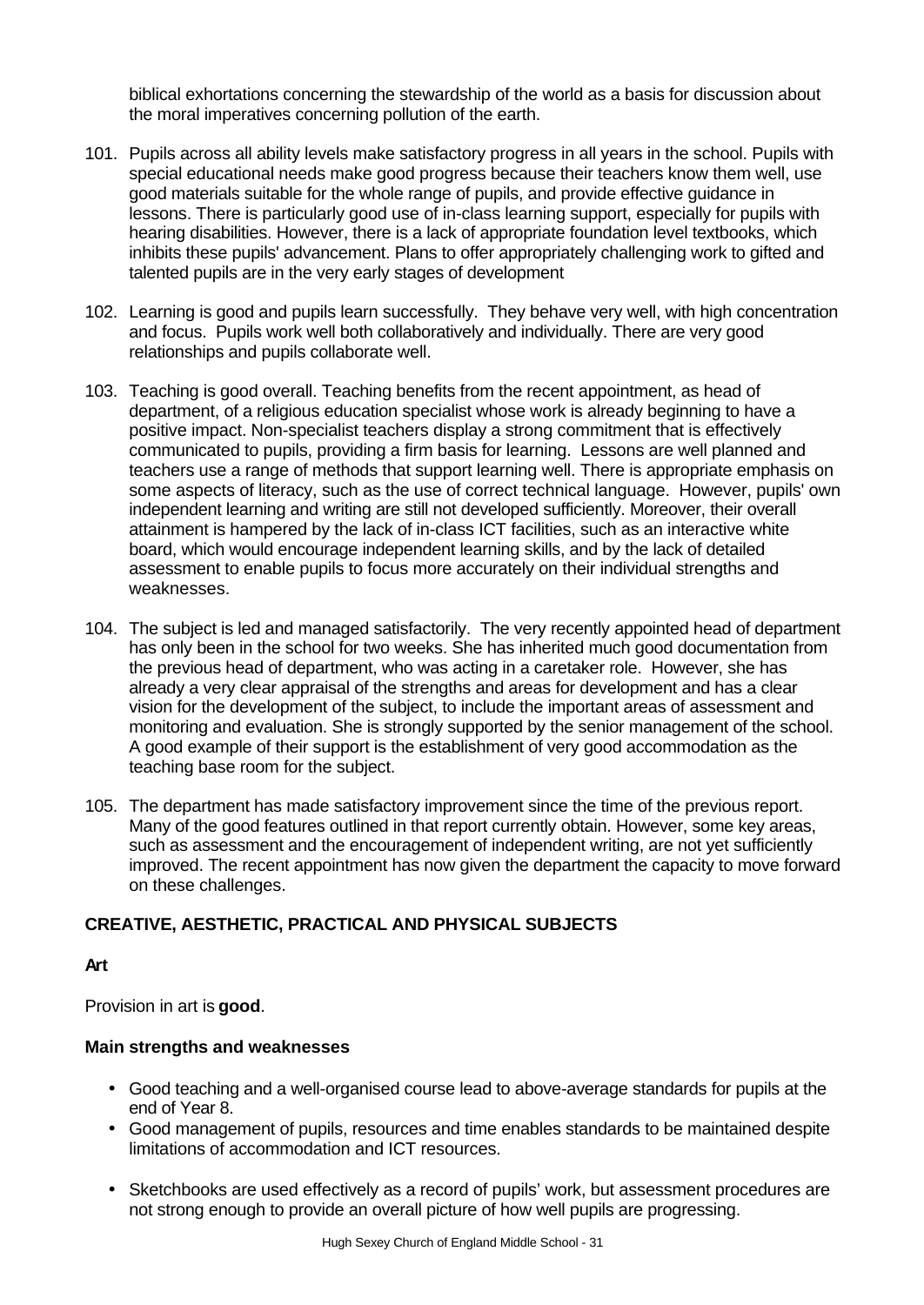#### **Commentary**

- 106. Standards of work for pupils at the end of Year 6 are above average. From the beginning of Year 5, pupils are taught to use sketchbooks to record their ideas and these form a valuable record of artistic techniques and styles as well as a visual record of their progress. Pupils rapidly become familiar with the basic vocabulary of art and develop a good understanding of how line, tone, colour, shape and texture can be applied. For example, higher-attaining pupils are able to create detailed collage work using a variety of materials and techniques. Because the key elements of art are taught together, pupils develop an understanding of the relationship between them and how they can be combined to best effect. For example, Year 6 pupils were able to use good observational drawing skills to produce self-portraits in preparation for making masks, but were also able to capture facial expression and represent emotion by combining line and colour. This was exemplified through reference to Picasso's "Woman Weeping". During class discussion, pupils were able to demonstrate a very good understanding of how masks played an important part in different world cultures. One pupil gave a very full description of how masks were used to represent gods in Indian drama. From the outset of Year 5, pupils are introduced to the work of a wide range of established artists and develop good independent learning skills as they gather information. In Years 7 and 8, pupils undertake more detailed analysis of established artists and artistic movements such as "pointillism" and "impressionism". Higher-attaining pupils write extended responses to these and adopt the styles skilfully. Lower-attaining pupils benefit from the opportunity to respond in a practical way by working in the style of, for example, Roy Lichtenstein. Some pupils do not always use computer-generated research information selectively. Despite the limitations of accommodation and resources for three-dimensional work, pupils develop good practical skills in working with clay and other pliant materials. Because pupils work through a clearly structured course there is clear evidence that they achieve well and make good progress. By the end of Year 8, pupils have good practical skills across a wide range of artistic materials and processes and a good understanding of aesthetic elements and the emotional impact of a work of art, which forms the basis for good results in later assessments.
- 107. Teaching is good. Lessons are well structured to provide a good balance of practical activity and supporting class discussion. In a well-taught introductory lesson on "pop art", for example, the teacher was able, through discussion, to explore the relationship of the artwork to the social conditions prevailing at the time. Good questioning techniques enabled pupils to develop a good understanding of how "pop art" could be interpreted in today's society. Individual contributions were valued and the extended discussion formed a worthwhile contribution to pupils' social and cultural development and to their ability to express their views verbally. The quantity and value of assessment records are limited by the logistical difficulties of having only one teacher to assess all artwork for every pupil. Pupils are given good verbal advice on the quality of their work and progress but written evidence is insufficient to inform fully curricular development. For example, the school has identified an issue of boys' underachievement, but strategies to remedy the situation are not yet fully formed. Good techniques for managing pupils have helped to maintain the quality of learning despite large group sizes in limited space. Good co-operation between teacher, support assistants and technician, for example, enabled pupils with special educational needs to be fully included in a Year 5 lesson. Pupils were able to respond to the written tasks successfully.
- 108. Leadership and management are good. The head of art has wisely made use of visiting artists and craftspeople to strengthen areas of the curriculum and to complement her own skills. Consequently, pupils have experienced different media, such as stained glass work and sculpture. Ceramic work has only been possible by using kiln facilities at the high school, but despite this, good quality examples can be seen on display around the school. High-

quality displays of both two- and three-dimensional work help to create a stimulating working environment. There are no in-class resources for ICT, which limits pupils' ability to use computers as an additional tool in their work.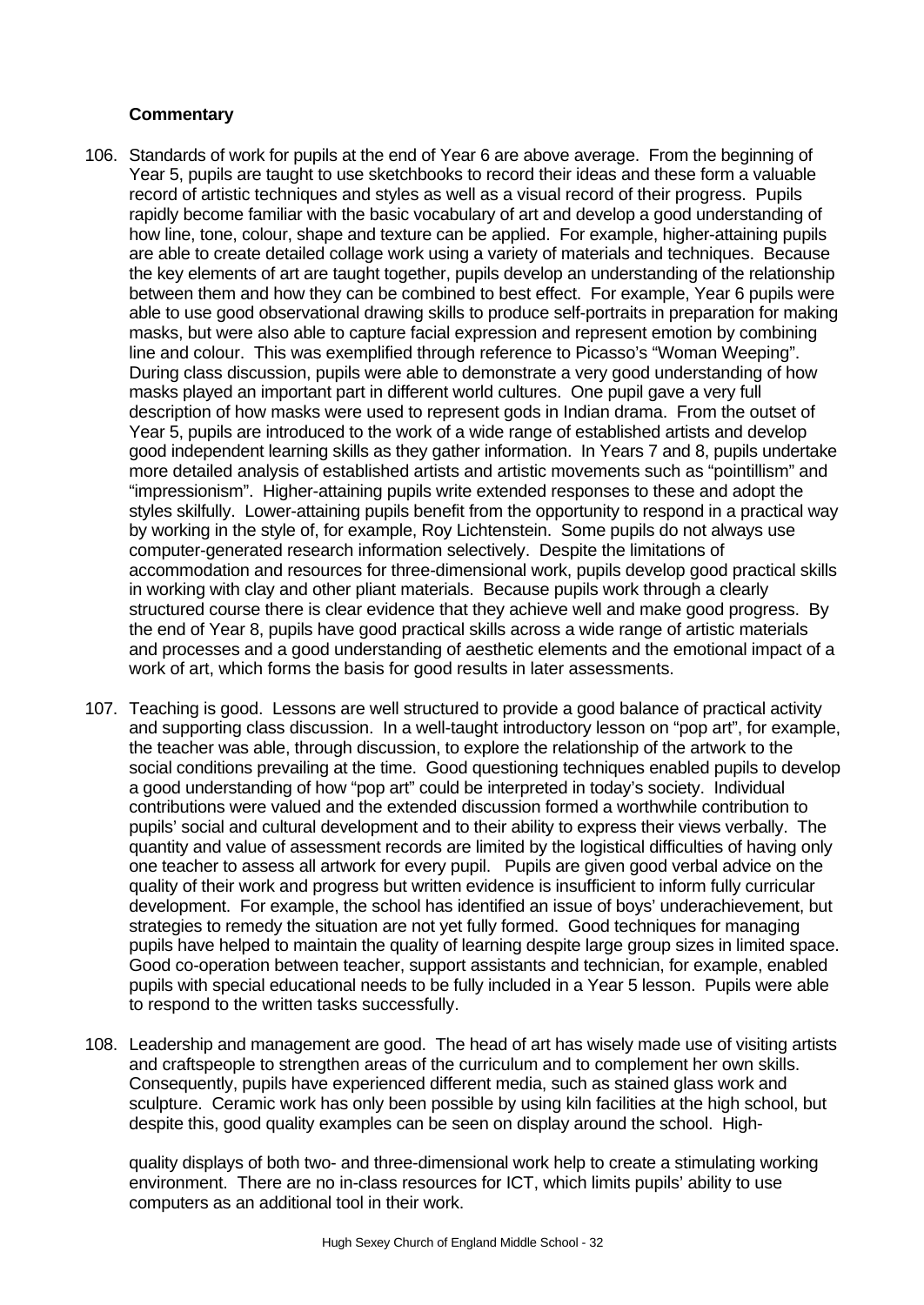109. Since the last inspection, there have been satisfactory improvements in the range of threedimensional work undertaken, a greater emphasis on critical appraisal skills, and opportunities for pupils to demonstrate research skills.

# **Design and technology**

Provision in design and technology is **very good**.

#### **Main strengths and weaknesses**

- The quality of teaching is very good and leads to well above average standards at the end of Year 8.
- Very good leadership and management enable pupils to receive a worthwhile technological experience, despite limitations of accommodation and resources.
- Pupils' experiences are enriched further by very good involvement with business and the community.
- Very good relationships, a well-organised curriculum and good management of resources provide a rich learning experience for pupils.

# **Commentary**

- 110. Standards at the end of Year 6, measured by teacher assessments, are above average and inspection evidence shows that pupils' achievements at this stage are good. Because pupils are introduced to design processes from the beginning of Year 5, they develop a good understanding of how to find and select information, how to record and develop ideas and to evaluate their own work critically. Pupils are given the opportunity to develop and extend project work on their own initiative and higher-attaining pupils are able to do so readily. Pupils identified as gifted and talented gain particular benefit, whilst lower-attaining pupils receive good guidance as they work through structured design tasks. Pupils of all abilities had, for example, produced colourful and imaginative ideas for 'slippers'. Their design models had utilised a range of materials and constructional techniques to very good effect and demonstrated good practical skills. Evidence from pupils' work during the inspection revealed differences in the quality of graphic and written work between boys and girls. The school has identified that some boys are not realising their potential and has taken steps to present work in a way that suits both boys and girls. The effectiveness of these measures is being monitored. By the end of Year 8, pupils are working at well above the national average and are able to move to the high school with a very good grounding in design and technology skills, knowledge and processes. Higher-attaining pupils are able to analyse a design task and construct a design specification to meet it. They plan and sequence their work well and can write extended evaluations of their work. Pupils make effective use of ICT at all appropriate stages of their work. For example, research from the Internet and CD-ROM is used selectively and data from questionnaires is processed and presented using bar charts or pie charts. Because pupils with special educational needs receive good support, both from teachers and support assistants, their progress is in line with that of other pupils.
- 111. Teaching is very good and this is a significant factor in pupils' high standards. Lessons are planned thoroughly within a carefully thought out scheme of work. Two very experienced teachers work co-operatively and each complements the skills of the other. Very good relationships with pupils result in good behaviour and a positive learning atmosphere. Pupils respond to high expectations with high levels of interest. Pupils' work is thoroughly assessed and good written and verbal comments to pupils enable them to understand what they must do to make progress. Very good techniques for managing activities in practical areas help to overcome the problems associated with large group sizes and limited accommodation, with the effect of promoting good independent learning skills and a strong sense of personal responsibility and regard for others. High-quality displays contribute to pupils' literacy skills and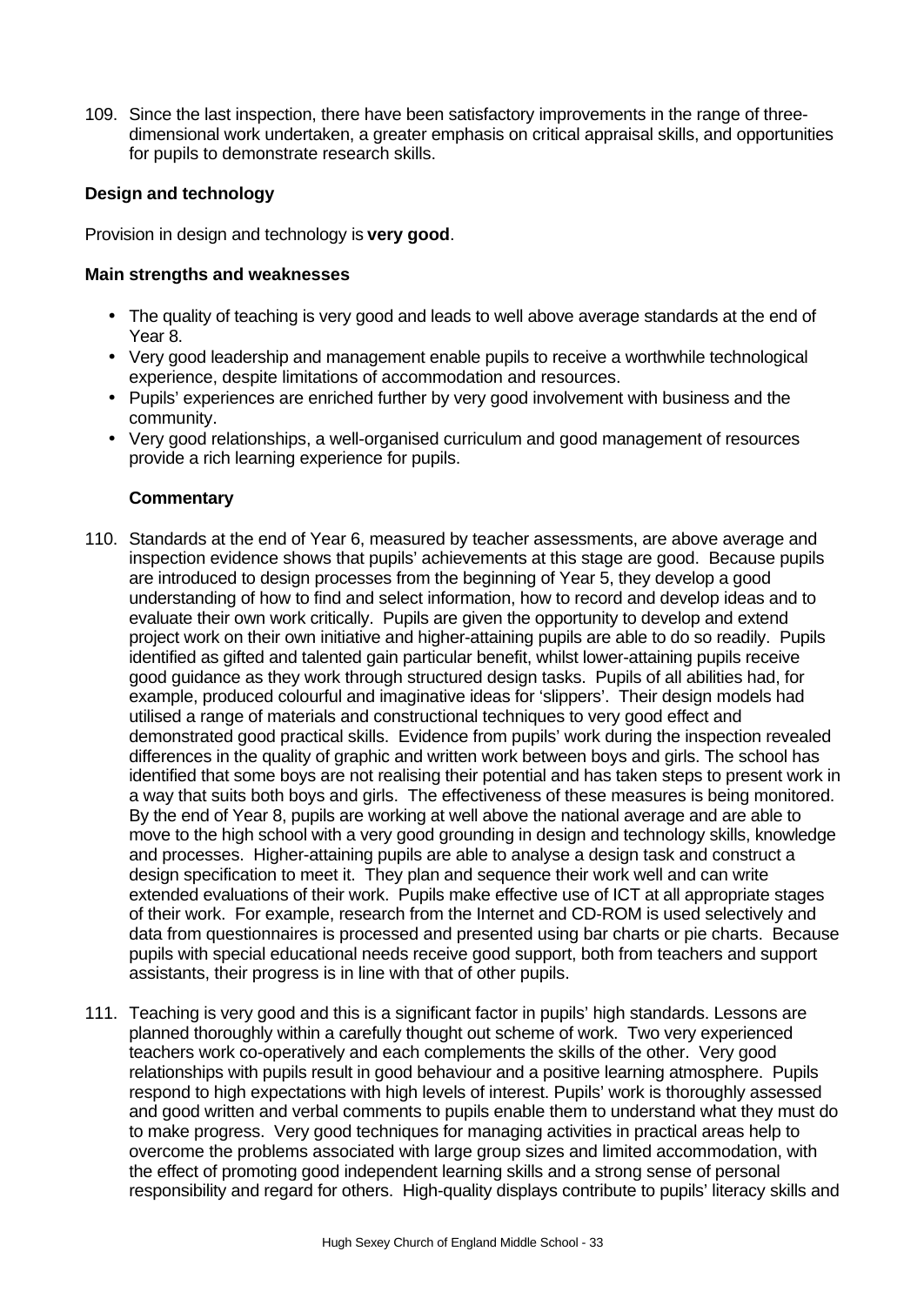provide a stimulating and informative workplace. Teachers receive good support from technicians, who are also used to support pupils during lessons.

- 112. Leadership and management are very good. Extensive use is made of business and community contacts to provide pupils with experience of the wider uses of technology in society as well as utilising skills and resources not readily available in school. For example, use of the upper school computer-aided design and manufacturing facilities compensates for lack of appropriate facilities on site. The long-standing association with Somerset Education and Business Partnership has resulted in many deserved awards. Pupils benefit from similar contacts with local companies and higher education establishments. As a consequence the curriculum is not only broad and balanced but also rich and varied.
- 113. Good improvements have been made since the last inspection. There is better provision for ICT and pupils are using this effectively. Pupils are given more detailed written information on their work and progress and teachers and pupils are given better technician support.

#### **Music**

The provision for music is **very good**.

- Standards in Year 6 are well above the national average and there is a culture of good achievement that is evident in all years.
- Teaching is very good and the department is very well led and managed.
- The curriculum is very well planned.
- Extra-curricular music, singing in particular, is of a very high standard.
- The lack of soundproofing of practice rooms disturbs other lessons.
- Assessment procedures are not rigorous and insufficient attention is paid to small details in teaching.
- Planning for citizenship in the music curriculum is not formalised.
- 114. The standards of work seen during the inspection for pupils at the end of Year 6 are well above average. At the end of Year 8, they are above average. Pupils enter the school with above average skills in music and therefore achieve well in Years 5 and 6, making good progress. Pupils' achievement and progress in Years 7 and 8 is also good, having maintained high standards, despite the inconsistent provision for the subject in the period preceding the appointment of the current head of department in 2002. There is no significant difference in achievement of boys and girls, although girls strongly outnumber boys in their participation in the larger extra-curricular activities of choir and orchestra. Those pupils who have special educational needs achieve well. Those designated talented achieve very well, able to exploit the many opportunities for instrumental tuition and extension activities within the curriculum and the extra-curricular programme.
- 115. By the end of Year 6, pupils sing very well, with strong, accurate voices and a well-developed understanding of singing in parts. All pupils are able to compose by structuring their own rhythmic material and perform with a good sense of timing. Higher-attaining pupils extend these skills to integrate dynamics, tempi and other imaginative elements to create work of marked individuality. All have some understanding of staff notation and chords, and higher attainers can apply these well in composition tasks. By the end of Year 8, pupils can compose using electronic keyboards to good effect and are able to discuss and evaluate, using correct technical vocabulary, how purpose affects the way music is composed, as in the Year 8 lesson in which Ives' "America" was appraised. Several Year 7 and 8 pupils are very capable performers, able, for example, to accompany the school choir.
- 116. Teaching is very good across all years. As a result, pupils learn very well. Teaching shows very good subject skills, which are used to motivate, support and challenge the pupils.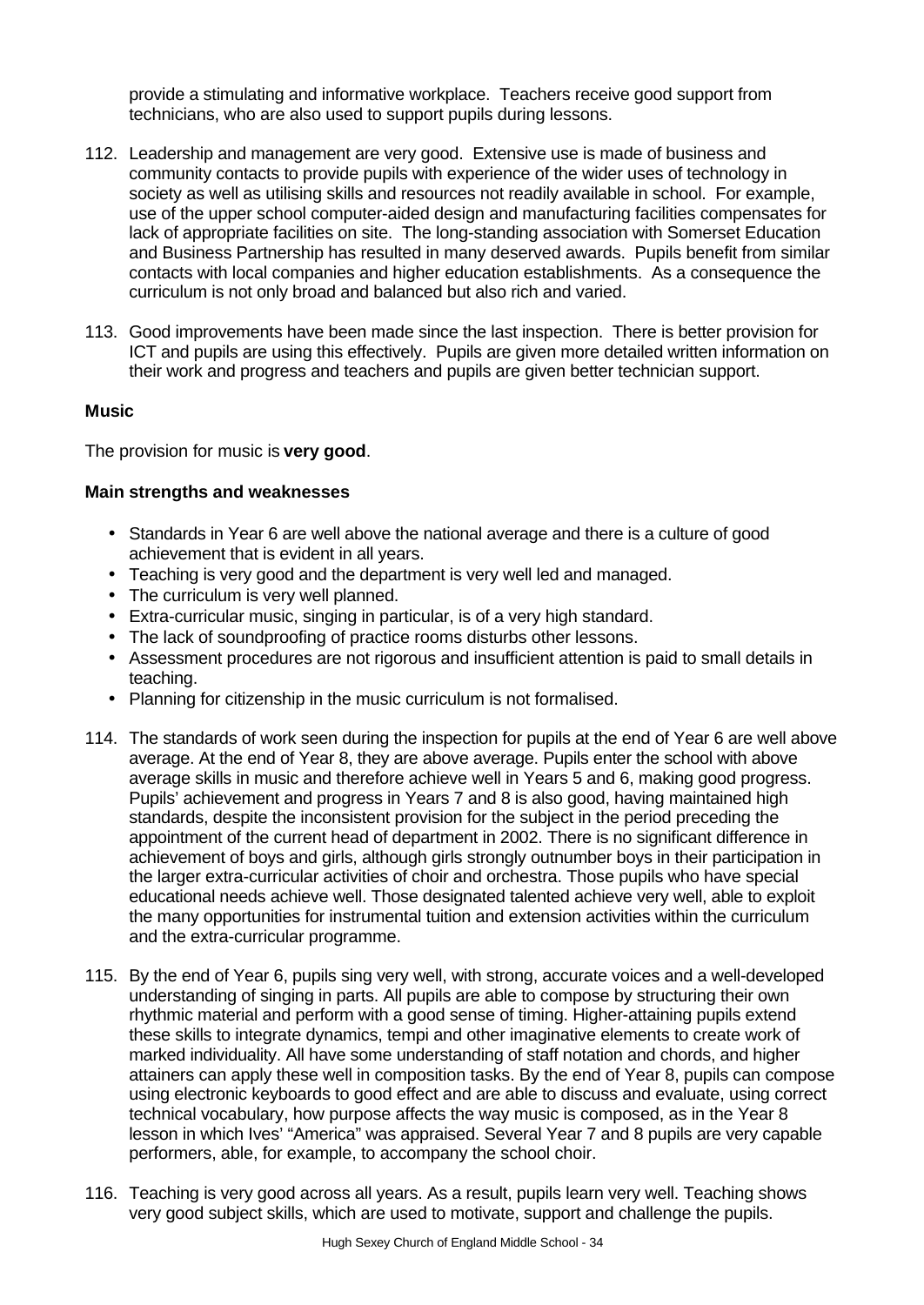Lessons are very well structured and planned and, while largely practical, always include some element that helps pupils to be aware of their use of language. Worksheets are well prepared and a good choice of materials ensures lively presentation, to which the pupils respond very enthusiastically, engrossed in their work. Resources are used well and teaching methods are never less than good, although there are occasional oversights, such as beaming the overhead projector to a position where not every pupil can read from the board, which creates some minor inattentiveness. However, in collaborative work pupils' attitudes are excellent, with full participation in singing and purposeful cooperation in group work. Homework is set regularly, supporting the work covered in class.

- 117. The leadership and management of the subject are very good. The head of department prioritises her tasks very well. Having concentrated on revitalising the curriculum and the instrumental and extra-curricular provision in her first year, she is now beginning to develop systems of assessment to support learning and to increase liaison with partner schools. She has created an excellent ethos for music in the school and has secured the support of several of the visiting instrumental teachers to assist in running lunchtime activities. Well over 15 per cent of pupils learn instruments and a similarly large proportion performed in the impressive summer concert.
- 118. The new curriculum is very well thought through to develop progress and continuity, including a good balance of traditional and ethnic musical styles. Elements of citizenship teaching are not formalised in it, but pupils participate strongly in community music making and are given opportunities to be responsible, such as by rehearsing in steel band ensembles by themselves at breaks. The subject makes a very good contribution to the spiritual, moral, social and cultural education of the pupils, including Year 6 pupils singing regularly at Christmas in Wells Cathedral. While accommodation and resources for music are good, penetrating sound from the brass and drum lessons disturbs the teaching of several subjects in adjacent rooms. Too few keyboards have recording facilities, which limits the scope of composition work. Since the previous inspection the department made good improvement.

#### **Physical education**

Provision in physical education is **very good**.

- High standards have been maintained and improved upon.
- The teaching is good and often very good, with high but realistic expectations.
- The number of specialist teachers is very good.
- 119. Standards of work seen in Years 7 and 8 are at least in line with expectations for their age in a range of games and gymnastics. Many pupils exceed age-related expectations in rugby and gymnastics. In rugby, handling, running and evasive skills are well developed across the majority of boys and some show a good understanding of the principles of attacking play within the game. In gymnastics, the boys are ambitious with their movements, but the girls show more poise and control. All pupils show a good awareness of their own and others' safety. In hockey, girls develop good basic skills of passing and dribbling in isolation, but some are less assured in a competitive context. A similar picture is evident in basketball, where boys are more confident in possession, while many girls have not yet fully recognised the significant differences between netball and basketball. The ability to employ a critical evaluation of their own and others' performance is developing, with opportunities to compare performance against specific criteria, as in the case of basketball set-shooting.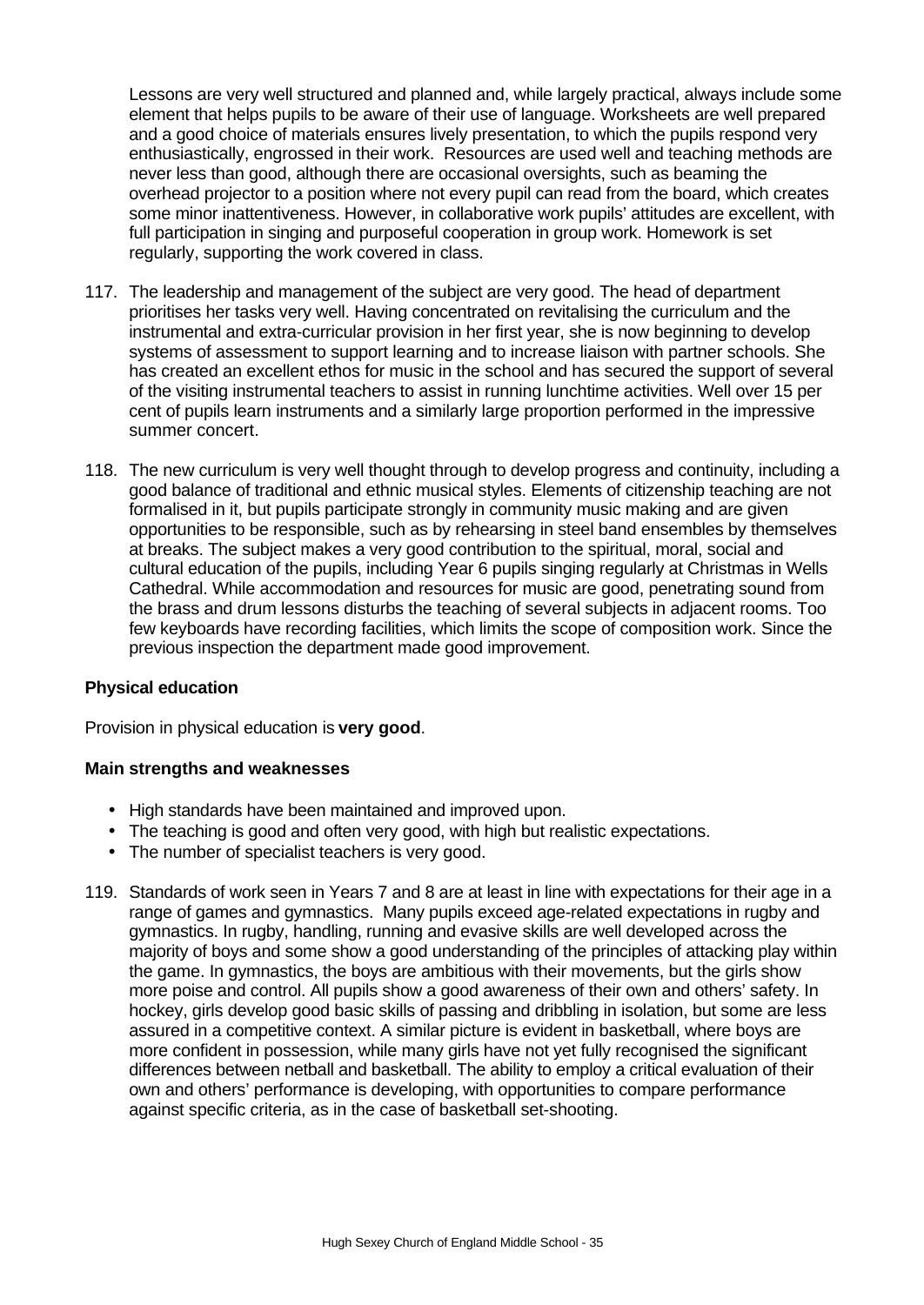- 120. Across Years 5 to 8, all pupils make good progress in acquiring and developing ball skills that enable them to participate in a range of games. Attainment by the end of Year 6 is well above average and is particularly impressive, reflecting the specialist teacher input within a broad games programme across Years 5 and 6.
- 121. It is rare that pupils with special educational needs can be distinguished from the rest and many make good progress in practical work as a result of a variety of tasks and challenges appropriate to their ability. Many pupils extend and refine their skills further in extra-curricular sessions. The provision for sporting activity is very good and the school has enjoyed national success in rugby and regional and local success with football hockey and netball.
- 122. The majority of teaching is good or very good. Across Years 7 and 8, teaching is very good where good subject knowledge is underpinned by accurate observational skills that lead to pertinent feedback to be given to individuals thus increasing challenge and motivation. Appropriate objectives, planned progressions at brisk pace and worthwhile intervention are often evident. In a basketball lesson, pupils were challenged to dribble while looking away from the ball, encouraged to shoot against the clock as a team, work co-operatively in improving one another's set-shot and compete in a game context with the emphasis on shooting. In the majority of lessons, there is a very good working atmosphere, with a good balance of small group tasks, partner work and whole-class activity. Early on in Year 5, appropriate emphasis is sensitively placed upon essential procedures, safety and the awareness of others as important contributions to successful physical education lessons.
- 123. The department makes good use of the excellent outdoor accommodation and nonparticipation in lessons is minimal. Very good leadership and management are major factors in the success of the department. There is a clear vision for the department that in turn has been translated into realistic aims and objectives. There is evidence of a reflective culture and a team ethos is well developed within the department. The curriculum is well thought out and all pupils have the opportunity to experience the six activity areas of the National Curriculum. The increase in the number of specialist teachers to deliver the curriculum has been a significant improvement since the last inspection.

# **PERSONAL, SOCIAL AND HEALTH EDUCATION AND CITIZENSHIP**

# **Citizenship**

Provision in citizenship is **very good**.

- The introduction of citizenship as a National Curriculum subject has been well planned.
- It builds successfully on the curriculum for personal, social and health education in earlier years.
- Developing skills of participation and responsible action is a strong feature.
- Specific staff training has not taken place.
- 124. Activities that contribute to Citizenship in other curriculum areas are not always full recognised and utilised.
- 125. In Years 7 and 8, pupils' attainment is good in relation to the development of participation and responsible action. Pupils have a good knowledge and understanding of some aspects of society, particularly the importance and value of rules and the need to safeguard human rights. The work has built on the sound knowledge base developed through the personal, social and health education programme in Years 5 and 6. Pupils can appreciate how an issue such as bullying can develop from an individual concern to a potential conflict of human rights. The quality of discussion and debate is often good and ideas are well expressed.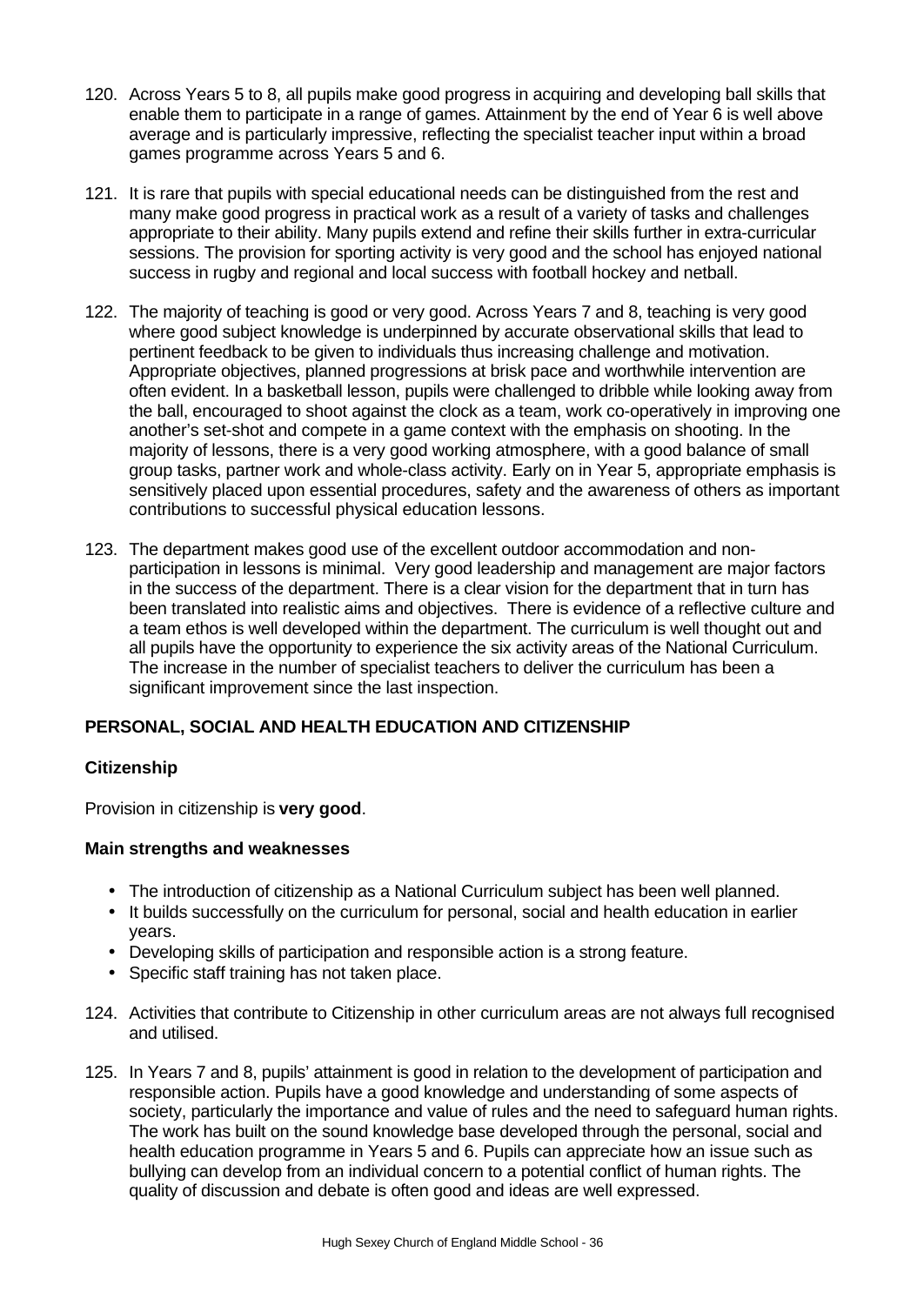Performance in examinations is less secure and may indicate a lack of depth in subject knowledge and understanding about key issues. The range of tasks undertaken has provided opportunities for pupils to think, write and discuss becoming informed citizens.

- 126. There is a high expectation that pupils will get involved in school and community activities. Many pupils take advantage of frequent opportunities to apply skills of enquiry and communication. Some justify and express their opinions in the wider life of the school, such as the School Council. Pupils represent their year group's views, following sessions with respective tutor groups prior to main council meetings. Some pupils research and contribute to assemblies, while others, particularly in Year 8, take on responsibilities in many aspects of school life. Some higher-attaining pupils have made valuable contributions to the pupilproduced school newspaper.
- 127. The majority of teaching is good and there is a dedicated team for the subject. In good lessons, expectations and objectives are clearly outlined and shared with pupils and challenging ideas stimulate group discussions. Full participation is actively encouraged and key concepts are explained clearly. Opportunities to reflect on actions are a regular feature. In a lesson that encouraged pupils to recognise the conflict of rights, good examples were used from recognisable situations, such as smoking in a restaurant or keeping a noisy dog. Pupils were encouraged to appreciate the conflict of interests and try to seek a compromise. Learning was then extended through relevant follow-up work for homework.
- 128. The assessment and recording of pupils' achievements is developing well. A range of assessment strategies now includes presentations and written assignments as well as contribution to discussions, and a portfolio of work is compiled. However, the potential for other curricular areas to contribute directly and reinforce issues is not always recognised or grasped.
- 129. A senior manager has led the development of citizenship well and planning is done jointly with the high school. The curriculum is well structured and tailored to meet the needs of the school. There not has been any staff training as yet, but the high quality of the programme serves the school well and is becoming a reference point for other schools.